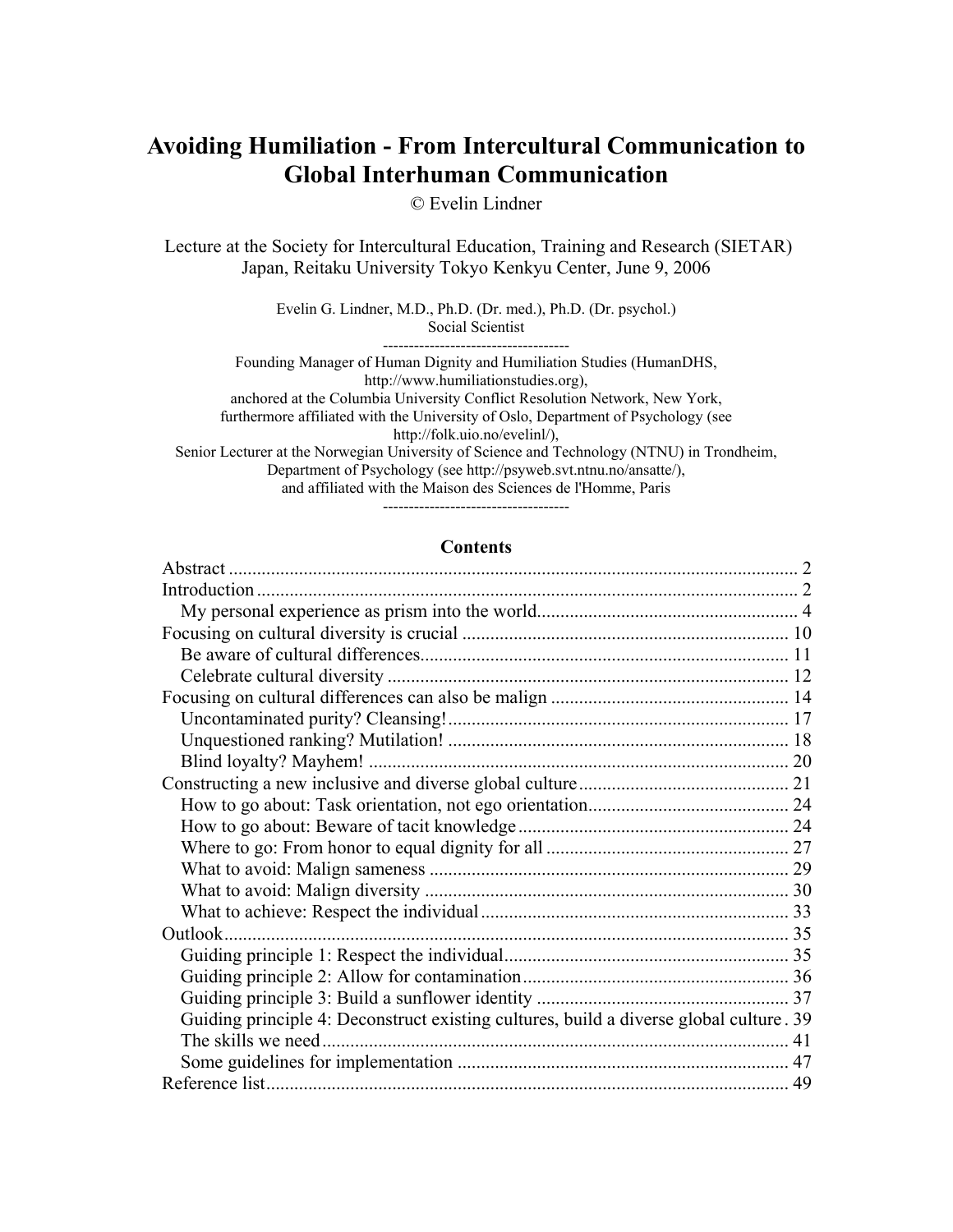### **Abstract**

<span id="page-1-0"></span>Intercultural communication has the potential to fertilize transformative learning due to its power to unsettle us. This lecture suggests that we may go beyond being unsettled *ourselves* and let the very *field of intercultural communication* be unsettled. This lecture puts forward the proposal to inscribe *intercultural communication* into *global interhuman communication*. We suggest founding a new field, the field of Global Interhuman Communication*.*

Intercultural communication is a field that has a particular responsibility to discuss how this process can be guided fruitfully. In this lecture, it is proposed that we explore whether and how the notion of cultural entities can be deconstructed, and whether and how the focus of the study of cultural realms could be transferred from the group to the individual. Perhaps, the new paradigm of interhuman communication could embrace communication, globally and locally, as a kind of flexible navigation done by individuals with mixed identities who follow fluid negotiable guidelines instead of fixed group identities dictating rigid rules.

Currently, cycles of humiliation strain the social fabric of communities around the world and culture is deeply involved. Culture can be the result of humiliation, and culture can humiliate. More so, the very fact that millions of people on our globe live in abject squalor, while a minority indulges in luxury, humiliates the humanity in all of us. The world's ecological and social problems have no passport but belong to the entire planet – they are not confined to one or several cultural realms and therefore cannot be solved with traditional cultural scripts. This is a historically new situation. No history lesson can be of help, and traditional cultural solutions are not necessarily suitable. Humankind needs to build a new inclusive and diverse global culture that selectively employs all the useful and functional aspects of our commonalities and our differences. This is because both, our commonalities and our differences entail benign and malign aspects.

In this lecture, it is recommended to use human rights as sifting tool to decide which commonalities and differences are to be regarded as benign – deserving to be included into a future global culture – and which are not. It is not possible to be neutral. Intercultural communicators cannot avoid asking questions such as: Who receives our support, power elites who manipulate people to be loyal underlings in supposedly "pure" cultures? Or do we support the new vision of equal dignity for every single human being on planet earth?

Experts in intercultural communication, in their capacity as professional bridge builders, are particularly well placed to initiate and facilitate the building of a new global culture that is inclusive and diverse and serves the larger common good.

### **Introduction**

<span id="page-1-1"></span>The field of humiliation studies has emerged only very recently. In 2001, the Human Dignity and Humiliation Studies (HumanDHS) network was founded as a global consortium of academics and practitioners with the aim to create a new multidisciplinary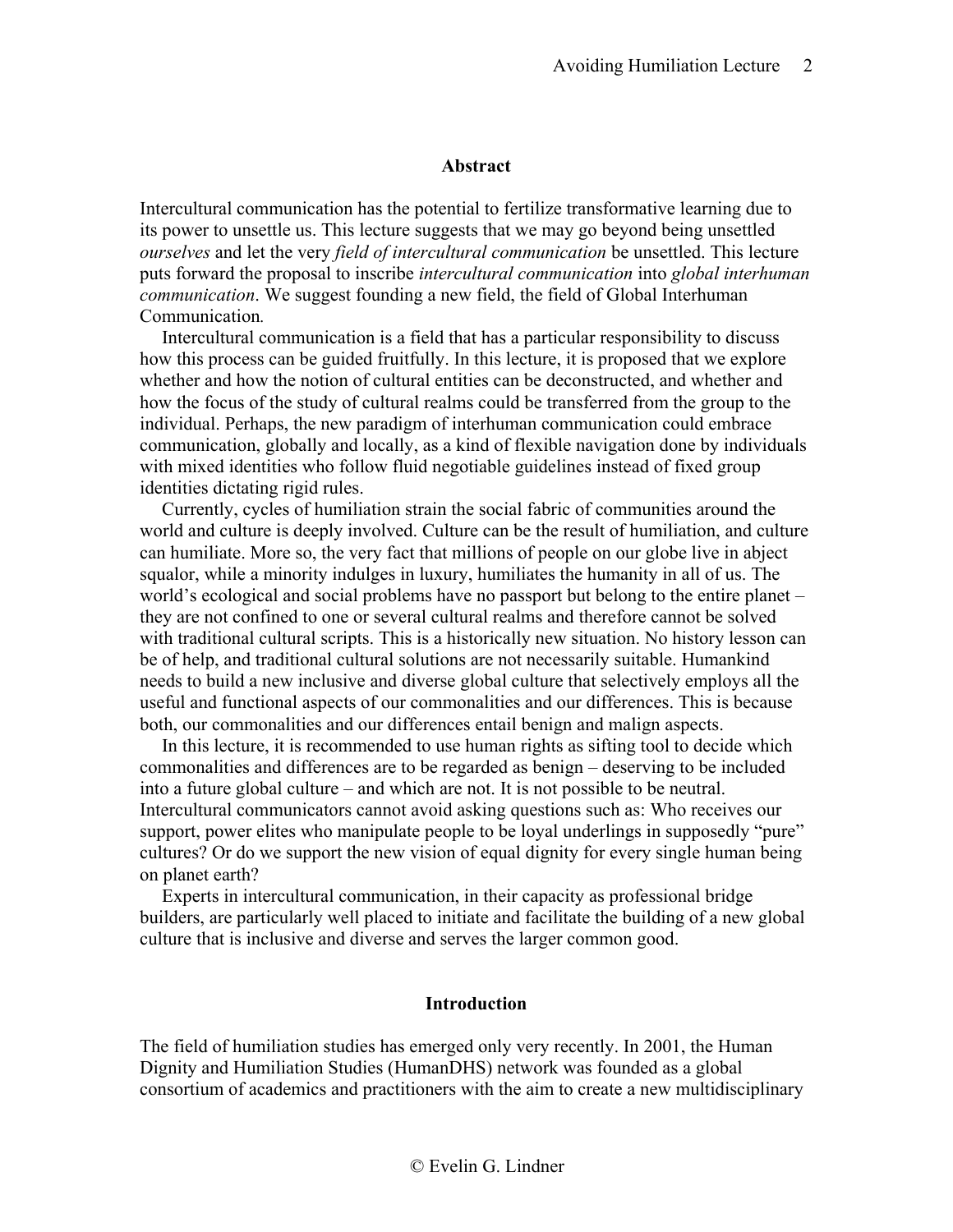field that bridges academia with practice, and incorporates scholarship from anthropology, history, philosophy, political science, social psychology, and sociology (see [http://www.humiliationstudies.org\)](http://www.humiliationstudies.org/).

Currently, the phenomenon of humiliation is rapidly gaining visibility and significance, both in our lives and for academic inquiry. Expectations of opportunity rise as people come closer together, both physically and digitally, in a globalizing world. Coupled with the spread of the human rights message, any attempt to lower the expectations of any one group becomes a humiliating offence against all groups and humanity in general. The first sentence in Article 1 of the Universal Declaration of Human Rights reads, "All human beings are born free and equal in dignity and rights."

Even though the phenomenon of humiliation is on the rise due to the shrinking of the world and the emergence of the human rights movement, the phenomenon itself has always been around. Yet, academic attention to study the phenomenon has been lagging behind. Everybody knows the story of the man who searches for his lost keys under a lamp post. Asked, he explains that he lost his keys somewhere else, but looks under the lamp because this is the only place where there is light. In search of explanations for the bad shape of the world, both ecologically and socially, academia needs to install new lamp posts in the dark, so to speak, and when it does that, it finds the phenomenon of humiliation and its rising significance.

This lecture takes one particular field in academia, namely intercultural or crosscultural communication, and attempts to probe whether research of humiliation is relevant (see online texts on http://www.humiliationstudies.org/whoweare/evelin02.php). Currently, cycles of humiliation strain the social fabric of communities around the world and culture is deeply involved. Culture can be the result of humiliation, and culture can humiliate. Separate cultural identities are sometimes constructed as a response to humiliation, and under certain circumstances cultural practices can have hurtful and humiliating effects. The notion of culture can be used in several ways, some benign and some hurtful. For example, it can be used in a neutral *descriptive* way; this is when we observe and describe cultural differences in the world. However, the concept of culture can also be used *prescriptively;* this use is entailed in exclamations and questions such as, "I am not sure to which culture I belong, I feel so lost!" Or, "Are you really part of our culture?" Or, even stronger, "You are mistaken in believing that you belong to 'us'!" While the descriptive exploration of the concept of culture is benign, necessary, and in need to be augmented, applying it in prescriptive ways may have malign effects. I believe that the field of intercultural communication, in both its academic and practical orientations, carries a responsibility to discuss these malign effects so as to avoid inadvertently heightening them.

More so, the very fact that millions of people on our globe live in abject squalor, while a minority indulges in luxury, humiliates the humanity in all of us. The international community, the global bystander, including every citizen, carries a responsibility for counteraction, for building a *Global Culture of Peace* harnessed in global institutional structures that ensure a decent and dignified life for all. Intercultural communication is a field that carries a particular responsibility to discuss how this process can be guided fruitfully.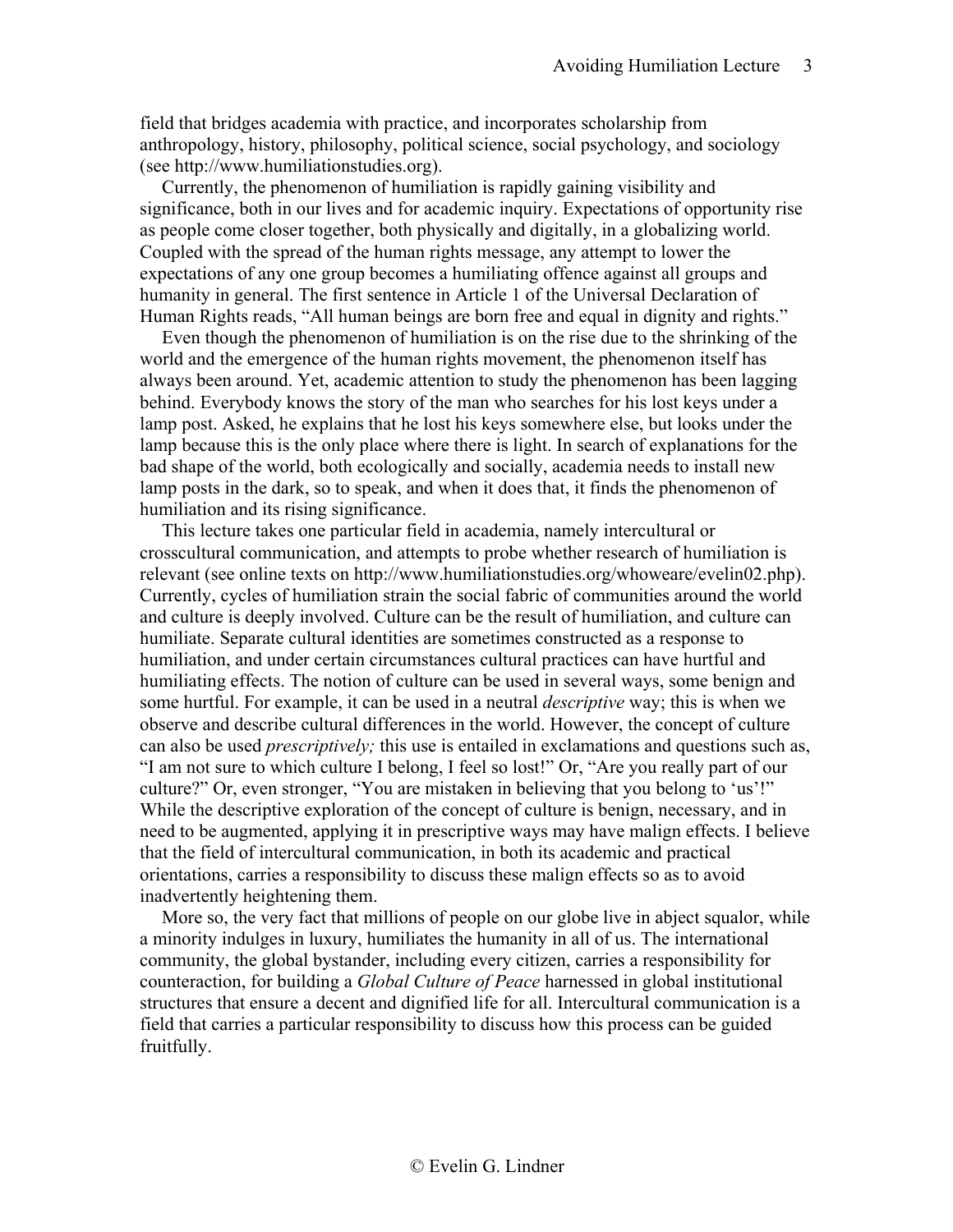# <span id="page-3-0"></span>**My personal experience as prism into the world**

I was born into a displaced family from Silesia in Central Europe. My initial identity was: "Here where we live we are not at home, it is not our culture, but we cannot return home either; the place where we come from is no longer available to us and, since Silesians are now scattered, Silesian culture will die with our parents; we belong nowhere; we live in a limbo, we are no full human beings." In other words, my early identity represented a kind of "minus-identity," or "no-culture identity." I felt that I did not fit into mainstream definitions of a "full" human being. My parents were mourning the loss of their *Heimat* ("homeland"), their culture was fading away, and where was my home and my culture? I was born into a question mark. The question mark was the only realm that I could call "my culture."

If my story were an exception, it would be irrelevant for others, and would not merit serving as an example for this lecture. However, in times of globalization, a growing number of people are being touched by my experience and might be interested in knowing about the subsequent solution that I found.

In his new book *The World is Flat*, Thomas Friedman (2005) underlines my view that identity will increasingly be difficult to define. To prepare for his book, he traveled all around the globe, and he concludes that we will be facing *multiple identity disorder* in the future:

…when the world starts to move from a primarily vertical (command and control) value-creation model to an increasingly horizontal (connect and control) creation model, it doesn't affect just how business gets done. It affects everything – how communities and companies define themselves, where companies and communities stop and start, how individuals balance their different identities as consumers, employees, shareholders, and citizens, and what role government has to play. All of this is going to have to be sorted out anew. The most common disease of the flat world is going to be multiple identity disorder… (Friedman, 2005, p. 201).

There are many voices similar to Friedman's. Claire Kramsch (2001), for example, reminds teachers who teach English to speakers of other languages: "Intercultural communication will have to deal with shifting identities and cross-cultural networks rather than with autonomous individuals located in stable and homogeneous national cultures" (Kramsch, 2001, p. 205).

Today, after having lived a global life for several decades, my identity no longer is a minus-identity. It is not a mono- or multi-cultural identity either, but a global identity. I no longer agonize: "Where do I belong? Here *or* there?" I happily announce that I belong here *and* there – I belong everywhere and to myself. I have liberated myself from the need to belong to a particular place on planet Earth or a particular culture. Today, to me, it seems utterly ridiculous and absurd to invest so much energy and emotional suffering into trying to "cut up" our frightfully tiny and fragile planet Earth that so pitifully floats in a vast universe into even tinier pieces. When I am asked about "my country," I reply, "My country is planet Earth."

The core of my global culture is defined by historically new insights, particularly one insight that our forefathers had no access to, namely that we are all part of one single family of humankind who jointly has to care for a tiny fragile home planet. None of our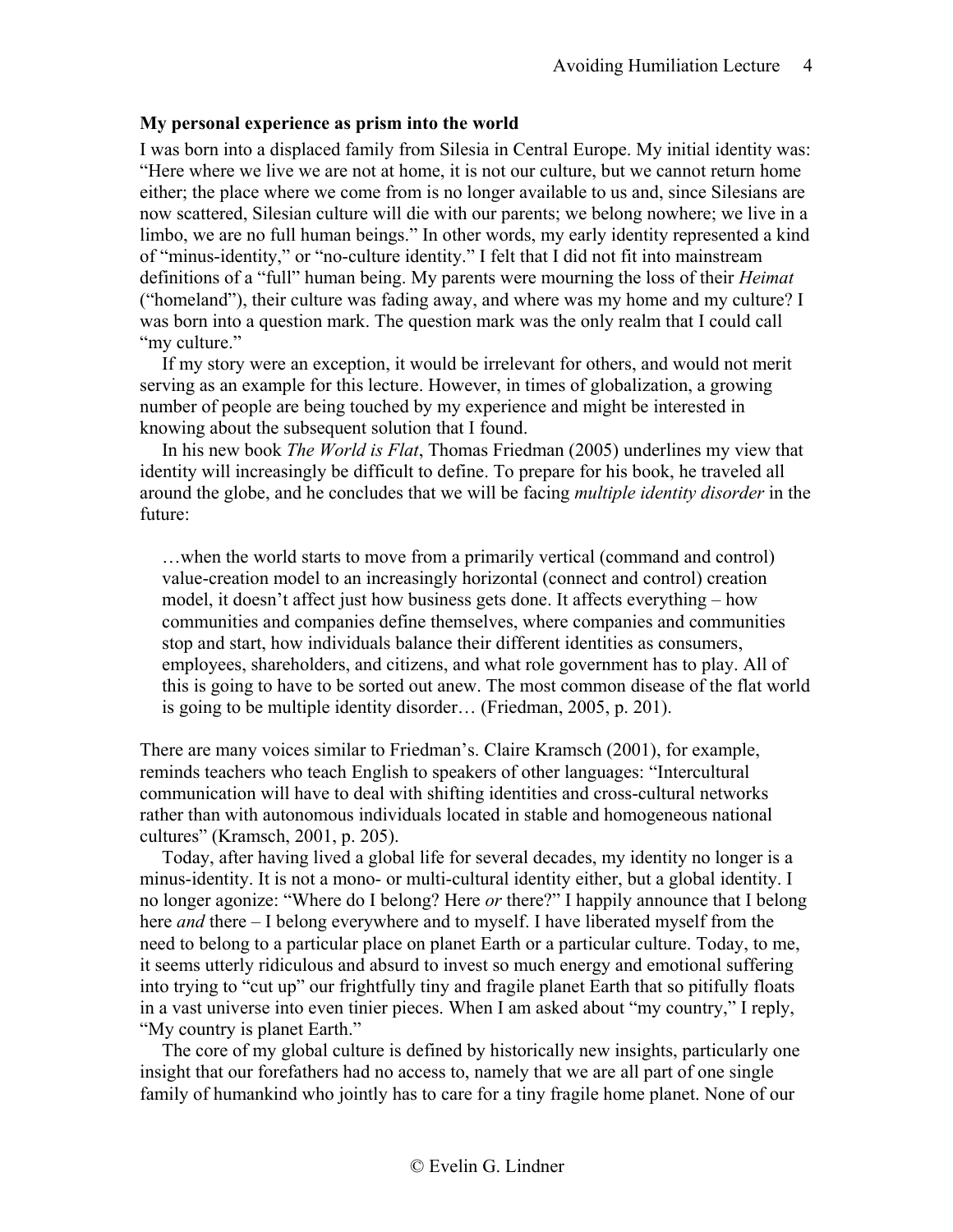forefathers could see pictures of our blue planet taken by astronauts from space. This is new. Therefore, the global culture that I am part of and that I try to give life to, is new, too. No history lesson helps us. The world's ecological and social problems have no passport but belong to the entire planet; they are not confined to one or several cultural realms and therefore cannot be solved with traditional cultural scripts. Dreaming of splendid undisturbed isolation for separate cultural realms all happily looking inwards is no longer an option. The suffering around the world is too great as that we can look inwards and do nothing. Letting 12 million children die before they reach the age of five, each year, from poverty and preventable diseases, is as atrocious as killing 6 million people in the Holocaust. We need to find ways that alleviate this suffering. We have to find long-term solutions for the entire world rather than just short term cover-ups for some parts of the world. I believe that we need a new global culture that includes traditional cultures in constructive ways. Not least in my personal life, I try to learn the skills that humankind needs to tackle these new global challenges.

In other words, my global experience, though borne out of a painful refugee background, is perhaps useful as a prism to see into the future of a globalizing world. My initial minus-identity forced me into embracing the globe as my home in a more thorough way than most other people would do, and it pushed me into sensing humankind's challenges for the future more starkly than many of those would do who had a luckier personal background than me.

Being global does not mean that I wish to promote one single uniform global culture – on the contrary. Embedded into my identity as a global citizen, implanted into my love for all humankind and its home planet, is my wish to strengthen cultural diversity around the world, and my desire to deeply appreciate all cultural achievements (combined with my skepticism of all cultural mis-achievements). I do not attach myself to any particular cultural realm wholesale, but pick what is functional and ethical and deconstruct what is not. The principle fault lines that I draw are not between "cultures" (Japanese, American, etc.), but between the useful and less useful contributions to our world from all cultural realms.

To formulate it differently, being a living creature, of the species Homo sapiens, is primary for me – I am hungry or satisfied, tired or awake, happy or unhappy, I feel loved or unloved, and I feel appreciated or humiliated. This is my essence. It is here that I say "I am," namely "I am a human being." All the rest is secondary and does not describe my essence. For example, it is not my essence that I am born female, and the passport that I carry does not define my fundamental nature either. I therefore reject saying sentences such as "I am [a woman], or "I am [a national of x-country]." I strive for unity in diversity, also in my personal identity, and describe myself as "a human being, born female into a specific historical situation, a human being who has developed fond connections with many people, beneficial cultural practices, and places all around the world (in that order) and a critical stance toward those people and practices that cause humiliation."

I heard Japanese identity being described as an onion: outer layers may seem cosmopolitan, but when you come to the core, there is a "Japanese" essence. In contrast, I believe that at the core we all are human beings. To me, identity is like a sunflower (it makes the qualitative difference between core and periphery clearer than the image of an onion does) – the core represents my essence as a human being, and three layers of petals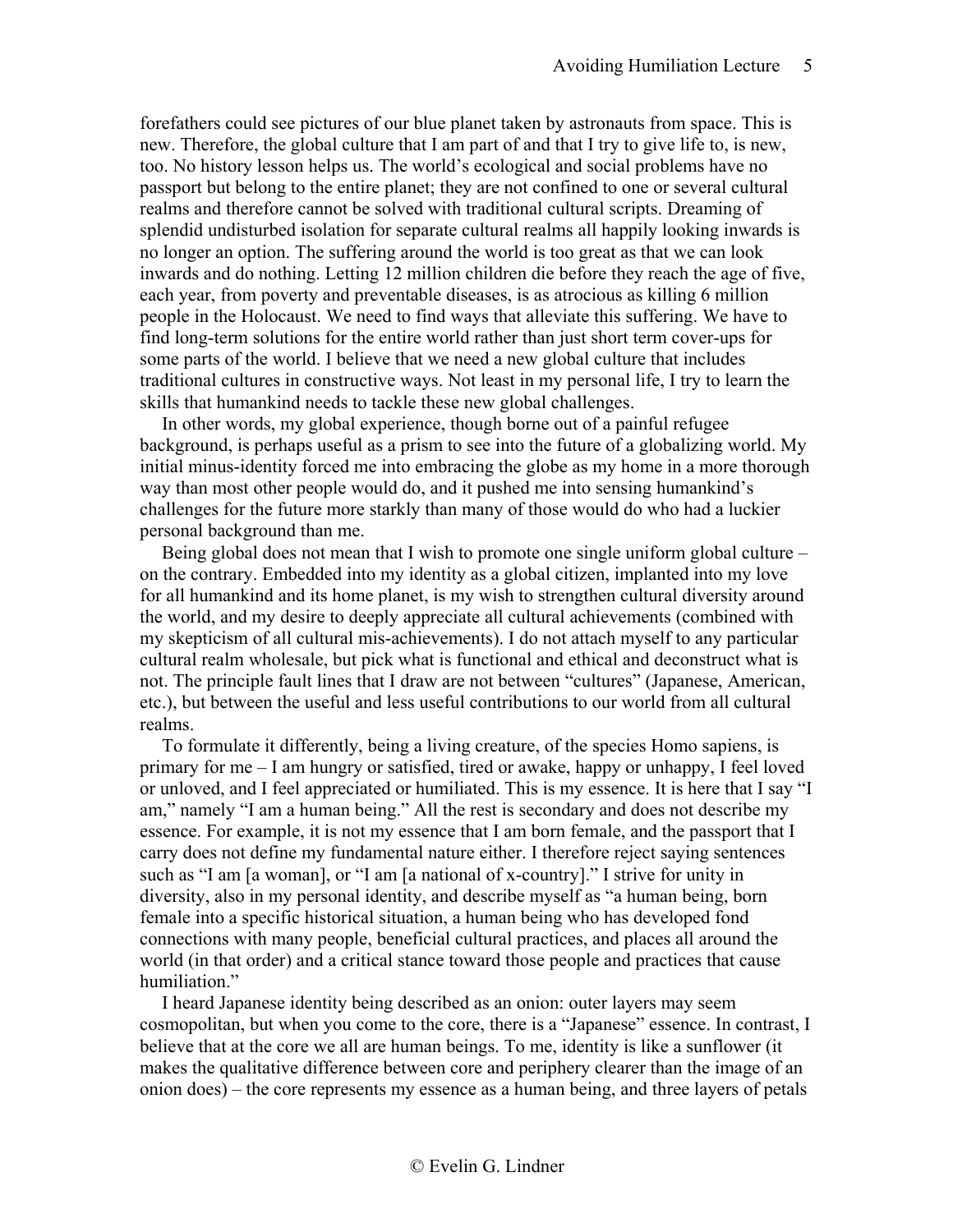are my various connections with a) people, b) benign cultural practices, and c) places around the world. I believe that only such a sunflower definition of identity gives global cooperation and peace a chance over global fragmentation and violent conflict. I strongly suggest that for diversity to be benign, it needs to be embedded into unity.

There are many other images and metaphors that we might play with to illuminate this point, apart from the onion or sunflower. Marriage may serve as another guiding metaphor. Marriage works best when both partners are very clear about where they differ, and when they take these differences as starting point for creating a third entity, their partnership. The project of partnership fails when partners hold on to irreconcilable differences (something which humankind cannot afford, since it is forced to live together on a tiny planet), and the project of partnership fails just as much when one partner merely abandons his or her stance and buys into the other's definitions.

What I describe here in a few sentences, took me a lifetime to develop and think through, not just intellectually, but also emotionally, and in practice. In the course of this process, I became aware that our yearning for fixed identity markers may lead us into deeply destructive and humiliating experiences. For example, while living in Egypt (1984-1991), I met many Western women who converted to Islam and took the veil, some proudly, as an act of liberation from the male gaze, others meekly, as a way to more subservience. I love Egypt, but do I want to follow their example? Is the veil part of Islam or "Egyptian culture"? Some claim that it is, or ought to be, part of Islam and Egyptian culture, others reject that notion. What about female genital cutting? Is this practice part of the essence of any culture? In sum, while I deeply appreciate the gifts Egyptian culture gives to the world, for example Hassan Fathy and his re-invention of traditional Egyptian architecture, there are other aspects in Egyptian culture that I feel have rather hurtful and humiliating effects. In other words, what I always ask myself, is the following: What is the essence of "a culture?" What concept of culture is, or ought to be, at the basis of constructive intercultural communication?

A Somali friend, living in Denmark, and a staunch critic of female genital cutting, shouted at me, "Please do not respect Somali culture! It humiliates its women!" (at the International Congress of Somali Studies, August 6-9, 1998, in Turku, Finland). Ayaan Hirsi Ali from Somalia, until recently Member of Parliament in Holland, would most probably paraphrase and say, "Islamic culture humiliates its women." How do we respond? What signifies constructive intercultural communication in these cases?

Until 1991, I worked as a clinical psychologist (among others in the Middle East 1984-1991), and was confronted with many complicated cases, including what is called honor killings. Imagine, a mother approaches you and explains that her daughter was raped and has to be killed to prevent family honor from being humiliated since the rapist will not marry her. As a human rights defender, you stipulate that marrying a raped girl off to her rapist, let alone killing the girl, is equivalent to compounding humiliation, not remedying it. The mother, in turn, regards your attitude as condescending, as humiliating for her cultural beliefs. In sum, we face several layers of honor, dignity and humiliation. What position do we take when we think of intercultural communication in such as case? Whose honor or dignity do we protect? And which arguments do we use?

The following example describes how even the mere exploration of differences can become rather malign, for example, simply through reification. Women, according to Gilligan (1982), speak in a moral voice of caring, whereas men have a culture of justice.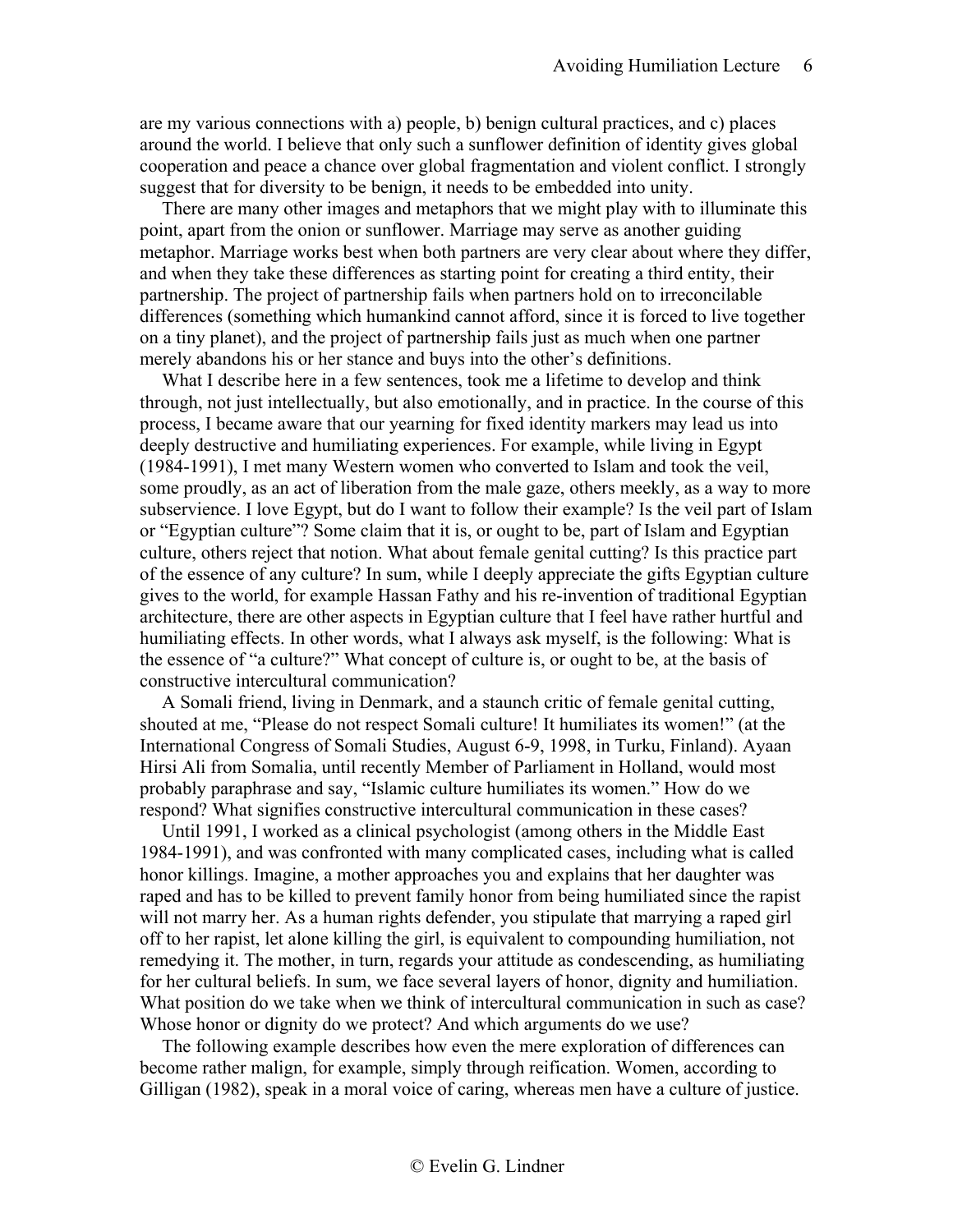Janet Shibley Hyde (2005) explains that meta-analyses disconfirm this argument. There is strong evidence for the so-called *gender similarities hypothesis*. Still, Gilligan's ideas have permeated American culture. The stereotype of women as caring and nurturant and men as lacking in nurturance has been reified. Hyde (2005) explains the cost: Many men believe that they cannot be nurturant, even in their role as fathers. For women, says Hide, the cost in the workplace can be enormous. "…women must present themselves as competent and agentic to be hired, but they may then be viewed as interpersonally deficient and uncaring and receive biased work evaluations because of their violation of the female nurturance stereotype" (Hyde, 2005, p. 589-590).

To conclude, the examples touched upon so far raise questions such as: Do we wish to give equal legitimacy to all cultural definitions and practices that we observe around the world? Some might be the result of misleading reification, some might violate human rights; what do we do with them and how do we design intercultural communication around them? In Gilligan's case, she suggested differences too starkly, and reifying her research results created differences that were not there. Cultural practices that violate human rights, such as female genital cutting, surely are a reality in many parts of the world – we are not mistaken when we describe them – however, they introduce a related problem, namely whether traditional practices that we observe, automatically are practices that we wish to preserve.

Since 1996, I am developing a *Theory of Humiliation (TH)* where I inscribe the notions of pride, honor, dignity, humiliation, and humility into current historic and cultural normative transitions – see, for example, Lindner (2006b). My initial fieldwork focused on Rwanda and Somalia and their history of genocidal killing. European history served as a backdrop – it is often assumed that the humiliation of the Germans through the Versailles Treaties after World War I was partly responsible for the Holocaust and the Second World War. I suggest that at the present historic juncture two forces bring humiliation to the fore in unprecedented intensity: "globalization" (or the *comingtogether of humankind*) is the first force, and the *emerging human rights movement* is the second. I propose that we have to develop new ways of communicating with each other globally in order to solve global problems (as well as local problems, which are increasingly intertwined with global problems).

I call for new ways of communicating with each other globally in order to solve global problems (as well as local problems, which are increasingly intertwined with global problems). Solving problems requires cooperation, which in turn, is aided by respect for equal dignity, and hampered by dynamics of humiliation. All cultures need to contribute with their experiences and lessons learned, and intercultural communicators have a pivotal role to play. And not least Japanese culture can teach the world a lot.

Intercultural communication has its roots, among others, in the very pragmatic need of companies to function internationally. Globalization has been strongly driven by the corporate sector growing beyond national borders. Many intercultural communication experts work as consultants for companies and are therefore bound by their employer's *moral boundaries* (Opotow (1995); Coleman (2000)). If the employer allows for child labor, for example, the intercultural communication expert working with this company is expected not to ask questions. The employee has several options, options that are inscribed between two extreme poles. One pole would indicate that she agrees that it is not the employee's role to think about her employer's moral preferences. The opposite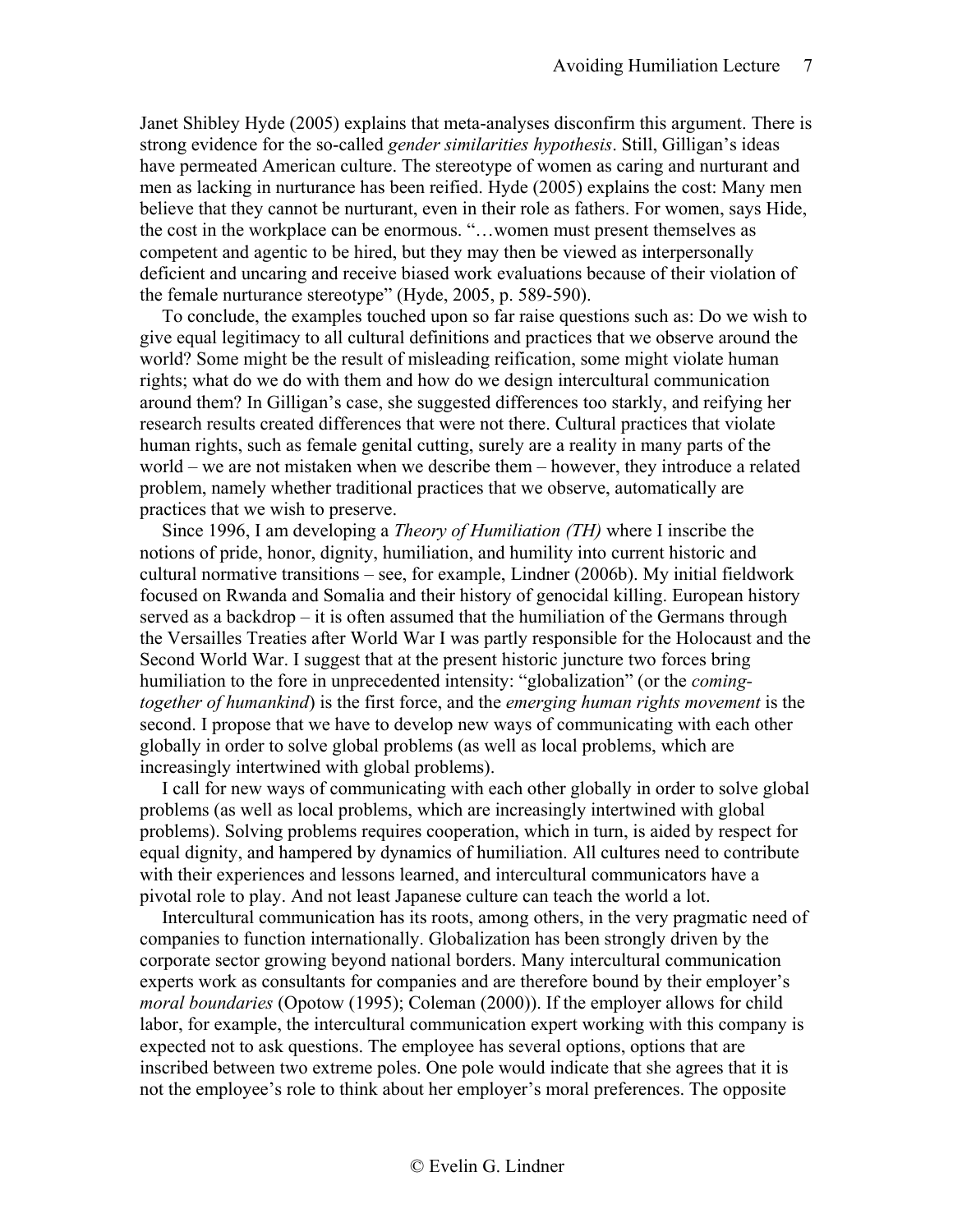pole would indicate that she quits her job in protest. Many alternative reactions could be placed in between these poles, for example, she could try to convince the management to change their ways. A professor of intercultural communication has already much more space to move than a consultant, since she earns her livelihood from an institution that has academic freedom enshrined in its value frame.

When we think back to Nazi-Germany, we believe that German neighbors ought to have stood up and not stood by when their Jewish neighbors were transported away (Staub (1989)). We deem it to be deeply immoral to treat some lives as being worth less. So far, however, humankind repeats Germany's failings and is not standing up adequately at the global scale. Six million people died in the Holocaust. Today, about twelve million children die each year before they are five years old, of preventable diseases and poverty. At present, the global village is a ramshackle village ({Jackson, 1990 9183 /id}), filled with humiliation – millions of poor watch a few rich wallow in wealth, all suffer from environmental degradation that could have been avoided, and local cycles of humiliation endanger everybody. In former times, poverty was fate and nobody cared. In a moral framework of human rights, in contrast, every human being is deemed as deserving of circumstances that enable them to build dignified lives. Gaps between rich and poor that were regarded as normal before are now felt to be obscene and humiliating for everybody's humanity.

In the spirit of "standing up," wider moral boundaries are called for. This lecture wishes to stimulate reflection as to the width of the moral boundaries and moral responsibilities of a student, professor, or consultant of intercultural communication.

Some intercultural communicators might believe that they can escape such difficult questions; however, nobody can avoid making moral statements. The various definitions of the very term "culture" disguise value statements – with "culture" being nothing less than the definitorial underpinning of the field of intercultural communication. Usually elites, particularly in hierarchically organized societies, for example, define as "our culture" the "benevolent care of patrons over grateful underlings," while the underlings might be violently opposed to such a definition of "our culture." A Somali woman, living in Denmark, and a staunch critic of female genital cutting, shouted: "Please do not respect Somali culture! It humiliates its women!" (at the International Congress of Somali Studies, August 6-9, 1998, in Turku, Finland).

Not only our moral responsibility is at stake here, but also the validity of knowledge itself and its usefulness for practice. Renowned philosopher and sociologist Jürgen Habermas warns that monetary and bureaucratic systems currently invade the communicative potentials we hope should help us understand our lifeworld and that this invasion distorts them without us being aware – he speaks of the *colonization of the lifeworld* (Habermas (1987)). Habermas breaks down the concept of "knowledge constituting interests" into the technical, practical, and emancipatorial interests of knowledge. Kurt Lewin (1890-1947), often called the father of modern social psychology, introduced to social psychology the "Lewinian way of thinking," by stipulating, among others, that theory has to be useful for social practice (Deutsch (1999)).

This lecture suggests that we take the emancipatorial interests of knowledge, as highlighted by Habermas, seriously, and employ them for the Lewinian call to make theory useful to practice. Perhaps it is our moral responsibility to engage in deeper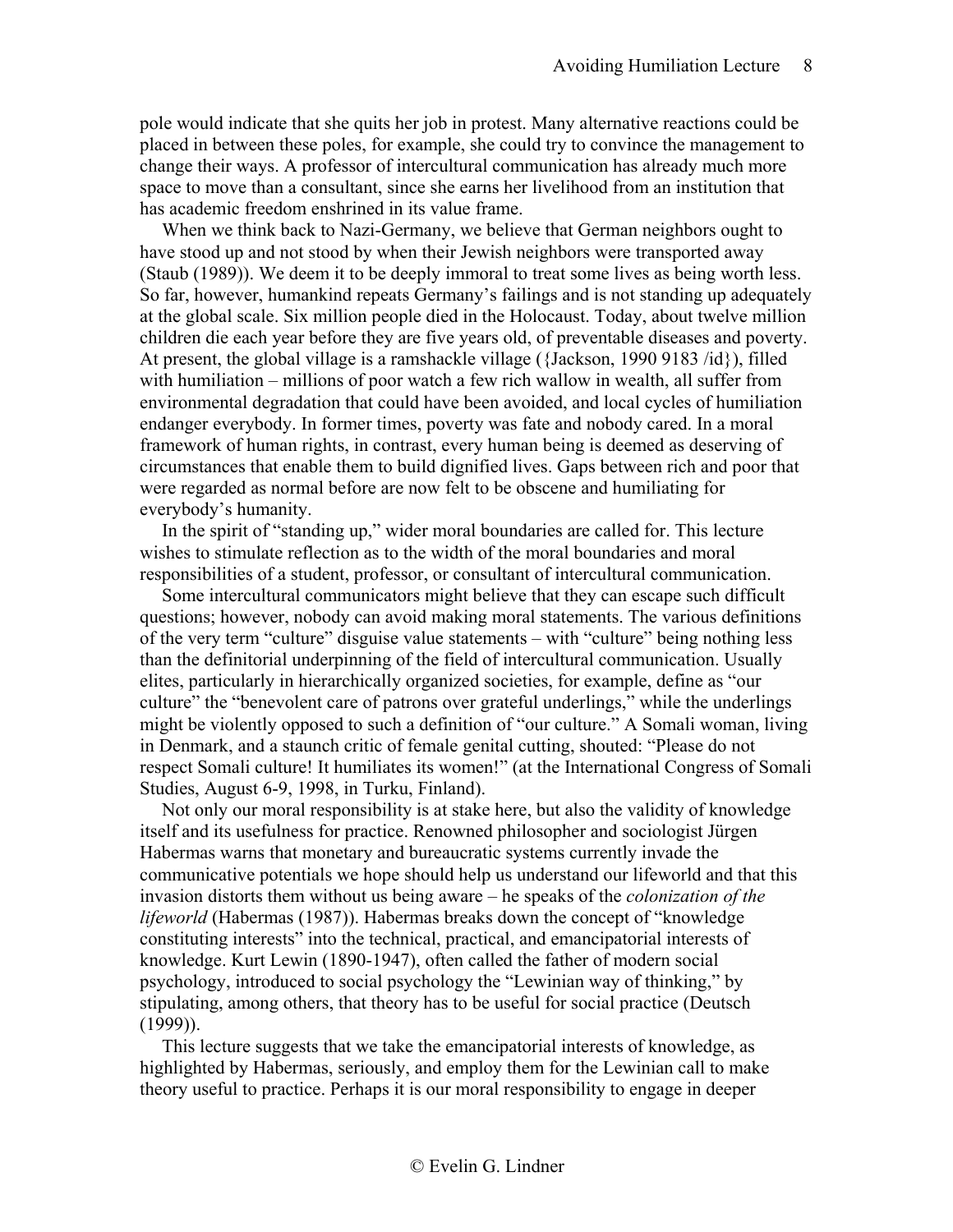emancipatorial inquiry, and this not only in theory, but also in practice? If we do that, it means unleashing creativity for building a new global culture.

Every act of intercultural communication is permeated by value choices, and this lecture wishes to draw the reader's attention to this fact. Since we cannot escape this predicament, it might be advisable to think it through and gauge our options. What is at stake are ultimate questions such as outlined by the University in Toronto in their proposal to found a new school, the McLuhan School. In their proposal they enumerate why we need new approaches, not least in the academic world, see Smith (2005):

Ultimate Questions: What makes a life worth living? How should we view — and treat — the "other"? On what principles should society be organized? What should be lived for? fought for? What matters, ultimately? The core of civilization is at stake: fundamental values, inalienable commitments, unshakable beliefs. Classically, such questions were shouldered by religion; but most religious traditions are founded on ancient natural philosophies, unprepared for radical scientific progress — and concomitant changes in our understanding of symbols, meaning, and interpretation consequent to the development of information technologies. Moreover, many answers proposed by the religious right are contrary to fundamental academic values. We in the university need answers of our own. We must demonstrate a public, progressive, intellectual (modern or postmodern), scientifically-enabled, multicultural world-view that can deal squarely with issues of ultimate significance. This is especially urgent given science's continuing domestication of issues traditionally taken to be sacred: *consciousness*, *fidelity*, *altruism*, *sexual preference*, *memory*, *identity*, *self*, etc. (Smith, 2005, p. 4).

This lecture is inscribed into those ultimate questions enumerated above. It is inscribed into present peace movements, such as the fields of *Peace Education* and *Peace Linguistics*, or the *Culture of Peace* movement, a global movement that is developing within the framework of the *International Decade (2001-2010).* The Charter of the United Nations, 1945, professes: "We the people of the United Nations, determined to save succeeding generations from the scourge of war." The Culture of Peace is defined by the United Nations as follows:

The Culture of Peace is a set of values, attitudes, modes of behaviour and ways of life that reject violence and prevent conflicts by tackling their root causes to solve problems through dialogue and negotiation among individuals, groups and nations (UN Resolutions A/RES/52/13 : Culture of Peace and A/RES/53/243, Declaration and Programme of Action on a Culture of Peace). For peace and non-violence to prevail, we need to:

- foster a culture of peace through education by revising the educational curricula to promote qualitative values, attitudes and behaviours of a culture of peace, including peaceful conflict-resolution, dialogue, consensus-building and active non-violence. Such an educational approach should be geared also to:
	- promote sustainable economic and social development
	- promote respect for all human rights
	- ensure equality between women and men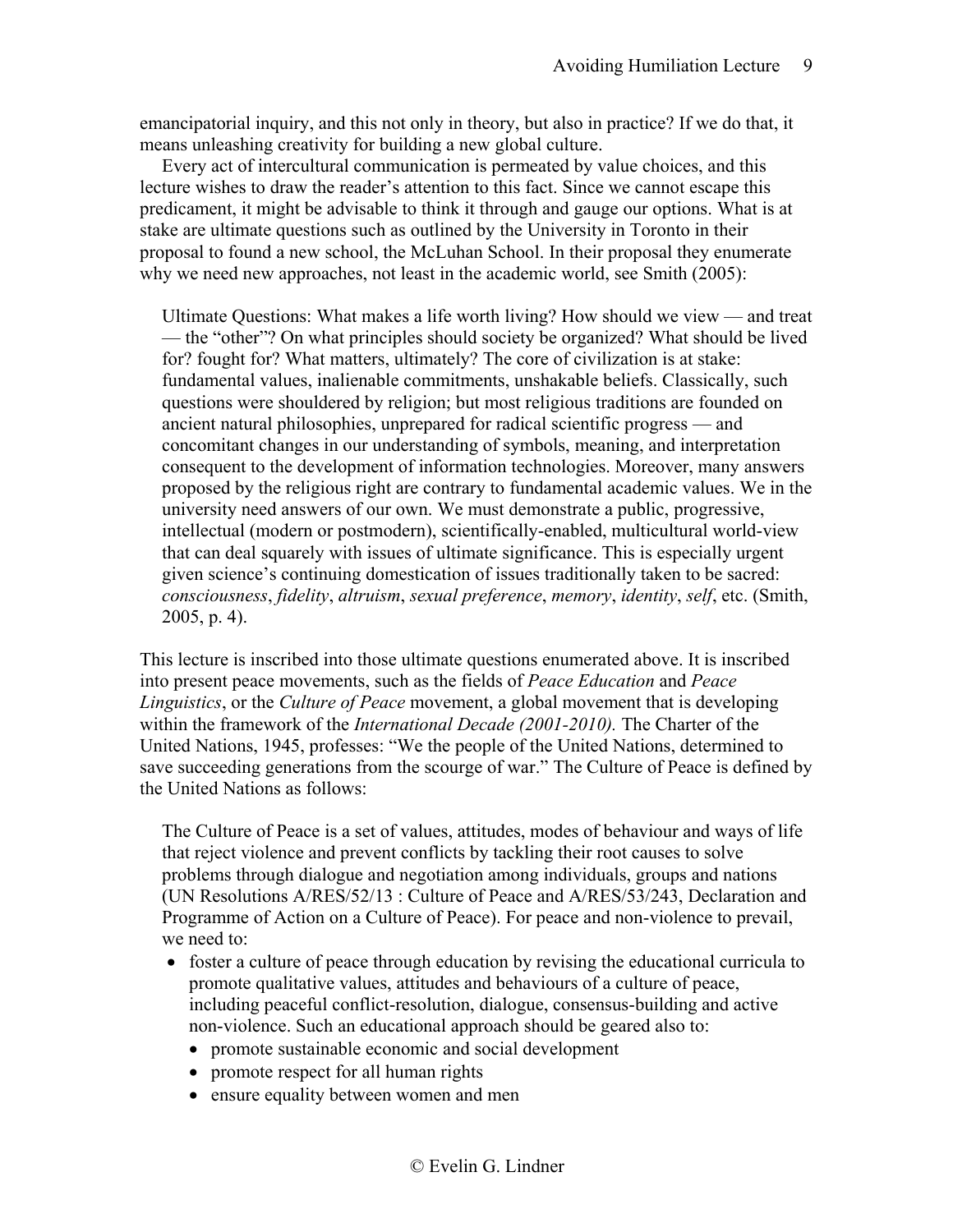- foster democratic participation
- advance understanding, tolerance and solidarity
- support participatory communication and the free flow of information and knowledge
- promote international peace and security (http://www3.unesco.org/iycp/uk/uk\_sum\_cp.htm)

This lecture discusses the role of culture and identity in a world of diverse cultures which are all under the influence of the two transformative forces of our time, globalization, and the human rights movement. It is argued that, in order to avoid potentially destructive effects, we have to strongly promote *global interhuman communication* as overarching paradigm for *international relations* and *intercultural communication*. We suggest founding a new field, the field of "Global Interhuman Communication*.*"

This lecture wishes to open up Global Interhuman Communication as a new field of endeavor for intercultural communicators, a global field, and it will therefore not focus so much on the practices of intercultural communication. The point of departure for this lecture is that intercultural communicators are bridge-builders, and that their expertise is not only essential within their very field, but is needed also for the larger task of building a new global cultural framework that can inform new and more beneficial cultural practices and institutions, globally, but also locally.

I call upon intercultural communicators to invest some of their time and their creativity into building a larger and more beneficial frame for the world than has hitherto been realized. A more beneficial frame would not only promote social and ecological sustainability for humankind, and strengthen the validity of our scientific endeavor, but also improve the very context within which intercultural communicators work. Envisaging such a task first requires making a pause, taking a step back, and reorienting our priorities. Facilitating this reorientation is the aim of this lecture.

This lecture is organized in four parts that all address the question as to how currently existing cultural knowledge systems can be made fruitful for constructing a larger global cultural frame that protects cultural diversity in the service of the common good of humanity. In the first section, the importance of protecting cultural diversity is highlighted. The second part addresses the potential dangers that may emanate from accepting cultural idiosyncrasies too blindly. The third section discusses how we can construct a new inclusive and diverse global culture. The fourth part ponders the principles, skills, and guidelines we need for such a task.

### **Focusing on cultural diversity is crucial**

<span id="page-9-0"></span>When I speak about the need for humankind to build a new global culture, I face many criticisms. I am accused of wishing to force the world into cultural uniformity and sameness, I am suspected of blindness to the fact that cultural diversity must be respected and celebrated, and I am reproached for overlooking the extent of damage that can occur when we are unaware of cultural differences.

My response is that, on the contrary, at the core of my vision of a global culture is precisely the insight that studying and celebrating cultural differences is crucial and that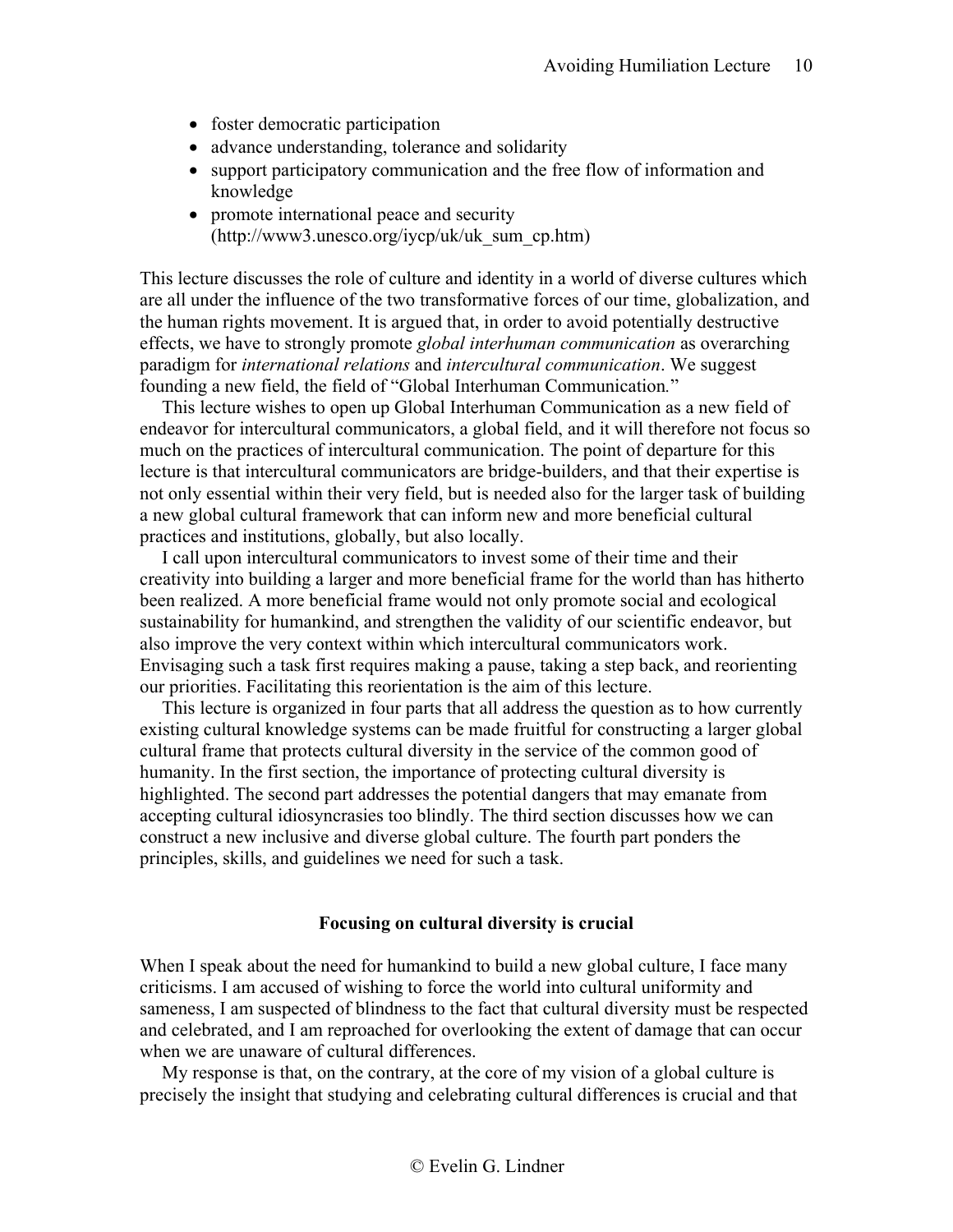this endeavor deserves much more attention from the world and academia than is given to it so far. However, what I add is that for difference and diversity to be benign a certain ranking must be introduced: common interest must be placed over difference. When a marriage falls apart, and there is a divorce, the ex-partners can move out and never meet again. In the case of humankind, this is no option. America, for example, has no other planet to move to when it has enough of China, or vice versa. Humankind has no choice but to learn to cooperate so as to build a sustainable home for all, notwithstanding any possible mutual dislike or wishes for "divorce."

Please let me first address the significance of studying cultural differences.

#### <span id="page-10-0"></span>**Be aware of cultural differences**

Being insensitive to or ignorant of culture differences and being inept in intercultural communication can lead to painful consequences, as I have experienced myself. When I first came to Japan in 2004, I participated in a seminar on the history and use of kimonos. About forty Japanese and non-Japanese women were attending. I was asked why I was interested in this topic. I explained that I was the founding manager of a global network of scholars and practitioners, Human Dignity and Humiliation Studies, and that we have a project, called the World Clothes for Equal Dignity as part of our work. I pointed out that all information could be found on

http:/[/www.humiliationstudies.org/intervention/clothes.php.](http://www.humiliationstudies.org/intervention/clothes.php) I left the seminar confident and satisfied with myself. Later I learned that my message had been misunderstood. I had been too enthusiastic. Some Japanese participants thought that I was a kind of missionary, trying to enlist them for a sect. Subsequently, I was effectively ostracized by the group and never contacted again. This shocked me deeply. Had I been a manager of a foreign company with the aim to make business in Japan, it would have been this company's ruin. My intercultural ineptitude would have cost dear.

Robert M. March (1996) describes a similar example. An English manager wanted to thank a young Japanese employee for her diligent work with a trip to the parent company office in England. To his astonishment, she was not happy. She eventually explained that she suspected him of having a "hidden agenda," namely wanting to create an obligation in her so that she would stay in the company. For the English manager this was pure paranoia. Luckily, she explained her behavior, because otherwise their attempt of intercultural communication would have remained mis-communication.

Every reader can add to this list. In the Middle East, I experienced superb hospitably. When one of my Middle Eastern friends came to the United States, he grew very bitter, feeling intentionally humiliated, when his American hosts failed to treat him in the way he expected. His American hosts, on their part, were utterly ignorant of his suffering. The result was a complete breakdown of their relationship. Or, an American friend went to work in Europe. Due to his tough-guy language, of which he was very proud but which was entirely misplaced in his new environment, he was discretely kept out of all decisionmaking. This led him to the bitter conclusion that Europeans were secretive powerabusers; his life in Europe was sorely soured.

Clearly, what we learn from these examples is that it is of utmost importance to know about cultural differences, and to learn how to tackle them. But what is culture and what are cultural differences? A neutral description is that culture is "the integrated pattern of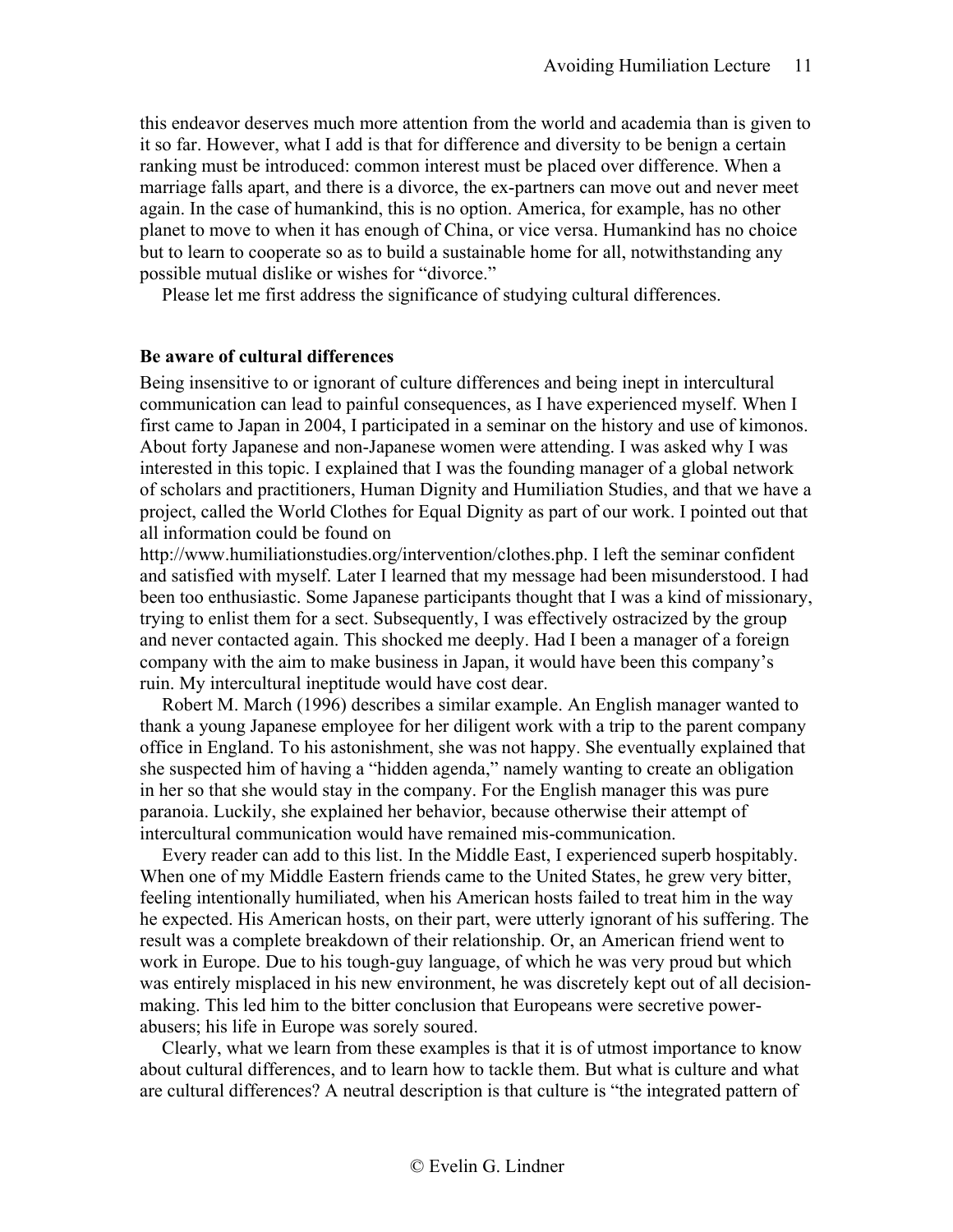human knowledge, belief, and behavior that depends upon man's capacity for learning and transmitting knowledge to succeeding generations;" and it also means "the customary beliefs, social forms, and material traits of a racial, religious, or social group" (Merriam Webster Online, 2005).

Numerous categorizations of cultural differences have been undertaken, and the readers of this journal know all about them. There is no need to make long lists in this lecture. Kluckhohn and Strodtbeck (1961), for example, have developed a six dimensional categorization of cultures. Geert Hofstede (2005) carried out research on IBM employees around the world and developed a classic systematization of culture dimensions. Initially he detected four dimensions of culture, *power distance*; *uncertainty avoidance*; *individualism* (versus *collectivism*); and *masculinity* (versus *femininity*). Later Hofstede included a fifth dimension, namely *orientation in time*, either long-term or short-term. Smith and Bond (1999) hypothesize that "cultural uncertainty avoidance is related to greater formality in relationship, masculinity to greater task-orientation, power distance to greater hierarchy, individualism to greater superficiality, and long-term orientation to greater competitiveness" (Smith and Bond, 1999, p. 18). The list of valuable explorations of cultural differences is much longer, but let us stop here, because this is not the focus of this lecture.

In sum, it is indeed crucial to learn about cultural differences in order to enable people around the world to constructively engage with each other. Particularly in the face of global problems which need global cooperation and collaboration for their solution, ineptitude in intercultural communication can tip the balance towards humankind's demise.

Let me now briefly touch upon why celebrating cultural diversity is so important.

# <span id="page-11-0"></span>**Celebrate cultural diversity**

Maintaining biodiversity is crucial for the survival of humankind. Among the most recent important success stories is a new revolutionary antibiotic drug that researchers have isolated from South African soil after screening 250,000 natural product extracts for their antibiotic potential.

Likewise, the cultural diversity that Homo sapiens has created on planet Earth is vital. Consider, for example, *ubuntu*, the traditional African philosophy for living together and solving conflict in an atmosphere of shared humility. Michael Jesse Battle (1997) describes how Desmond Tutu's (1999) work with the *Truth and Reconciliation Commission* drew on ubuntu. Finn Tschudi (2006) explains, "Tutu tells us that *ubuntu* can be used to describe a personal quality: A person with ubuntu is open and accessible for others, primed with a certainty deriving from the experience of belonging to a larger unity. This unity is degraded when others are humiliated, or otherwise treated as less worthy" (Tschudi, 2006, p.1).

Or, another example. Whenever I am in New York, I never feel lonely, human contact is always at hand. What makes New York feel so welcoming, is the sense of shared humanity and experience, as if we all had just arrived with the ship at the Statue of Liberty, like early immigrants. In 2005, I sat in a restaurant in New York for breakfast, enjoying the New Yorker's easy-going way of connecting. A woman whom I had never met before came up to me and commented my long hair and told me about her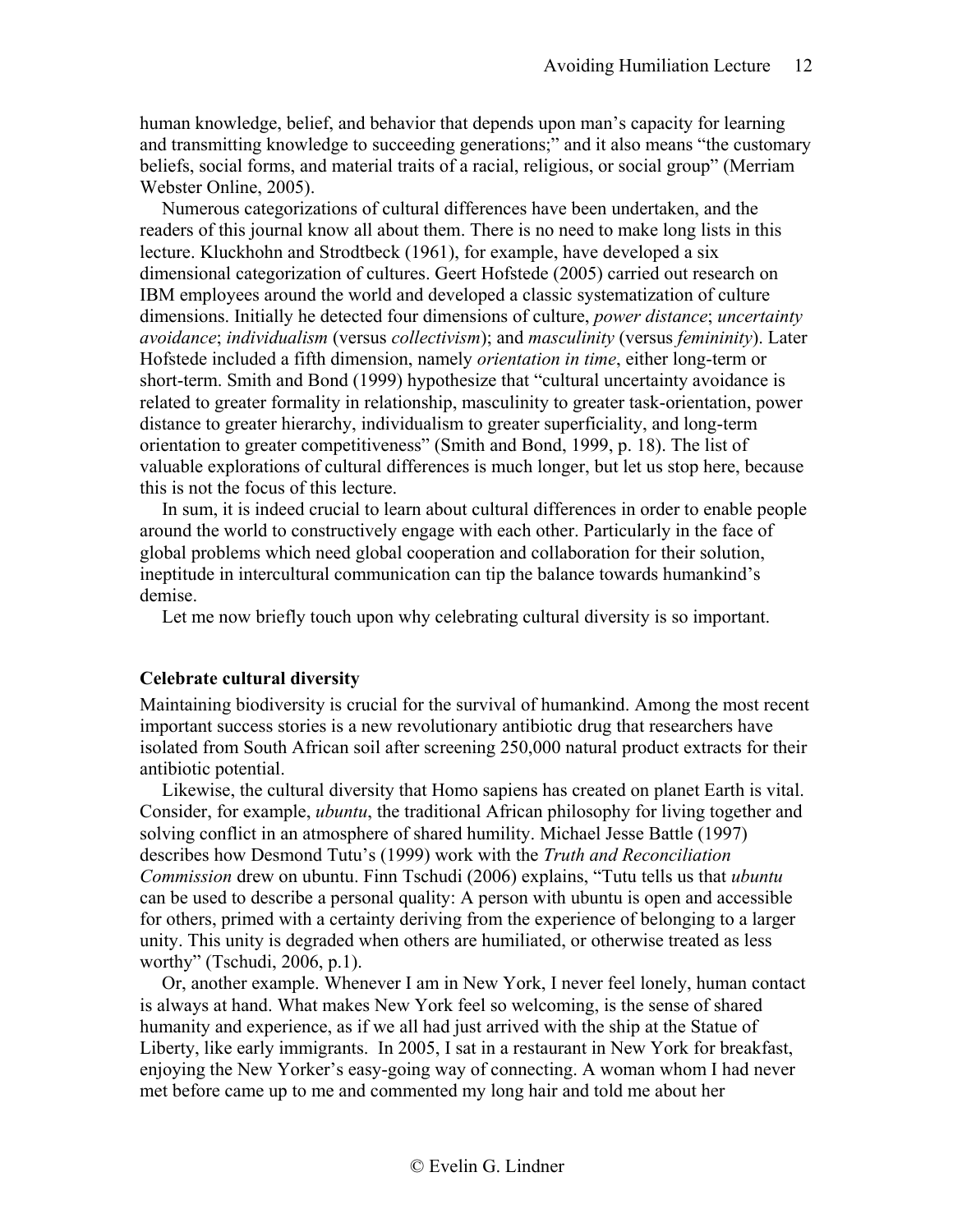experiences with long hair. We spoke for a few minutes and she moved on. Then the door opened and a group of German tourists came in. They sat down and eventually one of them began to struggle trying to take pictures where the entire groups would be captured. I got up and offered my assistance: I was willing to take a picture of the entire group. The result was astonishing. First, the group pretended not to have heard me, even though I had spoken loud enough and in perfect German. They looked down and away from me, like little children who are afraid of strangers, or as if they feared I was to steal their camera. Some risked some suspicious glances at me. Finally the most courageous person among them got up and accepted my offer, with a grim expression on her face. I felt pity for them. I thought, "What a culture!" Whenever I spend time in world regions that emerge from a history of fixed and rigid hierarchical societal structures with a high power distance, I seem to meet this sad motto: "Don't infringe on my territory!?" Everybody around the world with similar leanings would benefit, I believe, from learning from the unobtrusive, effortless, almost elegant atmosphere of inclusiveness that so many New Yorkers are able to create.

Also Japanese concepts for connection and togetherness *uchi* ("inside") an in-group have the potential of serving as cultural blue-prints for a future global culture of humankind. This is because, globalization, a buzzword with many meanings, signifies, among others, the *ingathering* of the human tribe – this is the correct anthropological term – into one single in-group. It means that humankind emerges from a past where ingroups faced out-groups. Japanese uchi cultural scripts could be very helpful in this process (while, clearly, traditional cultural paradigms that teach how to keep out-groups out would be counterproductive in this context).

Haru Yamada (1997), in her book *Different Games, Different Rules: Why Americans and Japanese Misunderstand Each Other*, offers a number of useful paradigms for a sustainable uchi of the future global village:

- *wa* (harmonious integration of the group)
- *nemawashi* (collective decisionmaking)
- *uchiawase* ("sounding out")
- *sasshi* (anticipatory guesswork)
- *haragei* (silent communication)
- *amae* (sweetness)
- *ninjo* (human emotion or compassion)
- *seishin* (selfless spiritual strength)

Also the global corporate sector will benefit from learning Japanese cultural concepts. Ryuzaburo Kaku, now honorary chairman of Canon, the Japanese technology company, promotes conviviality or *kyosei*: "All people, regardless of race, religion or culture, harmoniously living and working together into the future" (quoted from the web site of the company Canon, [http://www.canon.com/about/philosophy/\)](http://www.canon.com/about/philosophy/).

Indeed, intercultural rights are part and parcel of human rights. Gomes de Matos (1997) has called for *intercultural rights* to join the notion of *linguistic rights* as officially proclaimed in the Universal Declaration of Linguistic Rights at an international conference in Barcelona in 1996.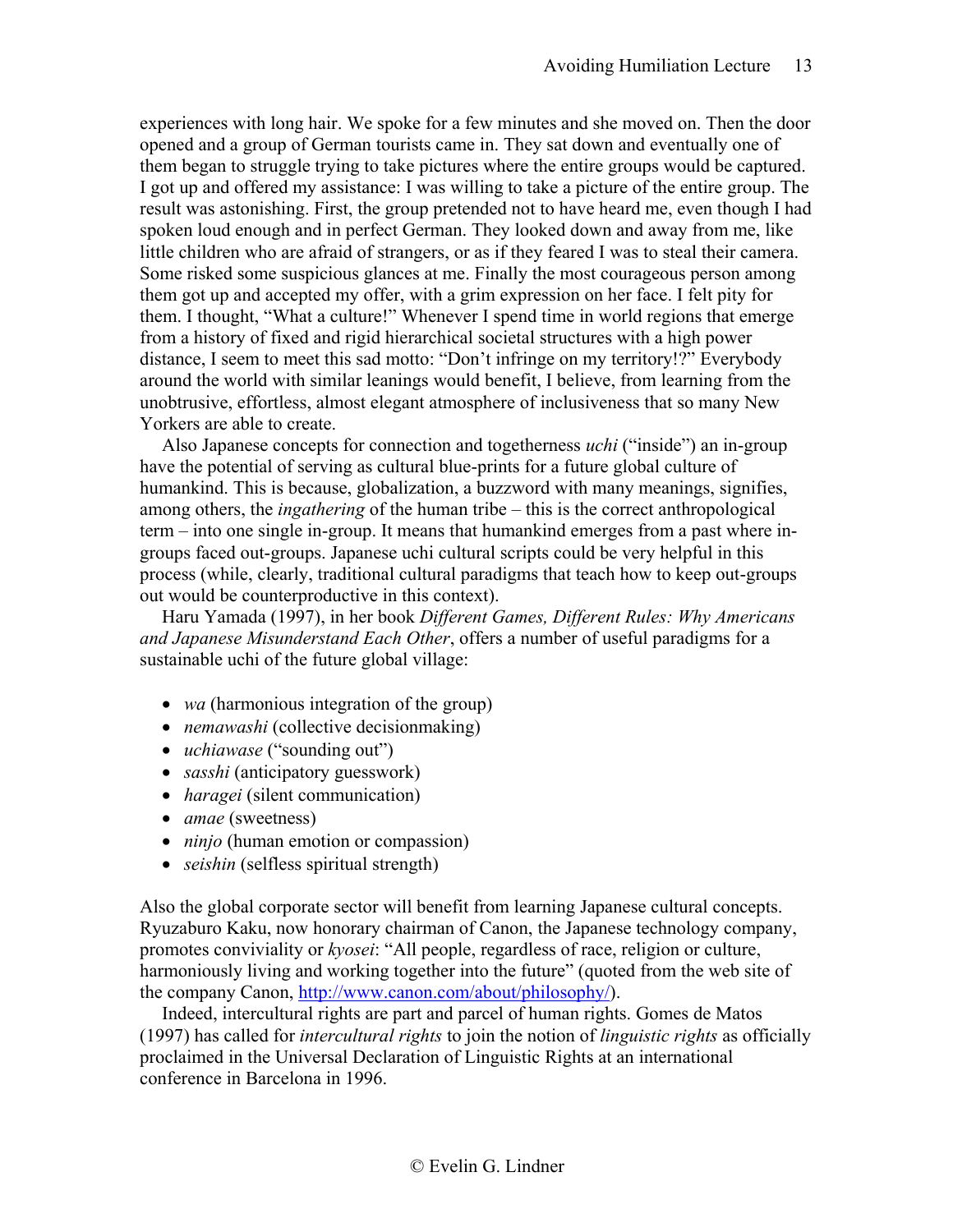Cultural diversity, in order to be protected and celebrated, indeed requires more recognition for minorities, the harbingers of diversity. However, many so-called "minorities" have experienced marginalization, violent oppression, and extermination. The rise of the downtrodden from humiliation is at the core of research on humiliation. Not all oppressed groups succeed in acquiring the label of *minority*. As long as underlings are utterly powerless, they are also voiceless. It requires a certain amount of resources and ideological support to acquire the label of minority and muster the strength of voice that is necessary to call for respect for *our* culture.

In the course of my work on humiliation, I met Ole Henrik Magga, the outstanding voice of the Sami in Norway; I met Victoria Tauli Corpuz of the Tebtebba Foundation (Indigenous Peoples' International Centre for Policy Research and Education in the Philippines); I met Haruzo Urakawa Ekashi, a doyen of the Ainu in Japan; and I am familiar with the Human Rights Museum in Osaka, a museum that has been initiated by *Hisabetsu buraku* "discriminated communities," descendants of pre-modern outcast hereditary occupational groups, such as butchers, leatherworkers, and certain entertainers (see also [www.humiliationstudies.org/intervention/purity\)](http://www.humiliationstudies.org/intervention/purity).

To sum up this section, indeed, it is of utmost importance to focus on cultural diversity, not just be being aware of it, but also by celebrating it. Like biodiversity, cultural diversity offers riches that are lost wherever diversity is lost.

#### **Focusing on cultural differences can also be malign**

<span id="page-13-0"></span>As we saw, the concept of culture is fruitful when used descriptively, and more research is urgently needed. But when reified and applied as a prescription, problems arise. The belief that one ought to "have a culture," or "belong to a culture," introduces pain that otherwise would be absent, most poignantly the pain of not belonging. For instance, in Japan, children with one Japanese and one non-Japanese parent often are called *haafu* ("half"). "Half" suggests that such a human being is not a full human being, but only half a human being, not belonging fully to each of his or her parental cultures. Why not "double"? (Adair Linn Nagata's comment, March 5, 2005.)

Clearly, in-group/out-group differentiations do create a reassuring sense of belonging, security, and trust, and they make life simpler. We often treat outsiders with a grain of suspicion and screen them carefully for whether they are trustworthy or not. This is tedious; exempting insiders from this scrutiny saves time and energy. We furthermore usually extend more rights to our in-group members than to outsiders. There are two kinds of morals, an "*inside* moral" and an "*outside* moral." What *my* people deserve is not the same as what *your* people deserve. The reach of morals is also called the *scope of justice*. Peter T. Coleman (2000) defines it as follows: "Individuals or groups within our moral boundaries are seen as deserving of the same fair, moral treatment as we deserve. Individuals or groups outside these boundaries are seen as undeserving of this same treatment" (Coleman, 2000, p. 118).

In the past, prior to the emergence of the concept and reality of *One World*, this represented a helpful arrangement. However, in a globalizing world, it increasingly turns into an unhelpful one. When the world is becoming *one singe global village*, and no longer contains *many villages* pitted against each other in fear of attack (*International*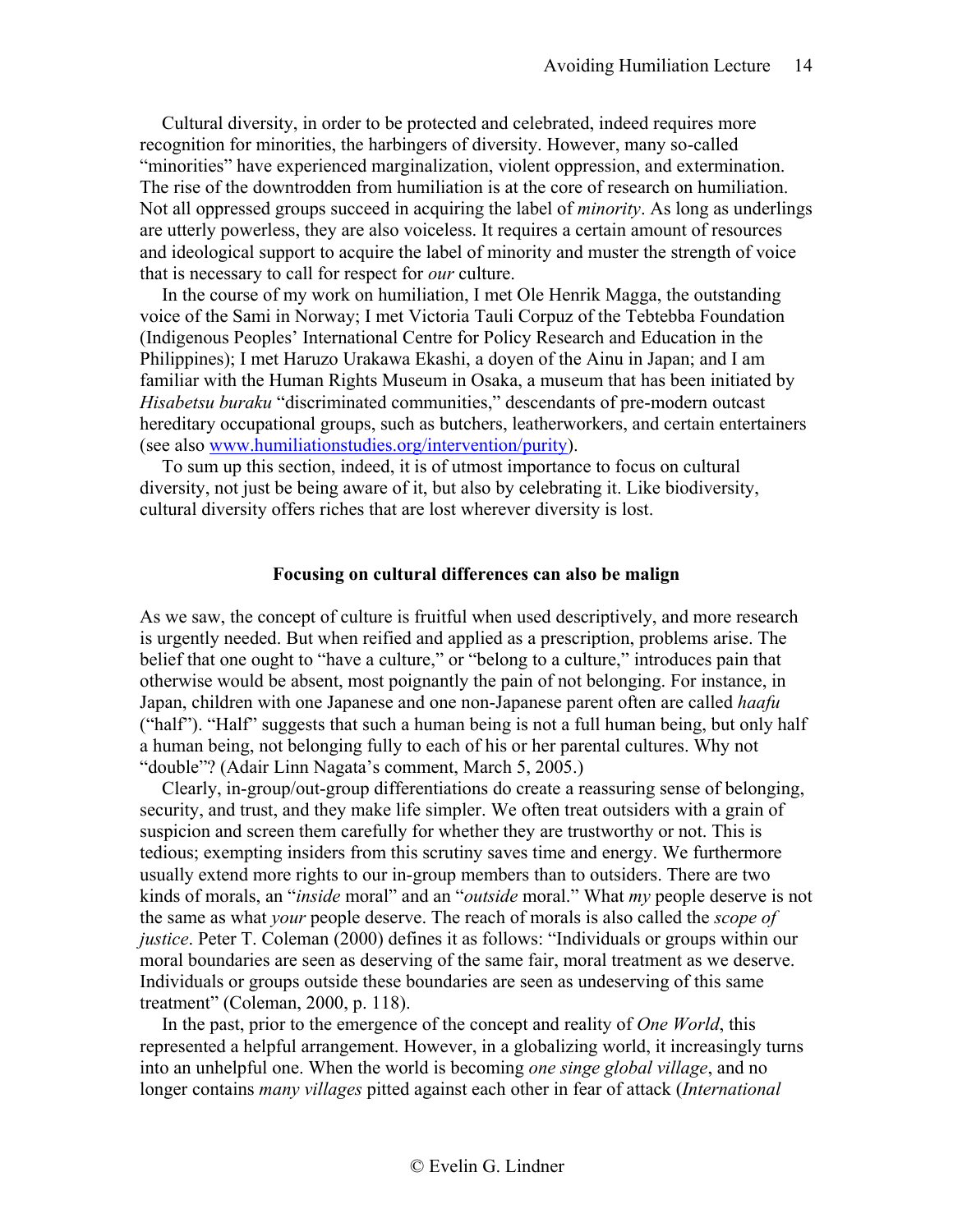*Relations Theory* calls this the *Security Dilemma*), the world can no longer be conceptualized by ways of our forefathers. The myth that "a culture" can be "ours" and not "yours" and that this drawing of borders can bring us safety, turns into a hazardous myth. And the belief that in-group members are more trustworthy than outsiders might turn out to be a fallacy. My son, in my own home, might get into bad company through the internet and develop into a monster, while the foreigner walking through my neighborhood might be entirely harmless.

The same critical analysis may be directed at our use of status. Apart from differentiating people and practices horizontally into being *in* versus *out*, we often also rank vertically into *higher* versus *lower* status, both within cultural realms and vis-à-vis others. Not always does the "foreign" out-group, for example, signify *less* status, sometimes it means *more*. In Japan, for instance, French culture is regarded very highly. Shops, particularly, fancy French names. And almost nowhere in the world are brand names so well accepted as in Japan. In short, some aspects of Western culture, particularly French culture, are regarded as *higher*. Undoubtedly, there is a certain amount of satisfaction that can be drawn from feeling "higher," for example by wearing clothes of "higher" status. However, is it reasonable that women pay for higher status with the health of their feet? Is it worth replacing traditional indigenous interior design and architecture, in Japan as much as in the rest of the world, with Western unsightliness? We will come back to this example later. Again, the question is to what extent culture is, or ought to be, a fixed concept that forms the essential core of one's identity and serves as a predetermined starting point for intercultural communication, or whether we treat culture as a social construct entailing certain cultural practices that are beneficial and other practices that are not beneficial.

I believe that we need to deconstruct the concepts defining the cultural realms we live in very carefully, and reconstruct them anew. Jack Mezirow (1991) developed a *Transformation Theory of Adult Learning*. The transformation process is theorized as occurring in 10 phases typically brought about by a *disorienting dilemma*, which unsettles our fundamental beliefs and values into question. Adair Linn Nagata (2006) describes to what extent intercultural communication can have unsettling effects, and that therefore the study of intercultural communication is particularly suited to stimulating transformative learning:

Studying intercultural communication exposes us to different ways of thinking, feeling, and doing. Our usual ways of being are likely to be called into question as we engage with people who speak different languages and have different ways of life. Our growing realization as we study other cultures that there is more than one valid and acceptable way to be human may provoke new and unsettling questions and open possibilities we never considered (Nagata, 2006, p. 41).

Transformative learning is not easy. However, the reward is worth it. In "Reframing Conflict: Intercultural Conflict as Potential Transformation," Beth Fisher-Yoshida (2005) explains how intercultural conflict can be the source of learning and mutual enrichment, made possible by the fact that the people involved are different. However, what is needed for people to reap such rewards, are mainly two skills, a) self-reflexivity, and b) the mastering of negative emotions. As to a), Nagata (2005) exquisitely describes the concept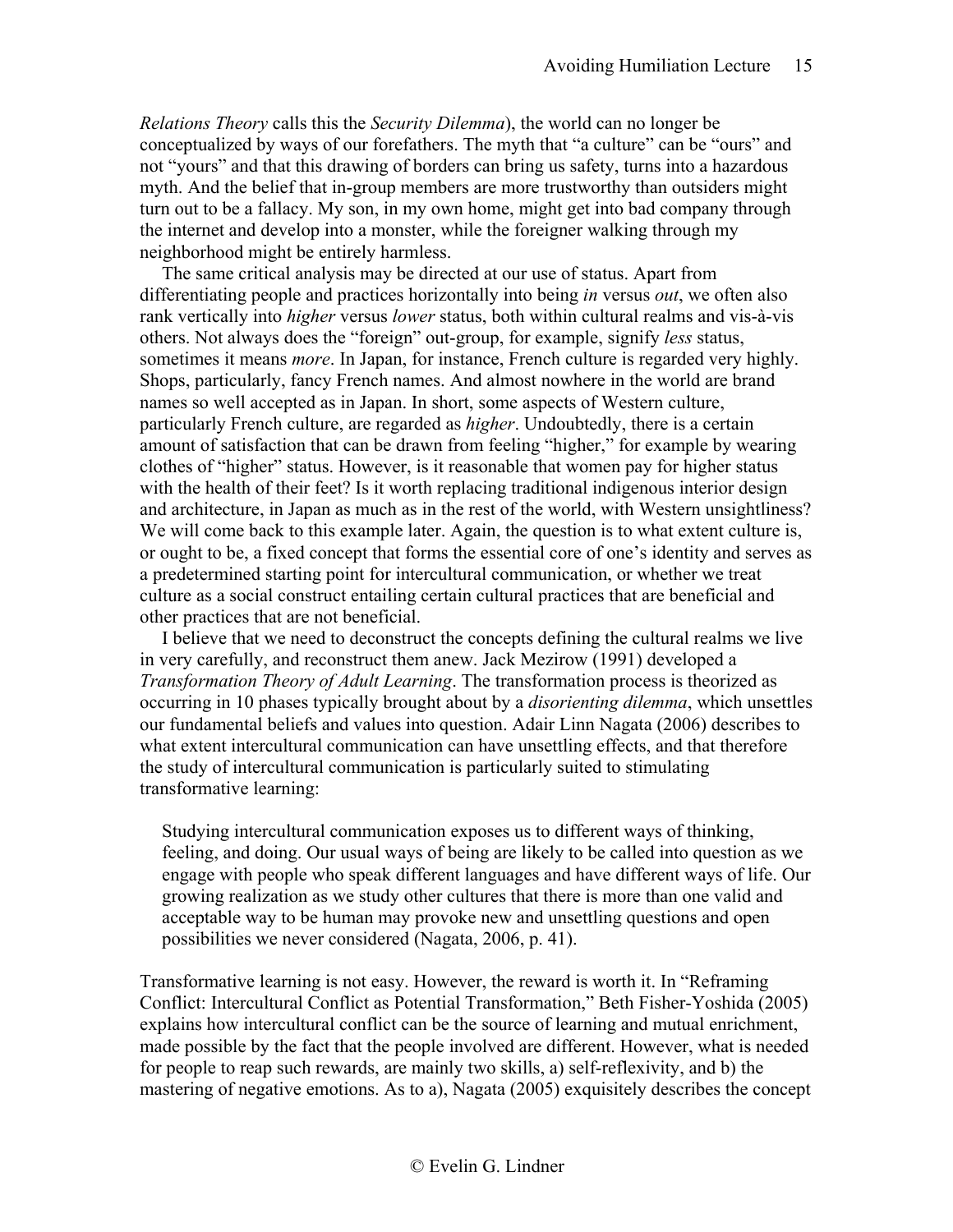of self-reflexivity and how her concept of bodymindfulness can help to achieve it. Selfreflexivity requires taking a step back, looking at oneself and the world from a distance (in my case, distance was introduced into my life not least through my painful family background of being displaced and not belonging). As to b), Jacqueline Wasilewski (2001) most insightfully explains that the ability to constructively channel and manage negative emotion is the "gatekeeper" of communicative effectiveness, particularly in an increasingly interconnected world that requires superior communication skills for tackling the negative emotions that are bound to be elicited in intercultural encounters.

I myself have ample experience with the pains of transformative learning. I lived through many disorienting dilemmas which called my fundamental beliefs and values into question. I was caught in intercultural conflict even within myself. For example, I was born into the cultural definition of a "good woman" being the subservient supporter of her husband – this is my mother's belief – and deep inner conflict was the result when I aspired to being a "bad woman" (in the old sense), a female partner who is equal to her male counterpart. To start with, this inner intercultural conflict of mine was invisible to me, later it became hurtful – it basically cost me 10 years of my life – however, eventually, I learned a lot.

What always helped me overcome the trauma of failing and learning was my inner distance with its affordance of a wider horizon. When I look back, I remember how this distance manifested itself during my early lifetime without me being aware of it; only much later did I understand its value. When I was six, some developmental psychologists came to our school to measure child development. They asked us to paint a man on a chair. I painted him in perfect perspective; nobody else did. The researchers accused me of lying about my age, since they were certain that nobody that young could paint in perspective. For me it was not an achievement; I just "saw." Later, when I was 16 or 17, we had a philosophy class at school. The topic was meta-language. We could choose to have the end of term exam in this class, or in the geography class. All my class mates chose the geography exam, even though it required lots of learning by heart. I was the only one to take the philosophy exam. I did not need to prepare for it; I merely "saw." It was clear to me what was meta-language and what not. I got the highest grade. Later, when I studied medicine, I finished the hardest exam, the so-called Physicum, with grades that were among the highest at the national level. What I did, was make little films in my head, dynamic spherical models of all bodily processes. As a result, again, I "saw" how these processes worked. I always was particularly good in reading maps or turning images of spherical objects in my head. In all cases, clearly, something in me enabled me to look at the world from afar and above, seeing connections and patterns that otherwise would be lost in detail. As I said earlier, I believe that the source of this ability was the initially very painful refugee identity of not-belonging into which I was born. I did not "need" intercultural communication to get unsettled. From my perspective, little of what was "normal" for other people in my host environment was "normal" to me. My world was full of question marks, where others felt sure. I never was settled, I was born into unsettlement. What was painful first, however, later helped me deal with trauma.

What I would like to suggest, however, is that we not only allow *ourselves* to be unsettled, but that we go one step further, that we also let the very *field of intercultural communication* be unsettled. I propose that we explore whether and how the notion of cultural entities can be deconstructed, and whether and how the focus of the study of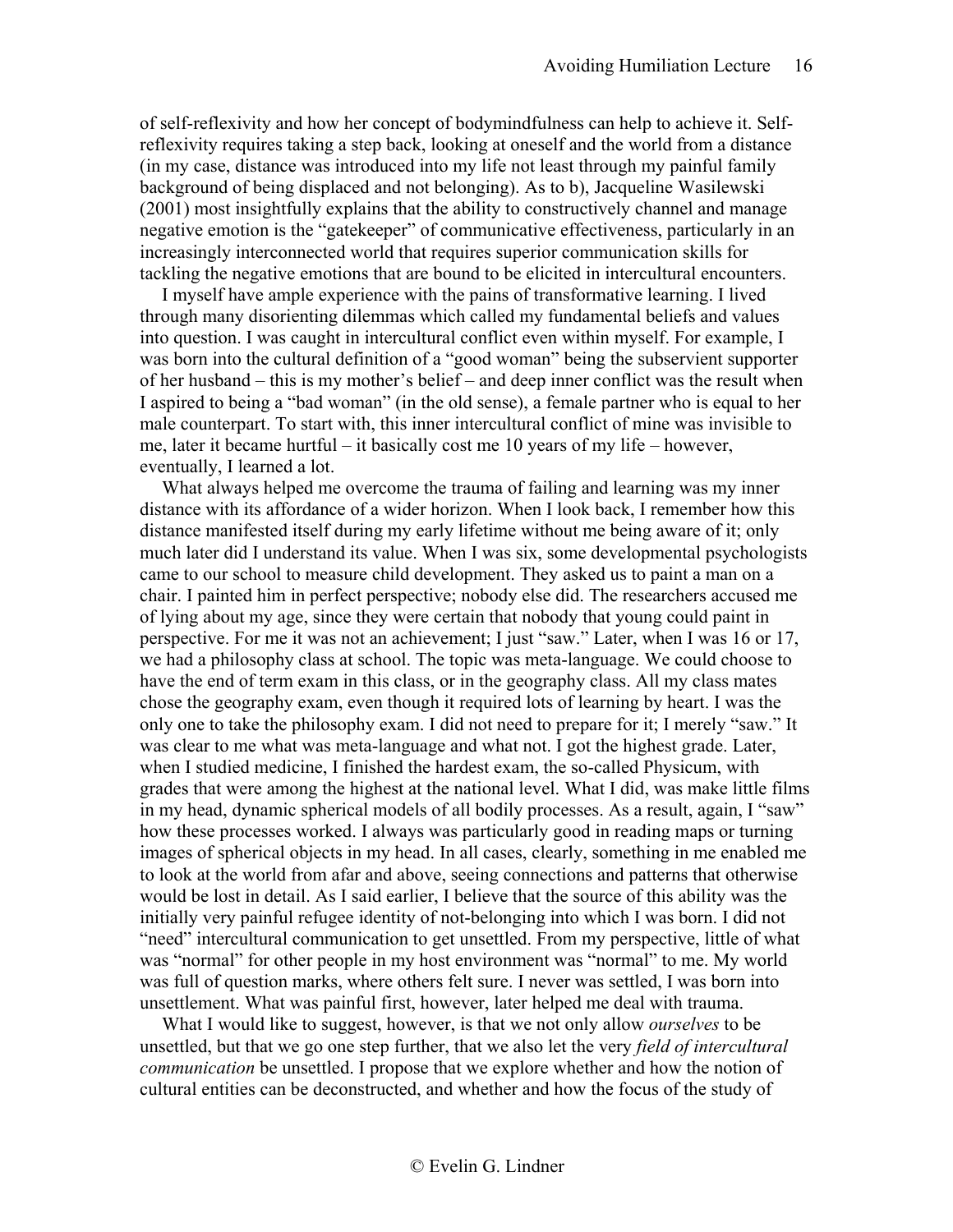cultural realms could be transferred from the group to the individual. Perhaps the new paradigm of intercultural communication could cease being conceptualized as being based on in-group/out-group relationships (where out-groups are either suspected or admired), no longer would it be communication between fixed entities with fixed rules, but a kind of flexible navigation done by individuals with mixed identities who follow fluid negotiable guidelines.

To recapitulate, I have lived through many of the dilemmas that Mezirow describes. I do not "have" one culture, nor two, nor three, but navigate in a fluid web of many cultural stimuli. And there are many people like me. In fact, nobody is "pure." Worse, the thought of purity – at least when introduced at the wrong level of analysis – introduces a heap of problems. So, I believe that the field of intercultural communication must be careful not to nurture dangerous myths, among them the myth of cultures representing isolated containers each with its separate cultural purity. Not only is this conceptualization missing human reality, cultural practices can furthermore be the result of humiliation, and they can humiliate. Intercultural communication needs to be more than accepting of the status-quo. It needs to be emancipatorial.

### <span id="page-16-0"></span>**Uncontaminated purity? Cleansing!**

The winner of the Nobel Prize for Literature in 1938, Pearl S. Buck, felt very much "Chinese," but, to her chagrin, was identified and dehumanized as "American" at some point. More recently, another writer, Orhan Pamuk, a leading Turkish novelist, explained (in a BBC World *HARDtalk* interview on April 24, 2006), that he regards himself as a Turkish patriot. Still, in 2005, he faced criminal charges for insulting the Turkish nation. He had spoken to a Swiss newspaper about the Armenian genocide and the treatment of Kurds in Turkey. He almost went to prison. Yet another renowned novelist, Carlos Fuentes, said (in a BBC World *HARDtalk* interview on April 6, 2006) that he regards himself as a Mexican and deeply loves his country. Yet, his critics contest his stance. They deny him his identity by pointing out that he lives in London, that he grew up as a child of a diplomat all over the world, and that he therefore is an outsider who has no right to speak for Mexico.

These examples are rather mild. However, what about the Jews in Nazi-Germany, who felt to be "German" and could not believe that they were to be exterminated. Those who did not leave Germany in time were killed. Mendes-Flohr (1999) explains how the advocates of a Jewish Renaissance in Germany imagined the "and" between the two components of their identities as a bridge between them (Mendes-Flohr, 1999, p. 90). Their vision was slaughtered in the mayhem of the Holocaust. "Mixed" meant "polluted," a pollution that had to be "cleansed." Sometimes, even moderation is perceived as pollution. When the genocide began in 1994 in Rwanda, moderate Hutus, those who opposed the genocide, were the first to be killed by their extremist Hutu brothers and sisters. The Hutu extremists set out to "cleanse" Rwanda from its Tutsis and those Hutus who opposed this.

Mary Douglas (1984) addresses the topic of purity in her book on *Purity and Danger*. Ohta Kyoji, Chief Curator of the Human Rights Museum in Osaka, Japan, added a further twist to this issue (in a personal conversation, February 7, 2005). He explained how the idea of impurity and pollution is linked to discrimination when people who are doing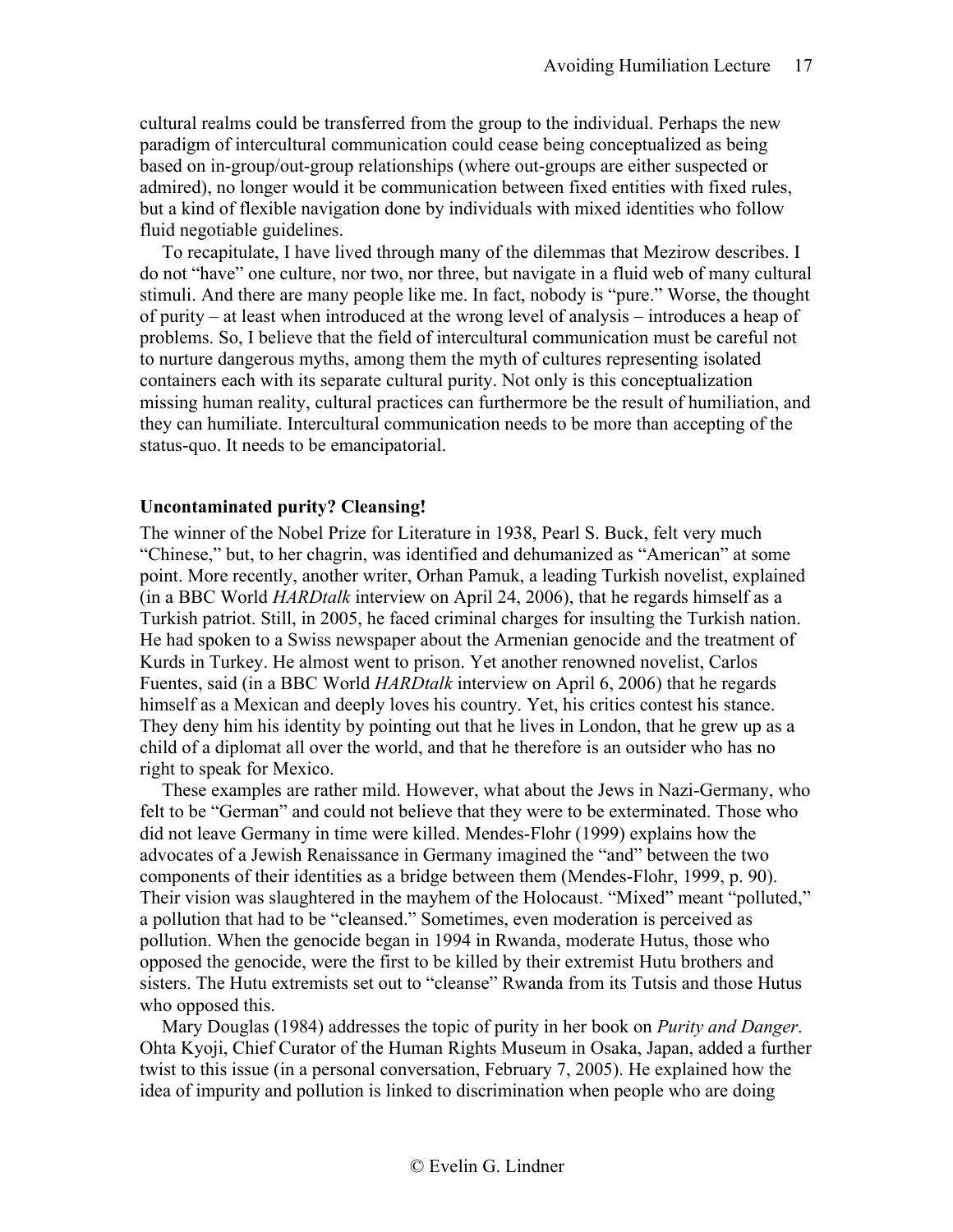"cleaning" work, even if it is "spiritual cleaning" (certain types of entertainment), are perceived as being "polluted" by the "dirt" they clean away and how they are then excluded from society.

To sum up, the concept of purity easily leads to humiliation, at least for those, who accept human rights as moral framework. Being excluded, being exterminated, being treated as a lesser being, is not what human rights teach. Human rights extend equal dignity to all humankind.

### <span id="page-17-0"></span>**Unquestioned ranking? Mutilation!**

As discussed earlier, the pleasure from cultural status markers may be paid for by mutilation. The Chinese cultural practice of foot binding, now outlawed, may serve as stark example. In China, mothers who bound their daughters feet, bought into Chinese culture and its definition of beauty. Still today, mothers, who have their daughters' genitals cut and sown up, do so because they accept cultural beliefs that sanctify this practice; also in this case it makes their daughters beautiful, honorable, and marriable. In these examples, beauty and being eligible for marriage, high aims, "require" painful mutilation.

The list of "beautifiers" that actually damage health is long. There are rumors that Emperor Taishō (1879-1926), for example, suffered poor health both physically and mentally from [lead poisoning,](http://en.wikipedia.org/wiki/Lead_poisoning) supposedly caused by the powder makeup his [wetnurse](http://en.wikipedia.org/wiki/Wetnurse) used. Chinese foot binding reminds of the – fortunately bygone – European practice to make women faint by forcing them into a "wasp waist." The Japanese kimono for men gives them ample space to move and to breathe, unlike their female counterpart. Smoking or eating fatty and sugary food – practices that fortunately are on the way out these days – equally used to combine the promise of status with health damage. The design of furniture is not exempt: The chair's function, for example, was to give status – the chair elevates the chairperson over the others to lead a meeting – however, if used all day, a chair brings but back pain. Many aspects of the design of houses and flats follow suit, in the past as much as today.

Newtonian physics and their application was a great success – who can doubt the miracle that humans suddenly could build trains, cars, and airplane. Unfortunately, however, this success gave status to what I call the *machine paradigm* (versus the *animal paradigm* or *living creature paradigm)*. Everything had to become rectangular and operate like a clock. Human beings had to become machines. Babies, for example, had to be fed by schedule. Nestlé and Ross laboratories developed white powder and plastic nipples. John Watson (1928) famously wrote, in his books *Psychological Care of Infant and Child*, that kissing your child goodnight equaled overindulgence. A brief bow and hand shake before turning off the light would be the correct way to love your child. The machine paradigm has dominated many realms of life since its inception and caused intense harm where the mere acknowledgement that human beings are served better by conceptualizing themselves as living creatures would have prevented it. I remember how I was struck by this dynamic as a medical student; such simple problems as sleeplessness, for example, are often merely caused by a mislead application of the machine paradigm that overlooks that human beings better seek resonance with their biorhythms.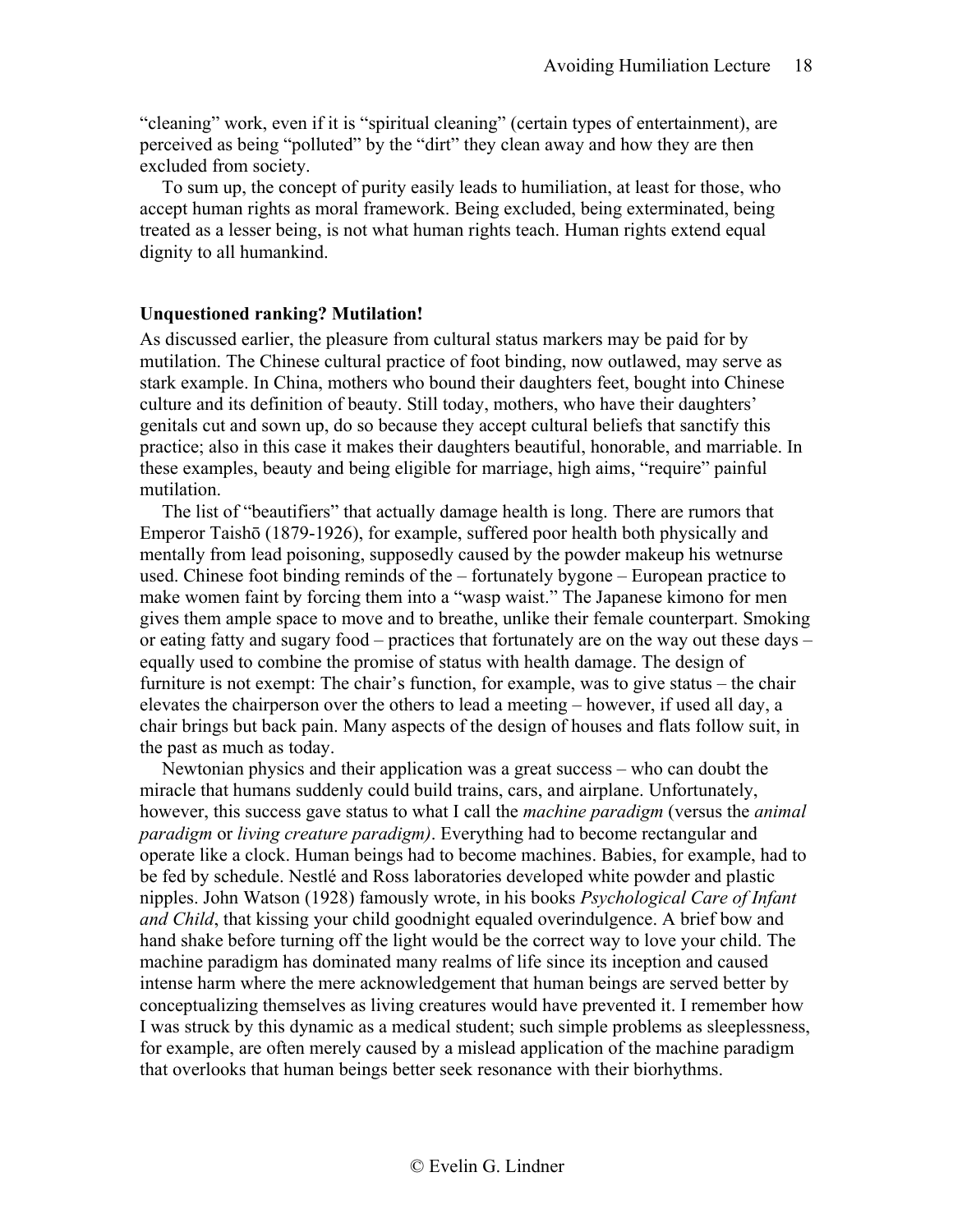Or, let me give you an even more personal example. My father grew up on a farm and, as he explained to his children (me and my younger siblings), he knew how to treat animals well. He explained to us how important it is to build a relationship with animals, how you have to learn to observe them, communicate with them, and give them time. My father applies what I call the animal paradigm, both to himself and to others. It entails approaching others carefully, being aware that sometimes things take time, that there are biorhythms, and that you have to "feel" your way. My mother grew up in a city. She learned to apply the machine paradigm. She expects herself and others to work like Newtonian machines, in line with the mechanization of the industrial world that seemed so superior to animal performance. Everything should work fast and on time, as if buttons can be switched, everything should be rectangular, life and people should function according to machine-like rules, "unpolluted" by slow and fuzzy rhythms. To conclude, like foot binding, the machine paradigm is associated with higher status, however, at the expense of our health.

How is it possible that we are ready to pay with painful mutilation for the promise of higher status? French sociologist Raymond Boudon (1989), in his work, asks how individuals come to adhere to false or apparently irrational beliefs, and how it is possible that such beliefs become collectively accepted as true (see also the concept of "urban legends"). Psychoanalyst Arno Gruen (1992) gives an explanation for why false beliefs are transmitted through generations; according to him, children relinquish autonomy in exchange for the "love" for those on whose power they depend. He theorizes that later in life this self-betrayal results in self-hatred and rage, which, according to Gruen, lies at the very root of evil.

Japan has important lessons to contribute. Emiko Ohnuki-Tierney (2002) explains how it was their sincere quest for aesthetics, beauty, and higher meaning that doomed brilliant young students to "volunteer" to die as tokkotai pilots. Those who volunteered, were the idealistic and earnest ones, those who did not try to evade what they perceived to be their noble duty, namely to die (unlike some of their comrades who managed to survive the war by holding on to less lethal tasks in the military). Many believed that a new peaceful world would rise from the ashes and that their sacrifice would help. Like in the case of foot binding, they hoped to attain a higher level of beauty and nobility, through what they conceived as their noble sacrifice to the world, and in exchange, they gave everything they had, their lives. The only "gain" they indeed did secure was a substantial financial compensation for their families, since tokkotai pilots were promoted to a higher military rank than they otherwise would have held.

Ohnuki-Tierney draws on the concepts of *méconnaissance* (misrecognition) and *naturalization* that are used, among others, by Roland Barthes, Pierre Bourdieu and Michel Foucault. I label practices that resemble foot binding, at least when carried out in human rights based contexts, as *voluntary self-humiliation*, a self-humiliation that I believe ought to be discontinued. Human rights enshrine dignity, equal dignity for everybody that ought not be humiliated, demeaned or denigrated. Self-mutilating, making oneself weak, so as to fit into a system of underlings and masters, does not concur with human rights. On the contrary, to my view, being made weaker and smaller, so as to become a more acceptable underling, represents a violation of human rights when carried out voluntarily on oneself as much as when perpetrated by others against one's will.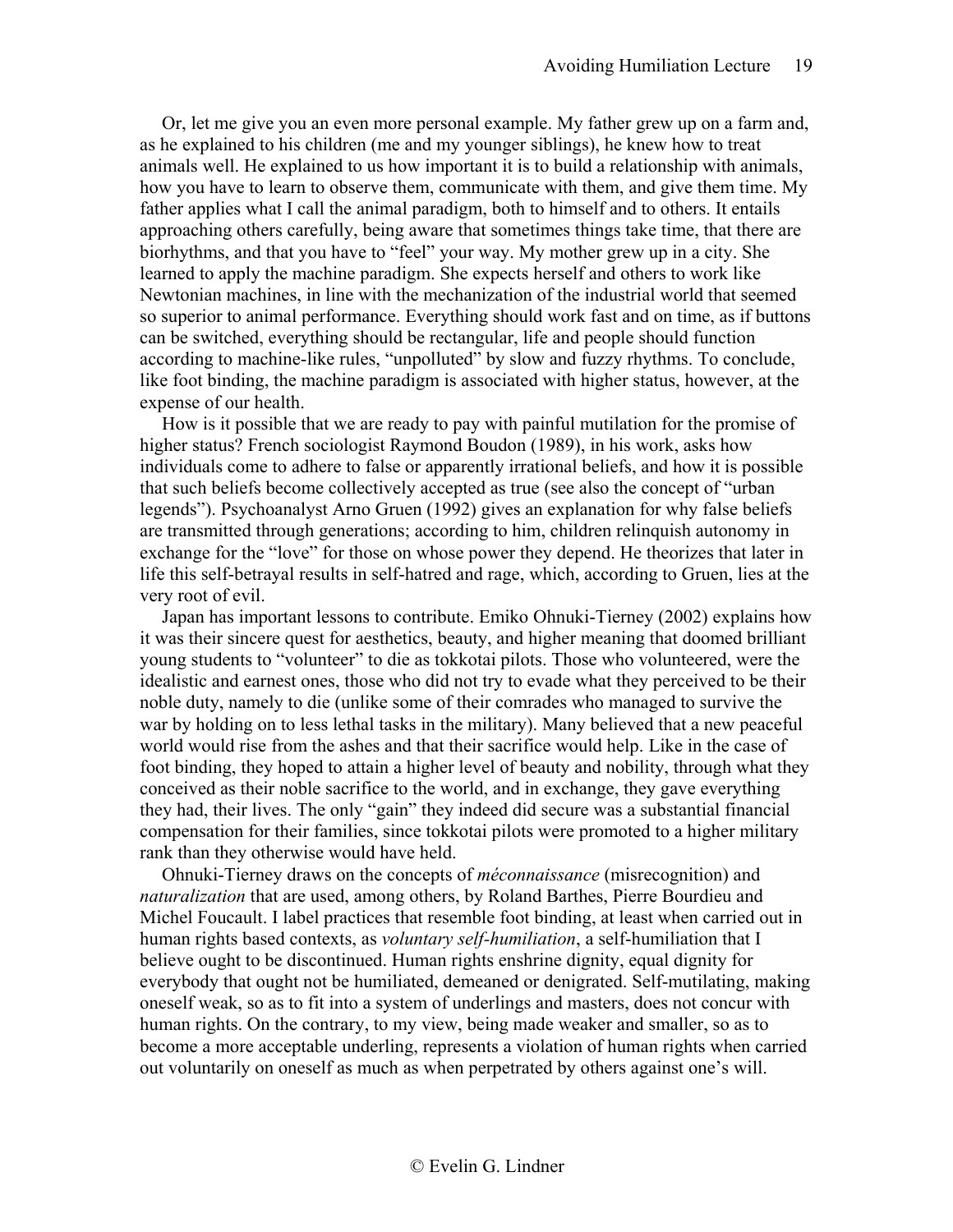# <span id="page-19-0"></span>**Blind loyalty? Mayhem!**

Instead of accepting "evil" as "unexplainable," or short-cutting to explanations such as "pathological narcissism," or proposing an innate "desire to dominate" – all rather daunting diagnoses without much chance of healing – perhaps humans have a "desire to relate" – see, for example, Jordan, Walker, and Hartling (Eds.) (2004). Jean Baker Miller and her colleagues at the Jean Baker Miller Training Institute (JBMTI) emphasize *connection* and *mutuality* as part of their *Relational-Cultural Theory (RCT)*. Feelings of humiliation emerge when recognition fails, and "evil" represents one of the possible outcomes of disappointed expectations.

In some cases, ironically, a commonality that all humans share, namely to feel hurt when humiliated, might be at the root of dividing them – dividing them into supposedly different cultural realms. Liah Greenfeld (1996) explains that Eritrean cultural identity may be a response to humiliation from Ethiopia. During my fieldwork in Somalia, the same dynamic was at work. Once united in a dream of "Greater Somalia," the north, Somaliland, now claims independence; their southern brothers humiliated them to a degree that is unacceptable, they say. Similarly, many East Germans currently reinvent a nostalgic East German culture. East Germans expected to be reunited with West Germany as equal partners; instead West Germans arrogantly annexed East Germany, many feel. Therefore, many East Germans now wish to culturally separate from arrogant West Germans (you see t-shirts in the street saying "We want the wall back!"). Thus, cultural differences may sometimes not be primary, but secondary, constructed as a reaction to humiliation. In the process, unquestioned loyalty to such constructions may be demanded from in-group members with the explanation that humiliation from outside needs to be fended off.

Vamik Volkan (2004) has developed a *Theory of Collective Violence*, which he puts forth in his recent book *Blind Trust: Large groups and their leaders in times of crisis and terror.* He explains that a *chosen trauma* that is experienced as *humiliation* and is *not mourned*, leads to the feeling of *entitlement to revenge* and, under the pressure of *fear/anxiety*, to *collective regression*.

In the course of my fieldwork on the Rwandan genocide (1998-1999), I heard stories of Hutu *genocidaires* who were in hiding in Kenya and needed psychotherapy because they could not eat without seeing the small fingers of children on their plates. Instead of facing punishment, they became "insane." Many Hutus had been forced to kill their own families, their Tutsi spouses and Tutsi-looking children, to show their allegiance to the Hutu cause. The International Panel of Eminent Personalities confirms: "Hutu women married to Tutsi men were sometimes compelled to murder their Tutsi children to demonstrate their commitment to Hutu Power. The effect on these mothers is also beyond imagining" (The International Panel of Eminent Personalities to Investigate the 1994 Genocide in Rwanda and the Surrounding Events (2000), chapter 16, paragraph 4).

Hitler for Nazi-Germany, Slobodan Milosevic for a dream of "Greater Serbia," or the extremist Hutu elite in Rwanda, all fed on humiliation narratives that pushed people to perpetrate mayhem which ultimately also ravaged their own lives. Germans, Serbs and Hutus were asked to defend "their culture" from the imagined threat of being humiliated and annihilated, by humiliating and exterminating the supposed aggressor.

Or, here is an example from Africa. *Sangoma, Muti*, or the practices of South African traditional healers and witchdoctors, regard the killing of living creatures, animals and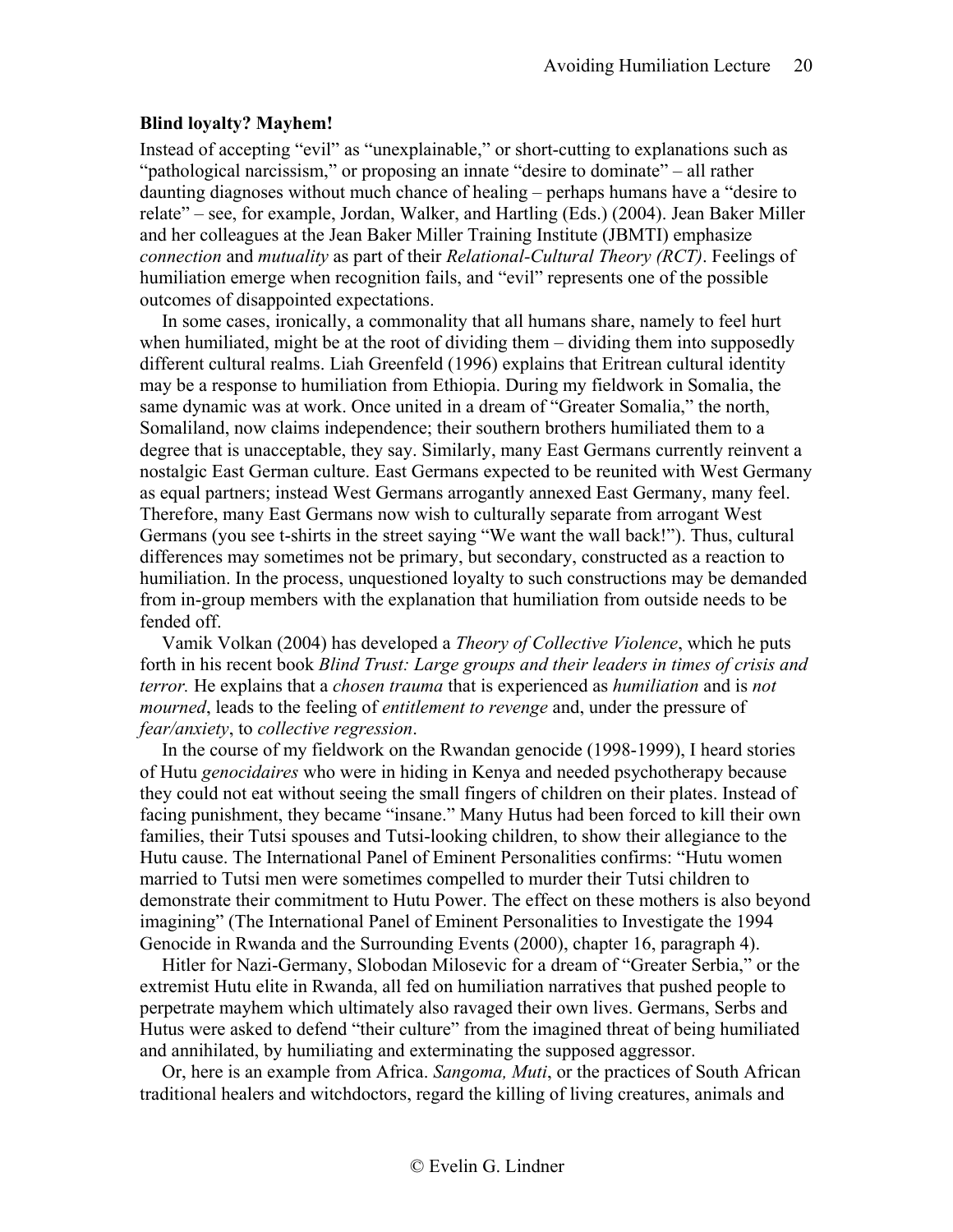people, their painful screams, and their body parts to be a potent magic to wake up the ancestors' spirits and be heard by them

(http://www.factnet.org/cults/Sangoma/index.html). Witchcraft murders abound, carried out cruelly, so as to elicit the desired screams.

To conclude, mayhem can be motivated – not by "unexplainable" hatred – but by loyalty, loyalty to our in-group, to "our culture." Humiliation, if constructed as a group grievance, may link loyalty and enmity in ways that bring catastrophe to whole world regions.

Intercultural communicators are bridge-builders. Nobody is better placed to identify the malignant effects of biases, explain them to the world, and think up better ways. This lecture engages in this very global explanation and communication effort, thus opening up a new field of activity for intercultural communicators.

### **Constructing a new inclusive and diverse global culture**

<span id="page-20-0"></span>At the 2005 Aoyama Symposium on International Communication, entitled "Exploring the Current Status and Future Direction of International Communication as a Field of Study" (Aoyama-Gakuen University, Tokyo, March 5, 2005), Richard Evanoff told the following story. Richard, himself from a Western background, is married to a Japanese wife. When their first child was born, his wife wanted to have the child sleep between them, explaining that Japanese culture indicates more than kinship, namely "skinship." The concept of skinship follows the kanji pictogram of a river (three parallel lines), with the wife and husband on the sides, with the child in the middle. He, Richard, in contrast, wanted the children to sleep alone in their own room. The couple found the following way out of their seemingly irreconcilable positions: their children do not sleep between them, but alongside his wife. In other words, between themselves, together, Richard and his wife developed new norms and new processes.

Evanoff (1998), in his article "A Constructivist Approach to Intercultural Ethics," insightfully presents us with a map that we can use to build a new global culture. There are two extreme poles between which we have to navigate, the extreme *realist* pole on one side, and the extreme *idealist* pole on the other. Evanoff explains how traditional empiricism, following John Locke, has tended to see the human mind as a blank slate on which nature inscribes itself. This is the fundament for the realist approach to ethics which believes that moral truths and values can be directly discerned in nature. Evanoff writes:

According to this view it should be possible for people to reach universal agreement on ethical matters regardless of any cultural differences that may exist between them by simply looking at nature-that is, at either the natural world or "human nature"-and seeing what is the case. This view is prevalent in the West and it also informs much of the debate on global issues in international forums such as the United Nations and the World Trade Organization (Evanoff, 1998, p. 84).

In contrast, the idealist approach to ethics regards moral truths and values as culturally determined. There is little or no common ground between different cultural realms with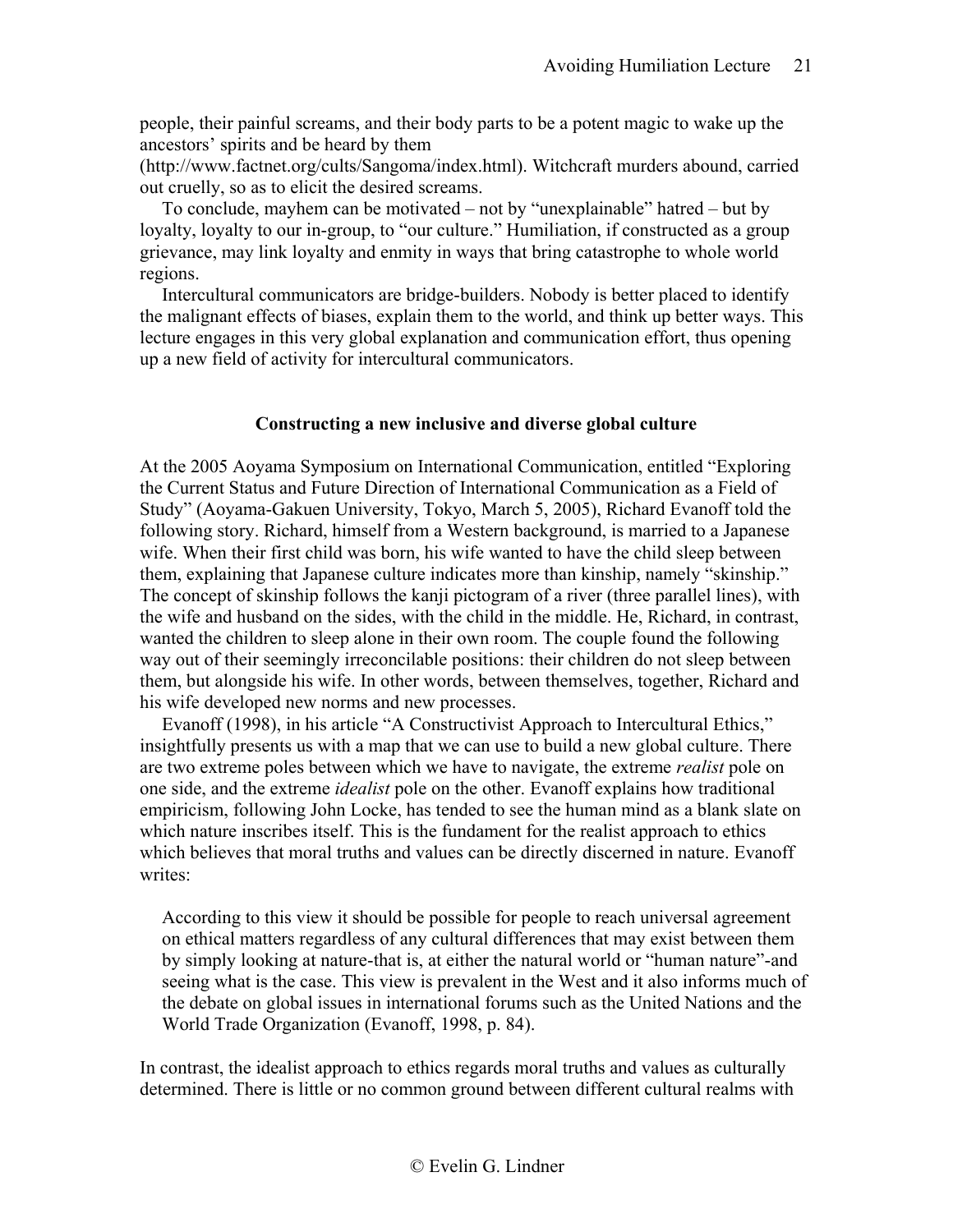their diverse histories of conceiving ethics that could lend itself to meaningful dialogue. Jean-Francois Lyotard (1984), French postmodernists warns that it would merely introduce another round of oppression for minorities, if we impose totalizing metanarrative that supposedly represent uniform standards of truth or value.

I agree with Evanoff's proposal of a third, interactive approach. Meaning, value, aesthetic beauty, and knowledge, do neither belong exclusively to the realm of objective reality as standing outside of all human perceptions and valuations, nor are they just the property of subjective mental processes. There is an interplay: actors and objective reality interact, not directly, but mediated through humanly constructed meanings.

I wish to promote the use of Nagata's self-reflexivity, and Mezirow's transformative learning for brainstorming, in the spirit of Evanoff's interplay strategy, all over the world, on the design of a new global culture. I suggest we need a new global culture that includes all useful and functional aspects of cultural commonalities and cultural differences. Both, commonalities and differences entail benign and malign aspects. The new global culture should include all benign traditional cultural practices from the diversity of all cultural realms on the globe, be it Japanese, or Egyptian, or Chinese, or French cultural practices, many of which are currently choked by Western uniformity. On the other side, this new culture should also welcome all commonalities that bring humankind together, as there is, for example, everybody's desire to be recognized. In contrast, it would be advisable, I believe, to refrain from including differences that are so irreconcilable that that they would split the common ground that humankind needs in order to coexist on planet Earth (sentences such as the following, for example, are dangerous: "My religious beliefs represent the only truth and you deserve death if you don't accept them"). I recommend furthermore that we do not include those cultural practices that resemble bygone Chinese foot binding, an outflow of the common human readiness to place status over health. Another malign commonality is the human proclivity to react with feelings of humiliation, when recognition fails, and to translate these feelings into retaliatory acts of humiliation Finally, so as to decide which commonalities and differences are benign, human rights may be employed as a "sifting tool"– deserving to be included into a future global culture – and which are not. I will explain later why I think that human rights indeed are a suitable tool.

Hans Skjervheim (1976), a seminal Norwegian thinker (1927-1999), gives us the following larger frame for our project. He writes:

…there are two antagonistic philosophical currents that stir the intellects of our day. On the one hand we have the naturalistic-positivistic-pragmatic trend in modern thought, on the other the phenomenological-existentialistic trend. They are even geographically distributed. In the Anglo-American world and Scandinavia the former trend is dominating, the great names being Russell, Carnap, Wittgenstein, James, Dewey, Hagerstrom. In Germany and France as well as in the Spanish-speaking world the latter trend dominates, there the great names are Husserl, Heidegger, Jaspers, Sartre, Scheler, Merleau-Ponty. Both trends are in sense more "climates of opinion" than definite schools of thought (Skjervheim, 1976, p. 186).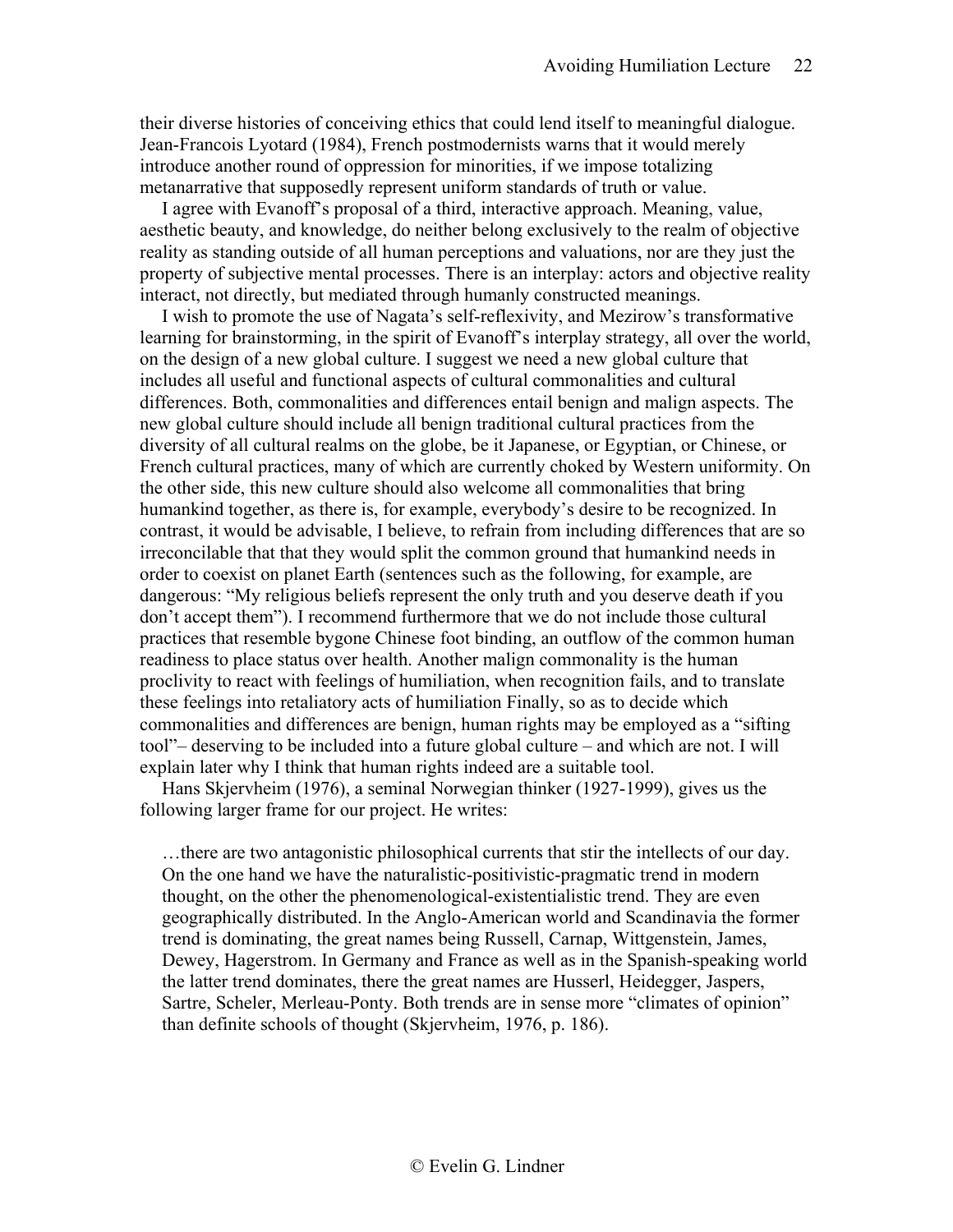In positivistic tradition, *knowledge* is viewed as a *commodity*, an absolute and universally true object that one can possess and that can be separated from the knower. Natural sciences, based on the positivism of the mid-nineteenth century, still use this view widely, even though the "wave particle duality" in physics signifies that even within the context of natural sciences the perspective of the researcher cannot be separated from the data observed.

More recently, knowledge has been defined as a relational phenomenon belonging to a community. Authors such as Garfinkel, Bourdieu, Habermas, Berger and Luckmann, and Glaser and Strauss argue that knowledge, and what we call reality, should be understood as *socially constructed*. These authors claim that it is impossible to define knowledge universally; it can only be defined in practice, they posit, in the activities of and interactions between individuals. Berger and Luckmann (1966), in *The Social Construction of Reality*, made the point that we do not have any immediate access to "objective reality," but that social constructs are human choices rather than laws resulting from divine will or nature.

In my article on social constructionism and logical positivism – Lindner  $(2000) - I$ discuss how positivism dethroned earlier ways of conceptualizaing the world as divine order, and I ask whether this latter turn in epistemology is not but another step in the same dethronement process:

…the question may be asked whether all good logical positivists are not, at some point, compelled to understand that the perspective of the researcher must be included within the overall research endeavour, that the world can never be understood as untouched by human beings. How could anybody ever believe that research is, somehow, floating in the air, that it is not always an attempt to answer specific questions posed by particular researchers. The revolutionary approach of social constructionism may be described as a further phase in the progressive disillusionment of logical positivists who have given up their earlier attempts to be the servants of authoritative grand narratives. No less than political dictators, the "masters" of logical positivism had to acquiesce in their own dethronement (Lindner, 2000, pp. 31-32).

Some daring social scientists, at the forefront of development, have taken up the ball. *Quantum social science* is being proposed to solve the mind-body problem that represents a serious difficulty for all branches of social science and their basic ontological and epistemological assumptions. Alexander Wendt (2005) writes, "We know we have experience from, well, experience itself, but there is no apparent way to reconcile this fact with modern science. By rights it seems consciousness should not exist, and as such neither should meaning, which presupposes consciousness (Wendt, 2005, p. 10). Wendt suggests that a quantum connection, justifying a "participatory epistemology" in social inquiry, would give additional force to critiques of the subject-object distinction, such as post-modernists or feminists. "Human beings are in effect 'walking wave particle dualities,' not classical material objects" (Wendt, 2005, p. 7) – see also Chalmers (1996), Jahn and Dunne (1997).

In the spirit of a participatory epistemology and social construction, what do we need to know if we wish to design a new inclusive global culture? How do we start? I suggest,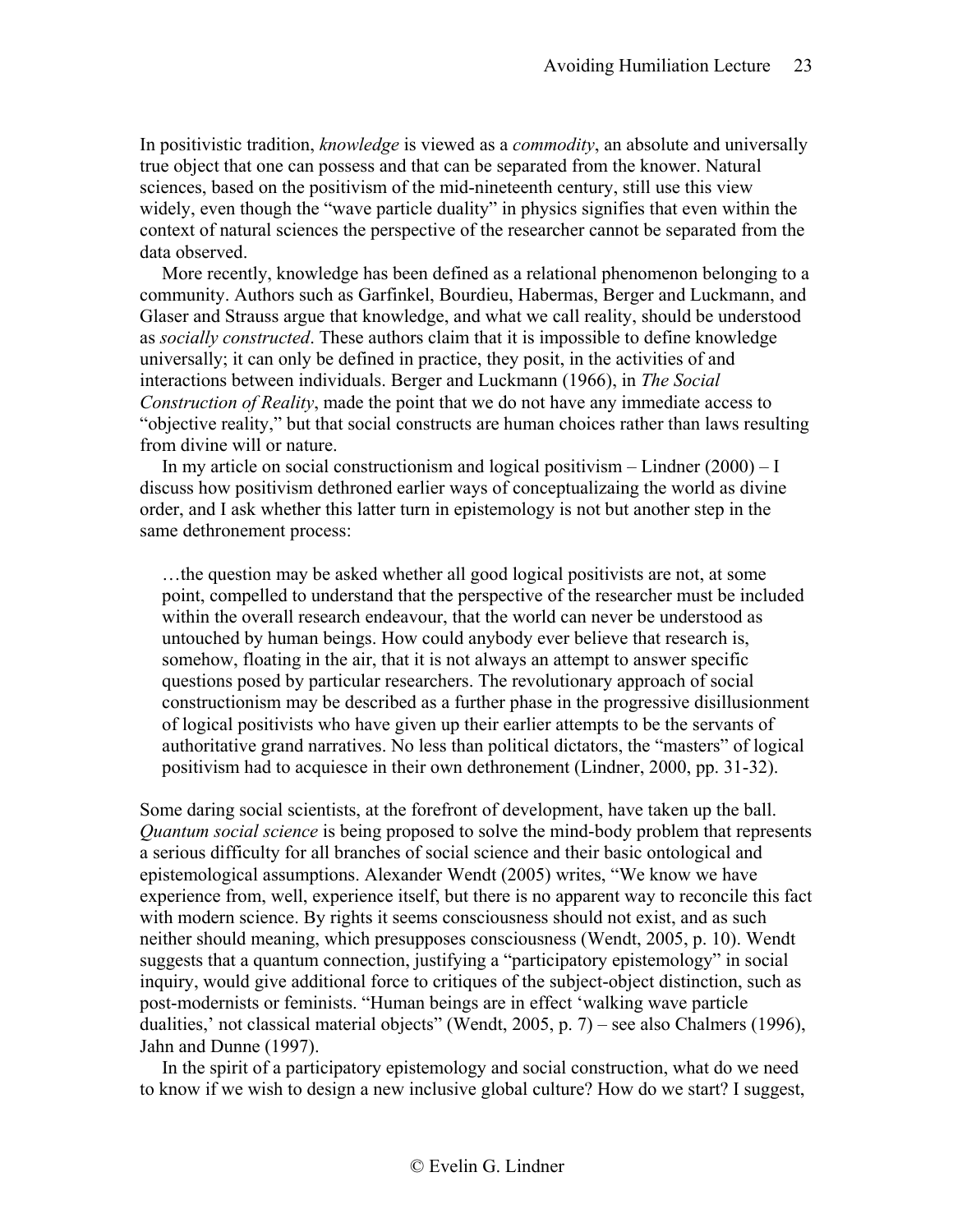that to begin with, we need *motivation* – or *anticipation*, as Kelly (1955) calls it in his *Personal Construct Theory*. Then we need clear *goals*. We also need the *optimal approach* as to how to go about. And finally, we are well advised to *become aware* of possible *pitfalls*. How should we start?

This entire lecture is geared to persuade you, the reader, to be motivated to undertake the task of building a new global culture. Let us assume that you indeed are motivated. Next, it seems, we need to develop what is called a *mastery goal orientation*.

### <span id="page-23-0"></span>**How to go about: Task orientation, not ego orientation**

Motivation is often described as an internal state that initiates and maintains behaviour that is goal-directed. *Goal Orientation Theory* attempts to understand the psychological processes which accompany goals. There seem to be two kinds of goal orientations around, that have their roots in two kinds of beliefs as to the nature of intelligence and learning. Some believe that their intelligence is *fixed* (they adhere to an *entity* theory of intelligence), while others think that their intelligence is *malleable* (they adhere to an *incremental* theory of intelligence). Out of these two beliefs grow two kinds of goals, namely *ego-oriented* performance goals versus *task-oriented* learning-mastery goals.

Dweck, Mangels, and Good (2004), in a chapter on conflict resolution, explain that people with *performance* goals wish to look smart and avoid mistakes, in other words, they have an *ego* orientation and try to satisfy high expectations of others by performing well. Those with *learning-mastery* goals, on the other hand, desire to learn new things, even if they might get confused, make mistakes, and not look smart; in other words, they have an intrinsic motive towards achieving mastery in the task.

Research shows that students with mastery goals are basically more successful. Dweck, Mangels, and Good (2004) assert that they "are more likely to search for and to find successful transfer strategies than are those with concerns about validating their ability" (Dweck, Mangels, and Good, 2004, p. 43). In extension, the task of building a new culture will benefit from being approached with a *task* and *not* with an *ego* orientation.

The inappropriateness of the ego orientation becomes clear when we look at some examples. In 2005, a train accident occurred in Japan, where an ego orientation led to disaster. More than 100 people were killed and almost 500 injured when a train crashed into a house, mainly due to the train driver's desire to cover up for earlier blunders. In 2004, a building at the Charles de Gaulle airport in Paris caved in. On June 29 1995, the Sampoong Department Store in the Seocho-gu district of Seoul, South Korea collapsed in the largest peace time disaster in South Korea history, claiming 501 lives and injured 937 more. In all cases, security considerations had been systematically overruled. The Challenger disaster in February 2003 comes to mind, as well, where NASA officials disregarded engineer's concerns and decided to launch a doomed Columbia space shuttle that brought death to its seven astronauts. Clearly, the list is much longer.

### <span id="page-23-1"></span>**How to go about: Beware of tacit knowledge**

Let us assume that we have acquired a task orientation – we are ready to do more than merely polish our ego façades, we are ready to learn and experiment – what next? I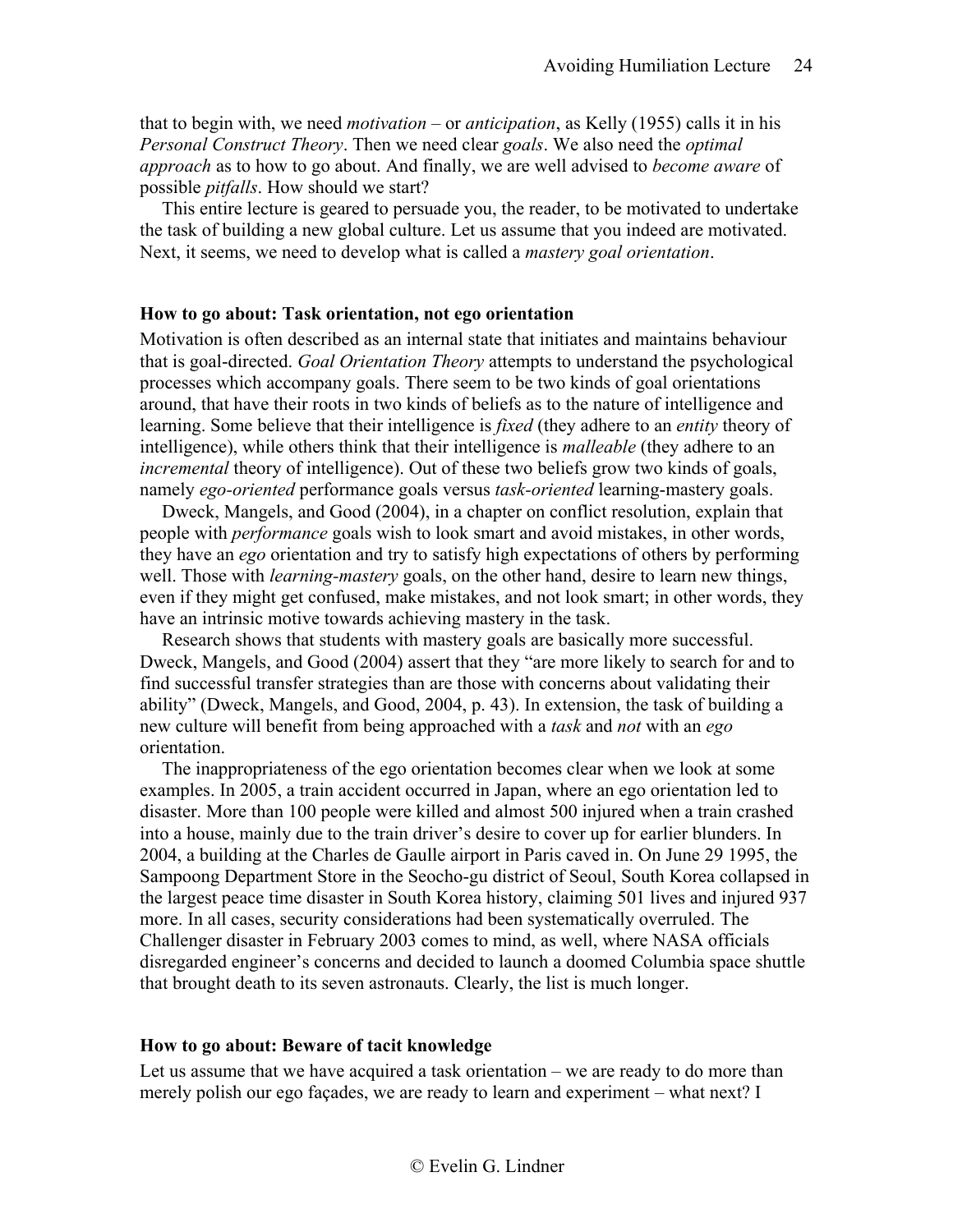suggest that we need to become aware of the fact that our *tacit knowledge* may contain traps and pitfalls that hamper our project. Tacit knowledge is knowledge that escapes our conscious attention, even though it is at the core of the activity of designing – be it designing a new house or a new global culture.

Let us have a brief look at examples that show the traps of tacit knowledge. Many hold to be true – without ever becoming aware of this fact – that human beings need a circumscribed geographical place and a culture to belong to. Or, others hold to be true that "man is aggressive by nature" and will never reform. Yet others think that humans cannot live without an image of an enemy against which to consolidate their identity. I believe that all these beliefs are misleading, and even dangerous. As I have explained earlier, I do just fine identifying with the entire planet and all cultures; I have no need to "cut up" the planet, on the contrary. And research shows that humans are neither aggressive by nature, nor is their health dependent on enemy imagery. To take my case again, I certainly am not "aggressive by nature" and I do not need enemies to feel strong and secure. This is just to name a few traps of our general tacit knowledge that underlies our views on life and the world.

A number of thinkers are relevant in this context, both from the earlier mentioned naturalistic-positivistic-pragmatic trend in modern thought, and the phenomenologicalexistentialistic orientation. As for the latter orientation, the "niche" shared by all human beings is called by Edmund Husserl the *life world* that has a *horizon*. For Husserl and Merleau-Ponty, the horizon is a constitutive ground that provides the context in and through which phenomena appear to us. According to Husserl, there are not one but many horizons that collectively help us to establish the meaning of any given situation. Heidegger's existential philosophy, drawing on Husserl's phenomenology and on the hermeneutic tradition, is now regarded as anticipating postmodern thought, as is Merleau-Ponty's phenomenological philosophy. Sartre developed phenomenological and existential philosophy within a dialectical context, and Lyotard's early works focused on phenomenology and dialectics. Thomas Scheff (1997) writes that in every society there is an

attitude of everyday life, "a life world, which most of its members assume, indeed, take for granted, most of the time. This world goes without saying to the point that it is invisible under most conditions. Elias and Bourdieu referred to it when they spoke of the habitus, our second nature, the mass of conventions, beliefs and attitudes which each member of a society shares with every other member. The habitus is not the whole culture, but that part which is so taken for granted as to be virtually invisible to its members. As Geertz suggested… for the members of a society, the habitus is just "commonsense" (Scheff, 1997, p. 219).

Pierre Bourdieu (1977) developed a *Theory of Practice*. As mentioned earlier, Ohnuki-Tierney, in her analysis of the motives of the Japanese tokkotai pilots, draws on Bourdieu's notion of naturalization. Bourdieu writes on the naturalization of the arbitrariness of an established order and how an entire system of schemes of perception, appreciation, and action constitutes what Bourdieu terms the *habitus*. It is this habitus, explains Bourdieu (1979), that lends order to customary social behavior by functioning as "the generative basis of structured, objectively unified practices" (Bourdieu, 1979, p. vii);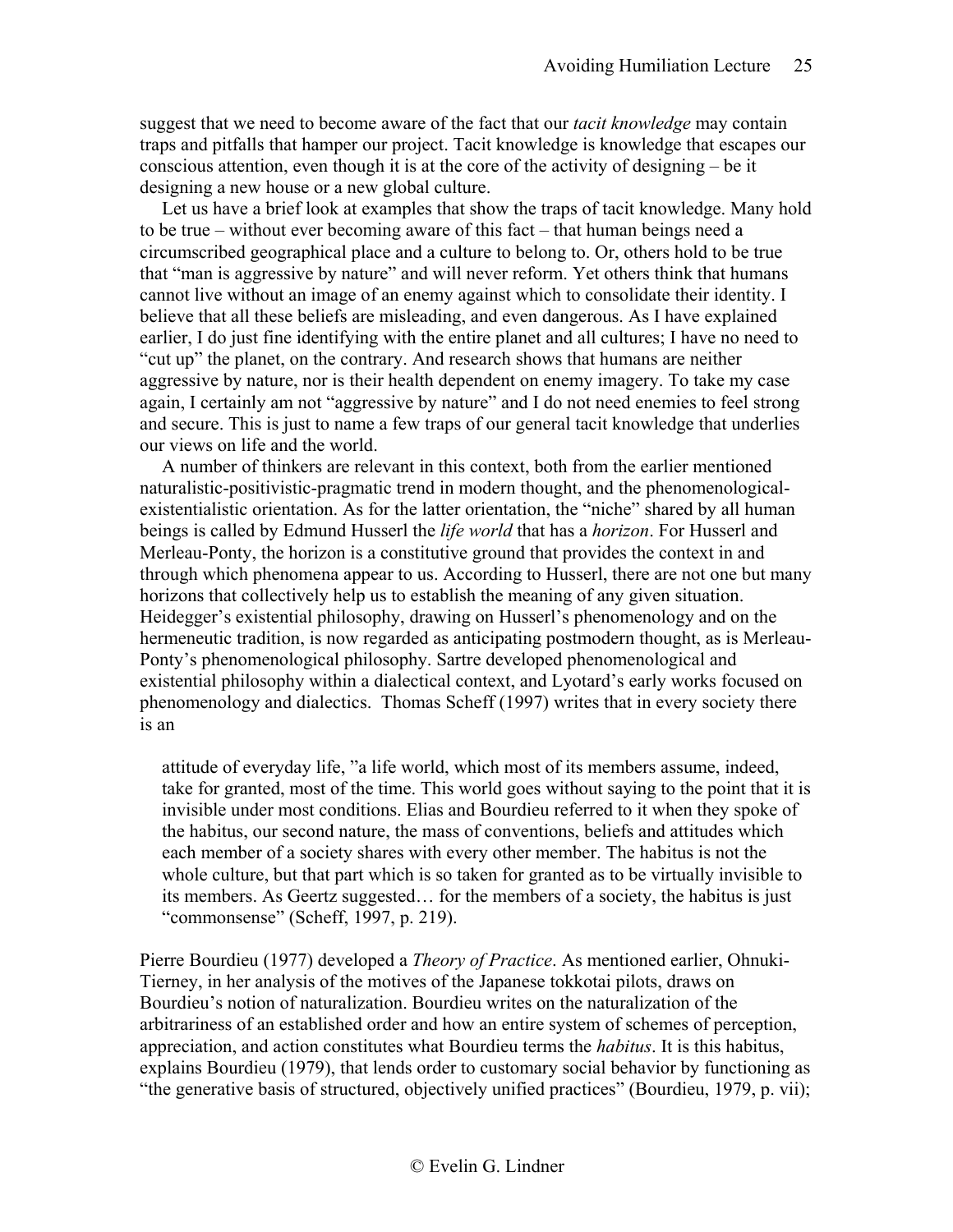see also Bourdieu (1977), and Bourdieu and Passeron (1977). In *Discipline and Punish*, Foucault (1977) exposes the naturalization of the "criminal character," and in his *History of Sexuality*, Foucault (1979) analyses the naturalization of the dividing line between the "homosexual" and the "heterosexual."

As we have seen, this naturalization process is not always benign; for example, power elites might use it to lure people into perpetrating mayhem, as Ohnuki-Thierry makes clear in her analysis of the tokkotai pilots' fate. As alluded to earlier, Ohnuki-Tierney draws on the concepts of *méconnaissance* (misrecognition) and *naturalization* (I coined the term *voluntary self-humiliation*). The term *méconnaissance* (misrecognition) has been used in different contexts. It was first introduced by psychologist Henri Wallon (1879- 1962), and Jacques Lacan (1977), his student, uses méconnaissance in connection with his thesis on the origin of selfhood in the image a child sees in the mirror (the *mirror stage* as a foundational step in the child becoming a subject). For Louis Althusser (1971), the unconscious is resembles ideology – the false ideas that people have about social structures. *Interpellation*, a process by which ideology addresses the individual, is always a process of méconnaissance.

As to the other trend in modern thought, the pragmatic trend, John Dewey (1859- 1952) developed a philosophy of pragmatism and an approach of *knowledge in action* for interpreting *design as knowledge-based activity*. Apart from Dewey, Kurt Lewin, Carl Rogers, and David Kolb are other important theorists. Michael Polanyi (1962) describes *personal knowledge* as something not entirely subjective and yet not fully objective. He posits that we, without being aware of, or able to express it, use the knowledge that is tacitly embedded in our tradition and culture as an unarticulated background against which we distinguish the particulars to which we attend. Donald A. Schön (1930-1997) was another influential thinker addressing the issue of tacit knowledge in his work on the theory and practice of reflective professional learning. For him, people are designers of action. They design action in order to achieve intended consequences and monitor their actions for effectiveness. In his book *The Reflective Practitioner*, Schön (1983) describes *reflective practice inquiry* that reconsiders the role of technical knowledge versus "artistry" in developing professional excellence.

Schön shows that we use certain *organizing concepts*, often implicitly and semiconsciously, to describe social situations figuratively. For instance, we apply *generative metaphors*, meaning that we transpose concepts from one field to another, such as "disease" onto social situations. Clearly, it is important to avoid such pitfalls if we construct a new global culture; the concept of disease, for example, as discussed earlier, has been used with disastrous consequences by instigators of genocide who proclaim that some people need to be "cleansed out" and "cut out like a cancer." What is perhaps even more basic for the task of building a new global culture is what Schön calls *frame reflection*. Schön and Rein (1994) describe how we can deconstruct taken for granted "frames" of social problems in a critical multi-party effort – incidentally, this is what I propose when I call for building a new global culture.

Related to Schön's generative metaphors and frame reflection, is Jürgen Habermas' notion of the *colonization of the lifeworld* that has been mentioned earlier. Habermas (1987) theorizes that what we claim when we communicate in everyday social life, goes often unquestioned, merely because it is part of an undisputed, shared lifeworld (Habermas, 1987, pp. 119-152). The lifeworld offers the commonly accepted background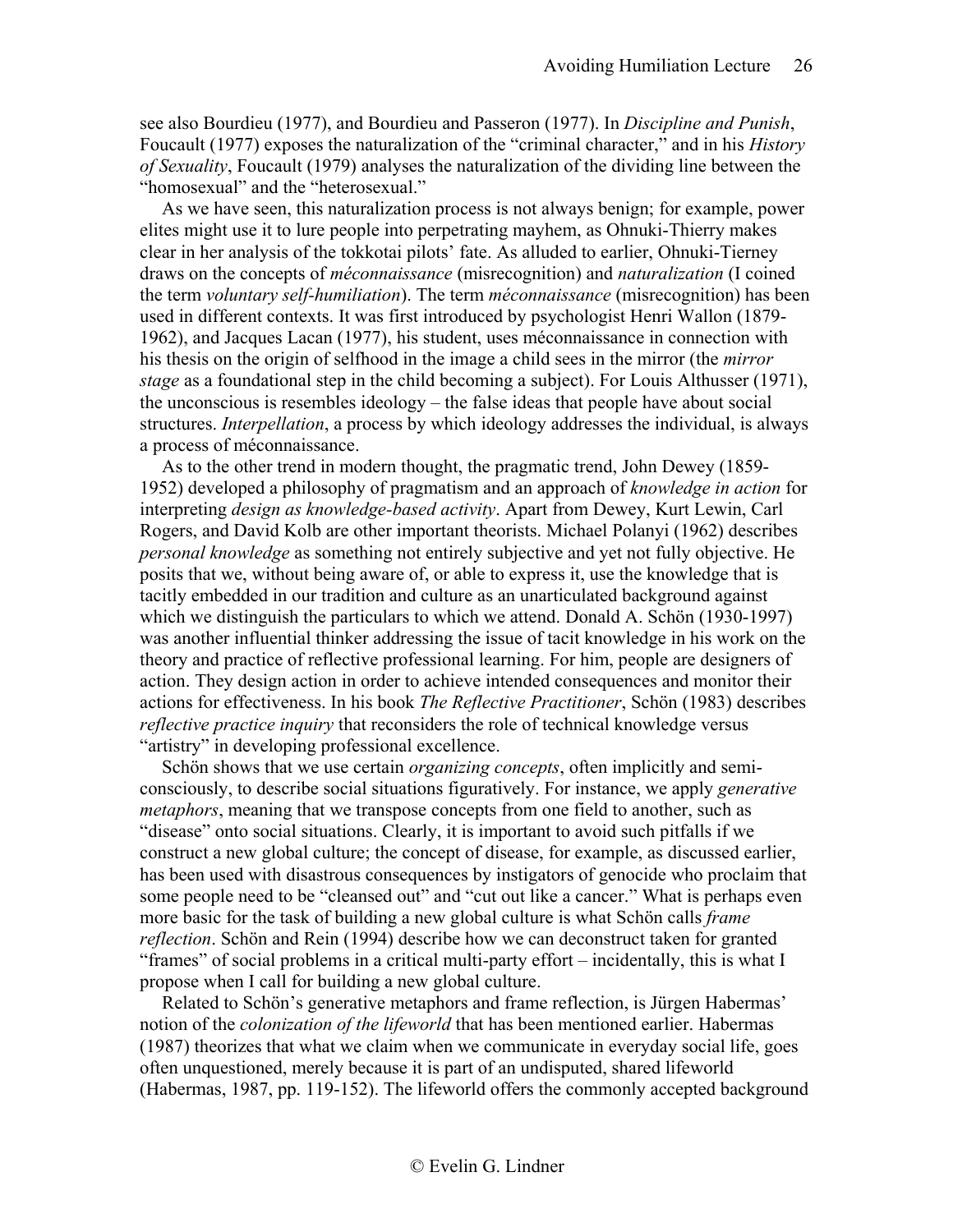knowledge within which we coordinate action. Habermas breaks down the concept of "knowledge constituting interests" into the technical, practical, and emancipatorial interests of knowledge. Habermas warns that monetary and bureaucratic systems currently invade the communicative potentials we hope should help us understand our lifeworld and that this invasion distorts them without us being aware.

Our lifeworld can also be colonized by other lifeworlds. Virgilio Enriquez (1977) separated indigenous research strategy into *indigenization from within* and *indigenization from without*. *Indigenization from without* is similar to an imposed etic approach, meaning that (Western) knowledge of psychology from dominant source cultures is used to interpret data obtained from the target culture in the third world. Today, this differentiation is at the core of *indigenous psychology* as promoted, for example, by Uichol Kim. Kim, Yang, and Hwang (2006) just published a book on indigenous and cultural psychology. Ranajit Guha's understanding of the term *subaltern* also points to this process – see, for example, Guha and Spivak (Eds.) (1988). As mentioned before, I call it *voluntary self-humiliation* when people weaken themselves to become more eligible underlings for elites seemingly without being aware as to how much they damage themselves in return for their elite admiration.

The list of contributors to the fields of inquiry relevant to the pitfalls of tacit knowledge is much longer than here presented. Daryl Bem (1970), for example, uses the label *zero-order beliefs* for all the things we learn as children as we interact with our environment. Let us round up this section here with a personal example. Once I set out to cook a meal and put the vegetables into a steamer. An older woman who was with me was horrified. She would first cook the vegetables thoroughly in water, and then add flour and butter. She screamed at me: "How uncaring you are!" She grabbed a saucepan, in deep indignation, put flour and butter into it and started stirring with rage. I said, "What *you* do is uncaring. In the past, when people worked in the fields and needed lots of calories, what you do was right. But it is no longer." She nodded reluctantly, but continued to stir with fervor. She could not bring herself to abandon her tacit paradigm of "love your family" being equated with "put lots of butter and flour into their food."

To round up this section, in order to build a new culture, we need to become aware of our attachments to outdated tacit knowledge that we need to abandon. After having become aware of these pitfalls, the next step would be to view our activity of designing – be it a new house or a new culture – as an *ethical project.* Geoffrey Broadbent (1988) describes this in his book *Design in Architecture*. Bengt Molander (1993), building on Habermas through the use of *models* as forms for communicative action, interprets the creative aspect of design as an *emancipatorial* interest of knowledge (Habermas). In short, design must have a direction, preferably an ethically sound one. Let us look at this direction in the following sections.

### <span id="page-26-0"></span>**Where to go: From honor to equal dignity for all**

In my work, I divide the world into two main cultural clusters, firstly, the increasingly outdated collectivist culture of honor (this is my label for social environments where human worthiness is being ranked into higher and lesser beings), and, secondly, the culture of the future, the culture of equal dignity (this is my label for a culture based on the human rights call for equal dignity for all).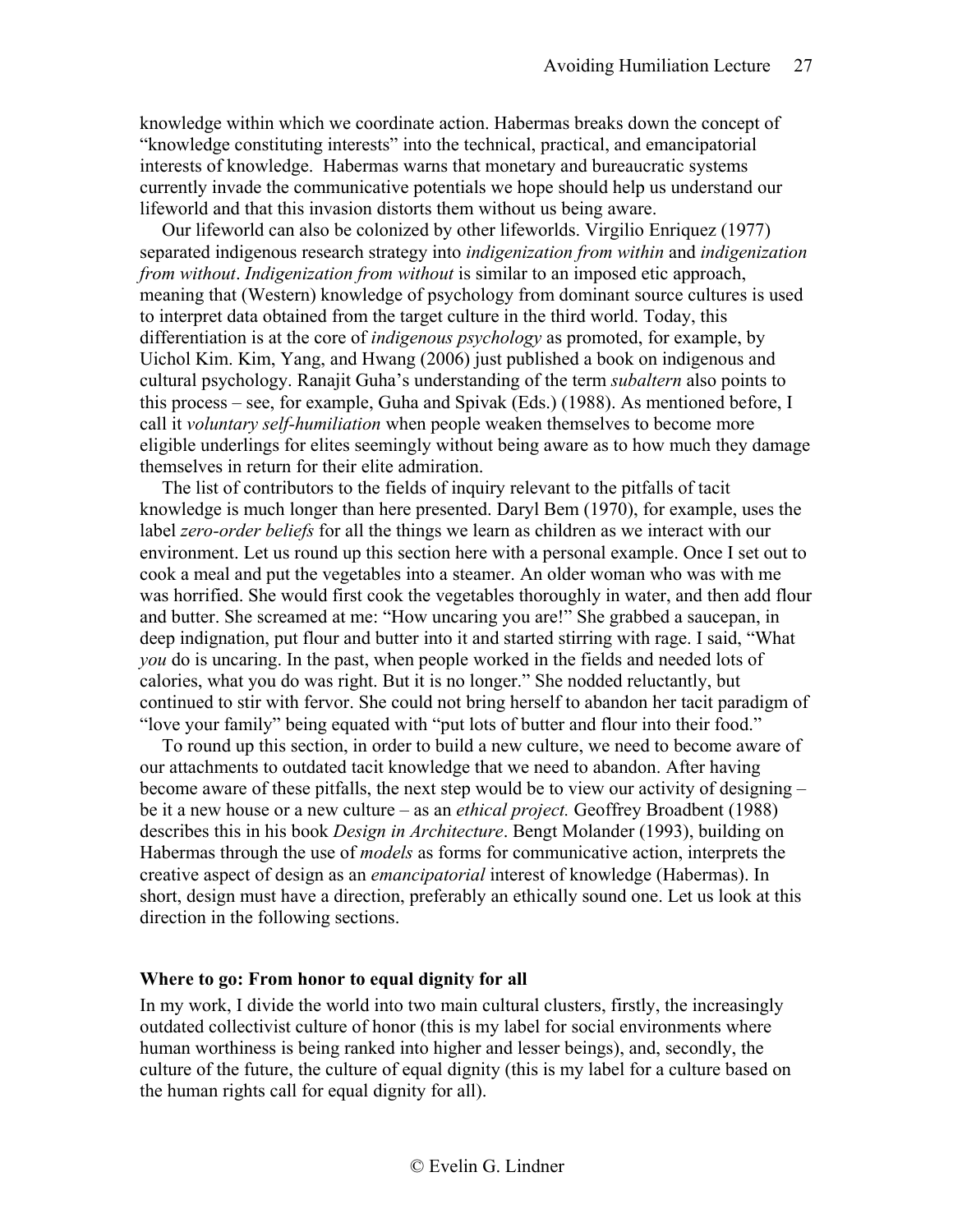The latter trend began to gain visibility about 300 to 250 years ago. According to the Oxford English Dictionary, the earliest recorded use of *to humiliate* meaning *to mortify* or to lower or to depress the dignity or self-respect of someone does not occur until 1757. Up to 1757, *to humble* and *to humiliate* were used rather interchangeably. These verbs went into diametrically opposed directions in tact with the emergence of the human rights ideal of equal dignity for all. About 300 years ago other things began to change as well: an awareness of One World began to emerge, the notion of an individual self started to unfold, science as a moral project gained visibility, and it was soon time for the French Revolution and the U.S. Declaration of Independence, and, not least, the human rights idea of equal dignity for all entered mainstream stage.

Even though the transition from a culture of ranked human worthiness to a culture of equal value for all citizens initially occurred in the West, the rest of the world, including Japanese culture, was and is deeply affected by it. More so, the notion of equal dignity is far from being a purely Western concept and has anchoring points in cultural knowledge around the world; African ubuntu philosophy being but one example. Examples abound. Tan Huay Peng (2005) explains that *ni* ("you") in Chinese was initially expressed as a pictograph of a balance loaded with equal loads on both sides. Eventually this pictograph was contracted and the pictograph for person was added, so as to depict "you" as a person who carries the same weight as I.

In Japan, the feudal Shogunate of rigid hierarchical ranking gave way in 1868, and since then a slowly meandering transition towards more equal dignity has been taking place, which permeates all walks of Japanese life. Until some years ago, for example, there was no word for equality-oriented love between man and woman; words denoted a relationship of unequal partners where she would admire him and he would find her sweet. But by combining two kanji pictograms, a new written word has been created recently that denotes precisely such an equality-related relationship. Furthermore, there are two words for husband in Japanese, *shujin* (which means master) and the more neutral *otto*. Feminists certainly do not talk about their husbands as *shujin*.

Not only Japan is part of this transition, the entire world is touched by the transition towards a culture of equal dignity, be it by opposing it or by welcoming it. For example, today's feminists, who wish to extend equal dignity to all human beings, men and women alike, would not have designed the Chinese character for *nu* (" slave") by depicting a woman under the hand of a master (they would not have created a character for slave altogether, of course). Placing a man over a woman fits into a bygone cultural practice of gender ranking. *Wo* ("I, me"), in the earliest form, shows two spears against each other in direct confrontation. A later transcription projected a new image, a pictograph of a hand grasping a spear, denoting that when man wields in his hand a spear, his ego emerges. It is interesting for modern psychology that the ideograph of *si* ("think") combines the skull with the heart (skull above the heart) to produce thought.

In the past, all around the world, many societies exhibited the fixed hierarchy of worthiness that also characterized the Japanese Shogunate. A host of cultural expressions dealt with the pain of being encased into such a system. Humor was often used a solace to sooth the wounds caused by being routinely humiliated as underlings in such a hierarchical society. The Czech "good soldier Schweik" (a figure created by Jaroslav Hasek, 1983-1923) is an example of a person who resists subjugation in very subtle ways; he resists with humor, by appearing stupid, with well-hidden sabotage, and with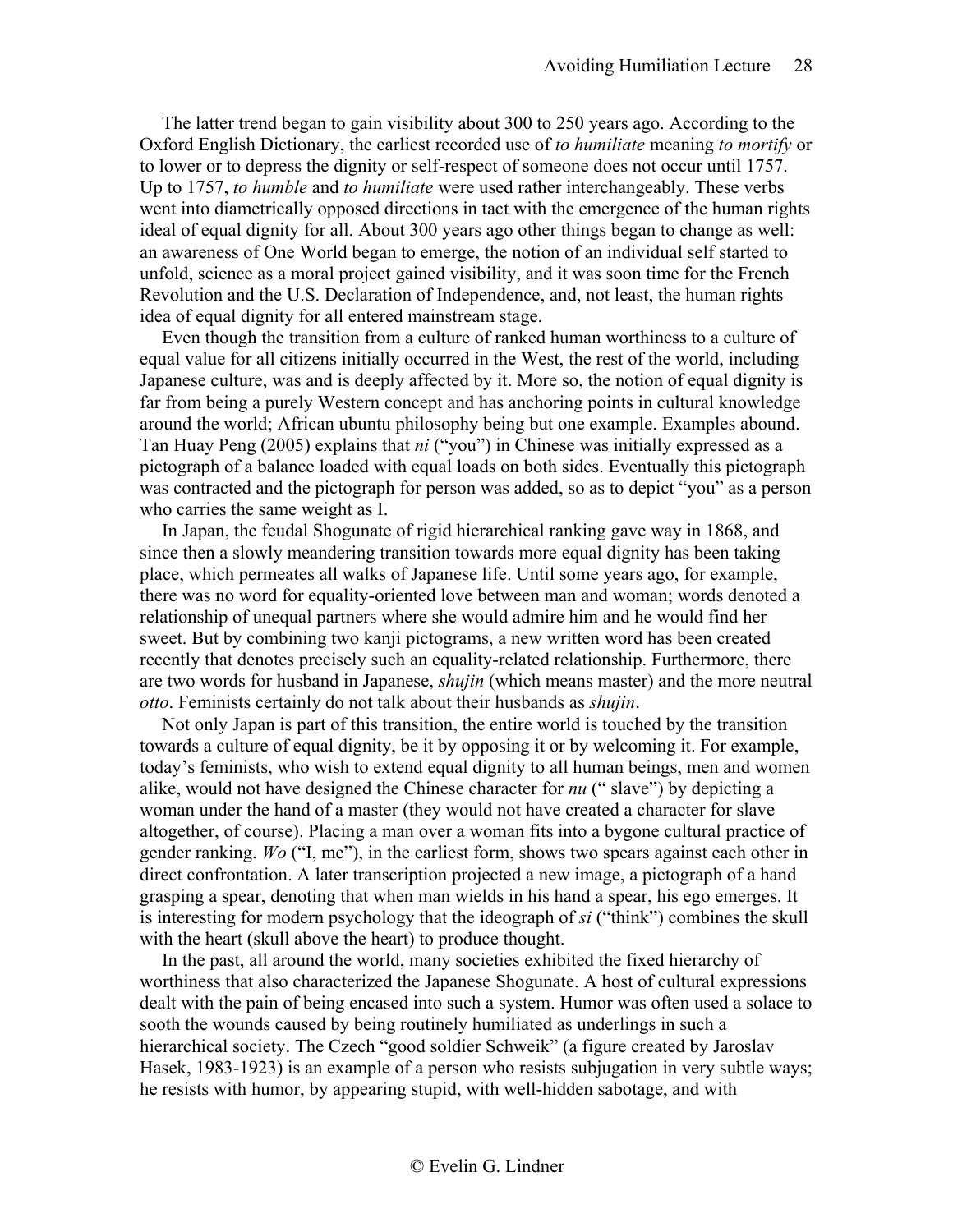especially clever argumentation. The Czech population as a whole is said to have the abilities of the "good soldier Schweik." Many call Egyptians, having been occupied for more than 2000 years until 1952, "the Czechs of the Arab World." Conceivably, oppressed populations develop special abilities in the field of communication, abilities that cover a whole range of subtle manipulation methods, all avoiding the extremes of "either/or," of taking up arms in futile revolts or completely losing self-respect.

Also Charlie Chaplin's films represent archetypical expressions of how to sabotage dominating oppressors. The American art form of *Minstrelsy* points into the same direction. Minstrelsy, which was a type of performance prior to the civil war, was staged by white people who played black people. The audience came primarily from poor Irish immigrant workers, who enjoyed watching how underdogs outwitted topdogs and sometimes even beat them up. Also Japanese *kabuki* and *bunraku* theatre plots are often built around the moral dilemmas faced by underlings – see a discussion in Lindner (2006a).

In all cases, the attempt is made to undo feelings of humiliation – humor is one such way. However, what is not undone by humor, of course, is the humiliating situation itself. Human rights introduce a new solution. Human rights do not only offer to placate feelings of humiliation, they aim at undoing the very humiliating situation. Human rights promise entirely new ways out of domination and a totally new way of organizing human communities. No longer is people's worthiness ranked, with higher beings presiding over lesser beings, human rights un-rank the old system. Since ranking and un-ranking cannot be done at the same time, every society around the world, every community, and every individual, intercultural communicators included, are forced to take a stance. Whoever engages in building a new global culture must decide which template to follow.

Rosabeth Kanter (2004) describes three layers of people in today's world, *global people*, *national people*, and *local people*. To my experience, global people are the ones most open to building a new global culture of equal dignity for all that celebrates benign diversity and "sameness" and rejects malign diversity and sameness. The field of intercultural communication attracts global people, and I believe that therefore, among others, experts in intercultural communication are particularly well placed to initiate and facilitate the building of a new global culture.

# <span id="page-28-0"></span>**What to avoid: Malign sameness**

As mentioned earlier, globalization could be taken as another word for the *ingathering* of the human tribe into one single in-group, leaving behind a past where in-groups faced out-groups. A related term is *transculturation*, describing the phenomenon of merging and converging cultures. Where transculturation impacts ethnicity and ethnic issues the term *ethnoconvergence* is sometimes used, with related terms such as *assimilation, homogenization, acculturation.* I argue for "selective converging" – for avoiding malign converging and emphasizing benign converging.

This lecture discusses the process of creating and building something new, a new global culture. Building is what architects do. Let us therefore listen to what architects have to say. Koichi Nagashima (1999), renowned Japanese architect, discusses the malign effects of blindly buying into global universalism and sameness. He describes how Japanese architecture has developed: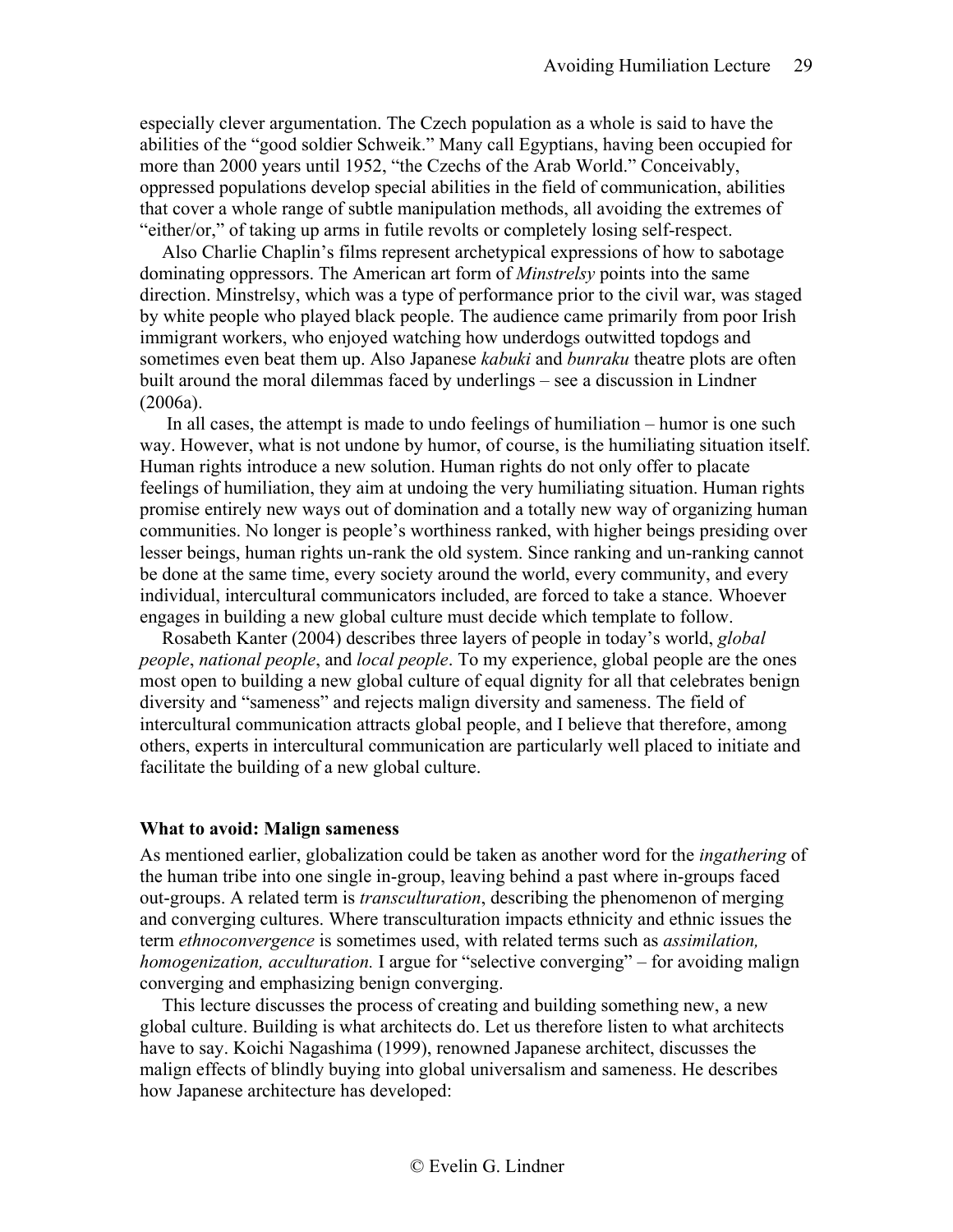Internationalism in the architectural movement was dressed in an appealing garment of "universality" (which in fact meant universal in the West only). In that period when Internationalism prevailed, Japan was vigorously advancing itself with modernization in the realm of technology, industry, economic and social systems, and became militarily strong enough to take part in the First World War. Japanese concluded mistakenly that this meant being part of the (Euro-American oriented) international arena. The idea settled with naive pride that Japan had at last joined in the universal situation shared by techno-industrially advanced counties of the West. To Japan which was proud of catching up with the modern industrial technology of the West, to create architecture making full use of it meant being universal-international, modern and advanced. Hence Japan accepted Modern Architecture without questioning its local relevance. In other words, Modern Architecture that had developed in the wholesome context of Western civilization was imported simply as "Western technology"-. Therefore there was no serious query into the cultural and climatic (*fudo*) aspects, the question of **Youkon-Western** Sprit and the **Wakon-Japanese** Sprit. This is the context in which the Japanese Modern Architecture Movement was started. Sadly, even in uncolonized Japan, anything which came from "the West" was regarded as superior. Local peculiarities were looked down upon and neglected. It is said that Corder, a British architect who used to teach in Tokyo University, once seriously suggested to students that they should reevaluate Japanese traditional architecture and try to reflect it to their design but this was flatly refused by students. Even more so the colonized non-Euro-American regions of the world such as Asia, traditional architecture and other cultural assets were treated like a pair of worn out slippers, by the colonialists themselves and by the local people. Thus, while in post World War I Europe, there prevailed the attitude of trying to dilute national and regional identity, proclaiming internationalism in order to reconcile themselves with the tragic memories of the war, in Asia under the repressive colonial rule, the attitude of being ashamed of things local as retarded, became the confirmed trend (Nagashima, 1999, p. 9, bold in original).

Nagashima argues that we have to develop a *glocal community*. He estimates that what we now call nation state will become obsolete, due to globalization. He envisages that the "local community where people conduct their daily lives, and know each other by sight, may be directly connected to a virtual global community, enjoying meaningful feedback" (Nagashima, 1999, p. 9). He reckons that even though the sadly biased situation described above was ubiquitous in the non-West regions of the world throughout most of the  $20<sup>th</sup>$ century, the situation is about to begin changing now.

# <span id="page-29-0"></span>**What to avoid: Malign diversity**

If we agree with Koichi Nagashima that traditional Japanese architecture deserves to be revived, protected, and treated with new respect, do we wish to revive all old traditions? What about Japanese feudalism? Or Chinese foot binding? Or honor killings? Or female genital cutting? Or South African witchcraft murder? Do we wish to revive and protect those practices as well?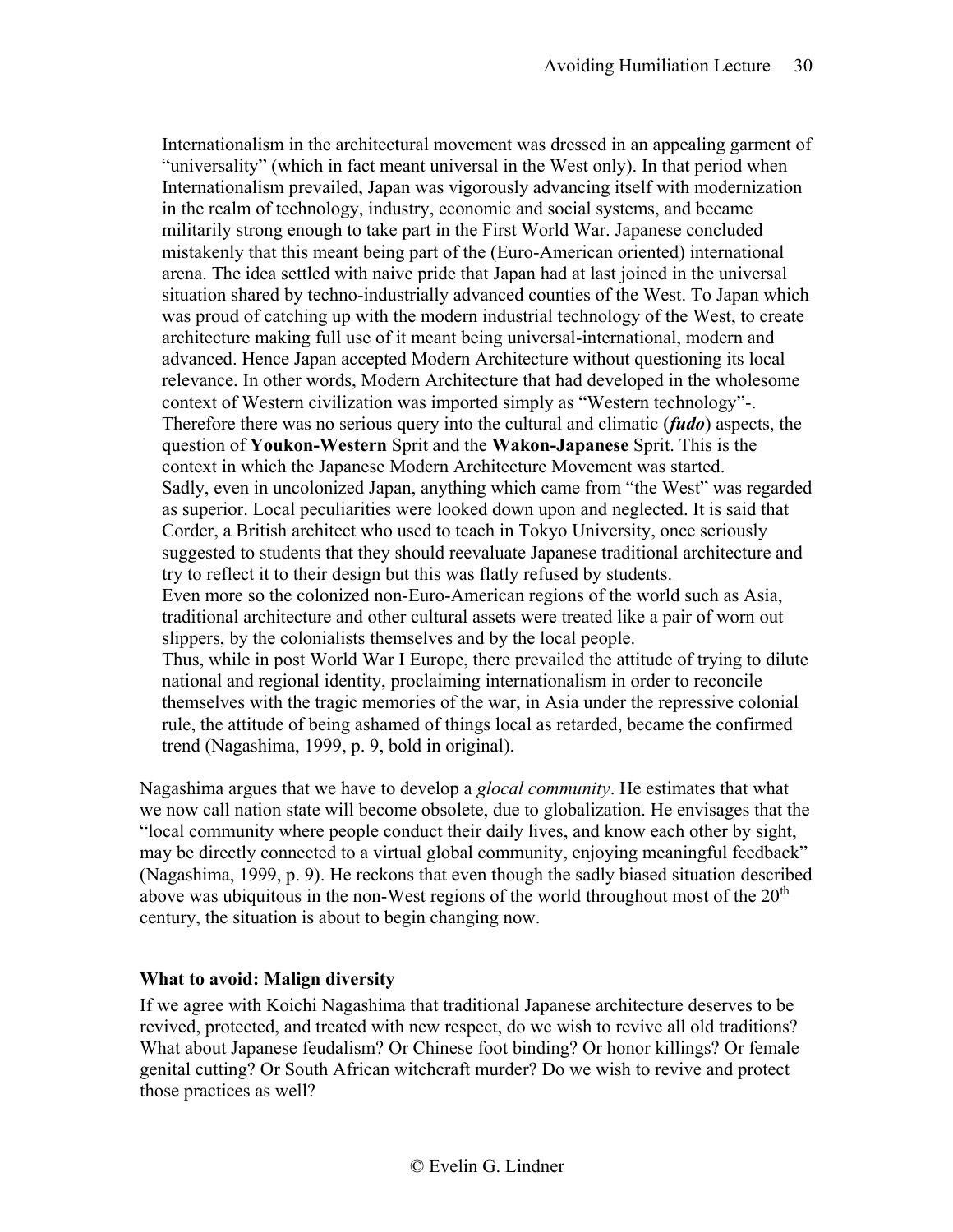For example, do we wish to maintain old "diversities," for example traditional "leftwing" versus "right-wing" political orientations? I believe that this is an important point for building a new global culture. I reckon we must abandon old left/right definitions and come together in new paradigms. Thomas Friedman (2005) writes on the fact that old right-wing/left-wing demarcations are no longer tenable:

…there is a potential here for American politics to get completely reshuffled with workers and corporate interests realigning themselves into different parties. Think about it: Social conservatives from the right wing of the Republican Party, who do not like globalization or closer integration with the world because it brings too many foreigners and foreign cultural mores into America, might align themselves with unions from the left wing of the Democratic Party, who dont like globalization for the way it facilitates the outsourcing and offshoring of jobs. They might be called the **Wall Party** and militate for more friction and fat everywhere. Lets face it: Republican cultural conservatives have much more in common with the steelworkers in Youngstown, Ohio, the farmers of rural China, and the mullahs of central Saudi Arabia, who would also like more walls, than they do with investment bankers on Walls Street or service workers linked to the global economy in Palo Alto, who have been enriched by the flattening of the world.

Meanwhile, the business wing of the Republican Party, which believes in free trade, deregulation, more integration, and lower taxes everything that would flatten the world even more many end up aligning itself with the social liberals of the Democratic Party, many of whom are East Coast and West Coast global service industry workers. They might also be joined by Hollywood and other entertainment workers. All of them are huge beneficiaries of the flat world. They might be called the **Web Party**, whose main platform would be to promote more global integration. Many residents of Manhattan and Palo Alto have more interests in common with the people of Shanghai and Bangalore than they do with the residents of Youngstown or Topeka. In short, in a flat world, we are likely to see many social liberals, white-collar global service industry workers, and Wall Street types driven together, and many social conservatives, whitecollar local service industry workers, and labor unions driven together. (Friedman, 2005, pp. 221-222).

Let us deconstruct left/right demarcations, for example, by looking at the status of women in Islam. Ayaan Hirsi Ali, former Dutch parliamentarian, speaks out against treating women as secondary citizens in social contexts that define themselves as "Islamic." Many call her "right-wing." Is she right-wing? No, I would say. Would it left-wing behavior to "respect" Islam by "respecting" that women are treated as secondary citizens? Many within Islam argue that it is precisely original Islamic scripture that must be respected instead. Lily Zakiyah Munir (2006), Research Fellow at the Islam and Human Rights Program with Emory University in Atlanta, Georgia, reports on a recent conference that considered the role of women-theologians, both Muslim and Christian. Participants worried that the status of Muslim women in many parts of the world lags behind that of other women. Participants highlighted verses from the Qur'an that reject discrimination and marginalization in the name of religion. Munir writes: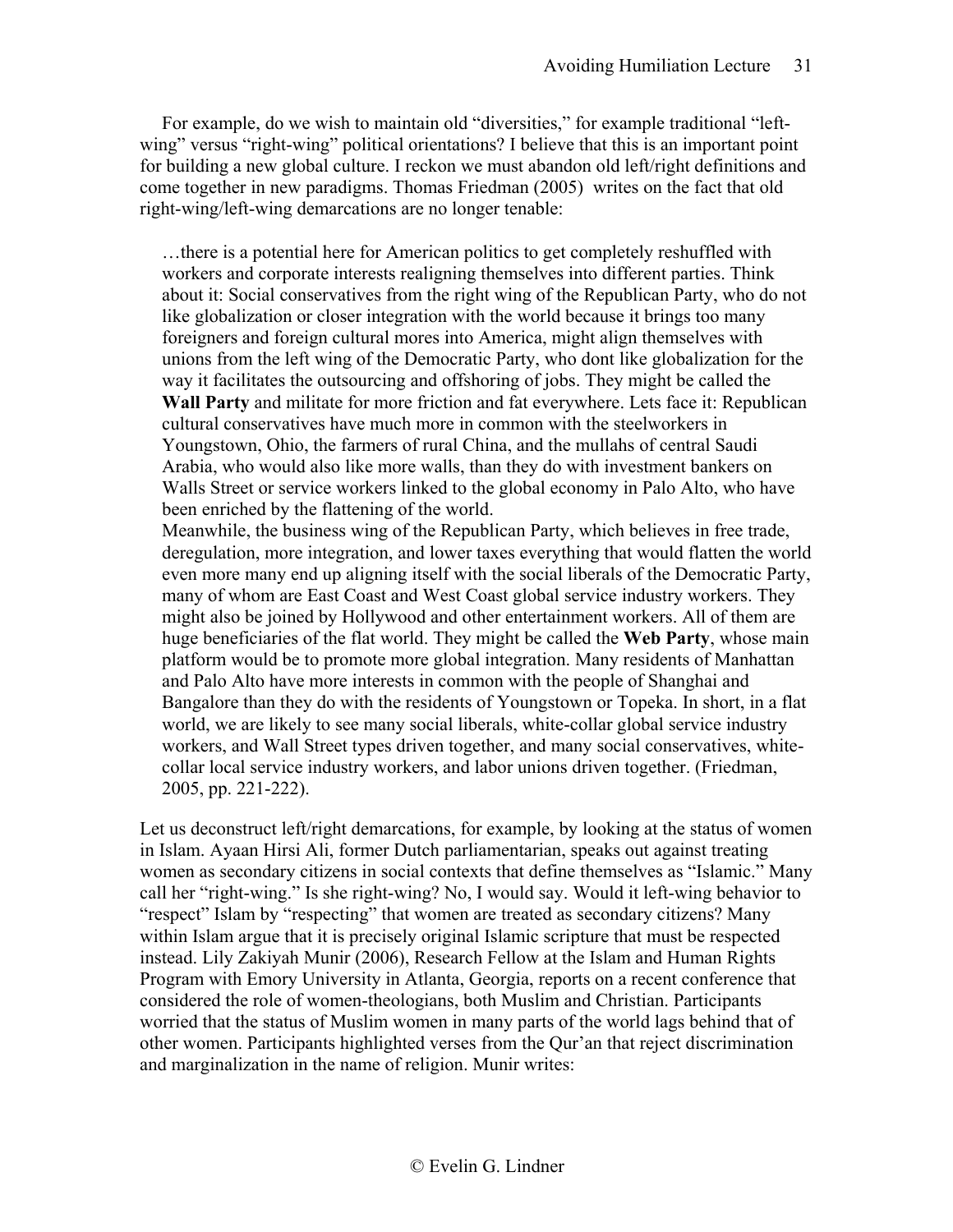The most valuable lesson I gained from the conference is probably a deeper awareness of the wide gap between Islamic teachings and their practice in Muslim societies.

Islamic theology, known as *Tawhid* (the Oneness of God), teaches that all humans are equal before God, regardless of gender, race, ethnicity or social status. What distinguishes them is the extent to which they are God-fearing.

This teaching is supported by countless verses of the Qur'an which explicitly illustrate equality between women and men and ensure women's basic rights. On human creation, for example, the Qur'an never mentions the man's rib. It says that women and men are created from a single *nafs* (soul/substance).

Likewise, the expulsion of Adam and Eve from heaven is never blamed on Eve. The Qur'an states clearly that both were tempted by Satan and committed sin; then both repented and both were forgiven by God.

The Qur'an is clear that whoever does good deeds will be rewarded, and whoever commits sin will be punished, be they men or women. There are many more verses referring to equality between women and men, both as *abid* (creature) and as *khalipha* (God's representative on earth).

The Qur'an is so beautiful, especially in its mission to improve women's status and to bring them dignity. But what a big difference there is in reality. It is no secret that the status of Muslim women in many parts of the world lags behind other women in many aspects. They are being discriminated against and marginalised, often in the name of religion.

It is time that women's liberation theology be promoted in Islam (Munir, 2006, quoted from Common Ground News Service, May 16, 2006).

To sum up, in a new global culture we no longer want secondary citizens with bound feet and it would be counterproductive to press me, or others who join my call, into dysfunctional bygone political categories of left or right. Resisting the destruction of our social and ecological environments has nothing to do with traditional left or right leanings. Practices such as foot binding, even though they might define cultural identity for some, are as malign as pressing their opponents into left/right categorizations.

Enforcing dysfunctional cultural differences is as inappropriate as adhering to "cargo cults." The term "cargo cult" describes people who deeply misinterpret their surroundings and then elevate their misconception to a culture, or a cult. Earlier we discussed the concepts of tacit knowledge, naturalization, and misrecognition, whereby unsuitable ideas may acquire the status of guiding principles. During and after World War II, in the wake of the Pacific campaign against the Empire of Japan, vast amounts of war material were air-dropped into [Melanesia](http://en.wikipedia.org/wiki/Melanesia) in the Southwestern Pacific. This gave rise to the belief, among islanders, that this cargo was being mis-delivered – that their ancestral spirits actually had intended to give this cargo to the Melanesian people. Cult members thus staged rituals, including mock airports and landing strips, hoping that the ancestors at some point in the future would recognize their own and provide them with the much desired cargo. Still today, there exists even a Prince Phillip movement. The Yaohnanen people of Vanuatu, through a series of misunderstandings, believe that Prince Phillip, the husband of Queen Elizabeth, confirmed that he agreed that their cultural beliefs were true and that he is the personification of an ancestral spirit [\(http://enzo.gen.nz/jonfrum/gloss.html\).](http://enzo.gen.nz/jonfrum/gloss.html)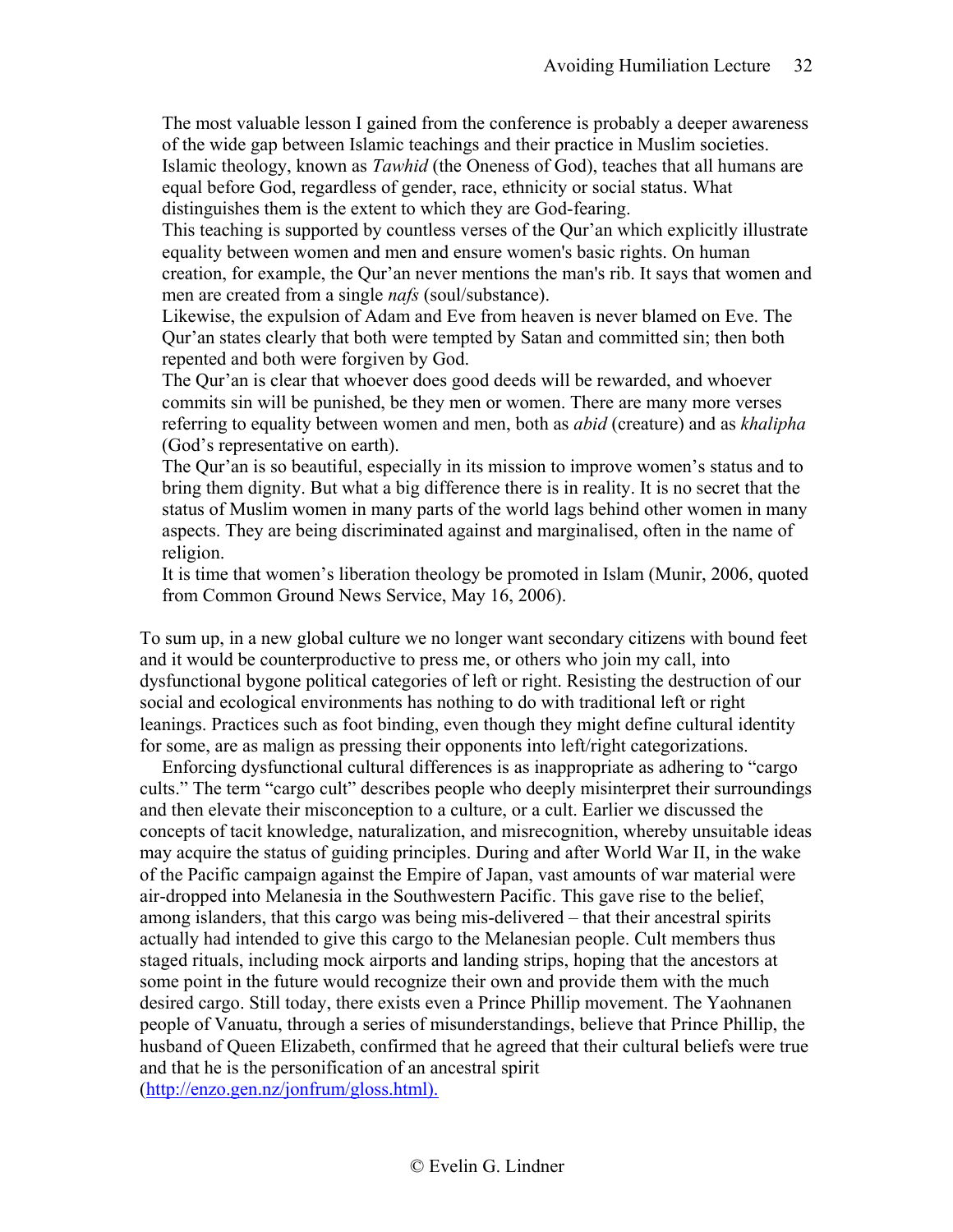We, the audience of this lecture, might feel far removed from such ideological misconceptions, however, are we? Self-reflexivity might unveil that nobody is free of such inadvertent erroneousness. I believe that there is a host of "cargo cults" that we adhere to without being aware of it. Political left/right delineations are as counterproductive as what I introduced earlier as machine paradigm – all this still permeates much of our lives.

How do we solve the dilemma of rejecting malign cultural practices while accepting benign ones? How do we define what we want to regard as malign or benign? How do we avoid that global sameness becomes as destructive and malign as outdated diversity? Could the human rights ideals that are emerging at the current point in historical time serve as a global ethical framework that we can use to gauge these questions?

In an article on interreligious and interethnic relations, Reimon Bachika (2006) writes, "The major pitfalls on the road to a world culture seen in the present context are attempts at imposing a set of values and declaring that all values are of equal significance. As for putting all values on a par, this would lead to excessive particularism and arbitrariness. This would make 'black holes' of cultures from which no sense of commonality can grow" (Bachika, 2006, p. 18).

In other words, both sameness and diversity entail potentially malign and benign elements. The solution for humankind is not that all become the same, or that all cling to difference. The important cleavage is not between sameness and difference, but between benign and malign elements in sameness and difference. Only the benign aspects are suitable for a new global culture.

#### <span id="page-32-0"></span>**What to achieve: Respect the individual**

When we speak about intercultural or crosscultural communication, we often assume that there are different cultures that entail primary cultural differences and that these cultural differences ought to be respected. But where do cultural practices come from?

I do not dispute that cultural differences should be respected. As discussed earlier, I share the stance that ethnocentrism and disrespect for cultural diversity must be overcome. But, how can we judge a situation in which tyrants say to their victims: "*Our*  culture is to punish disobedient underlings and the world better accept this punishment because our underlings are part of *our* culture! *Our* culture is hierarchical and our underlings belong at the bottom." Usually masters add, "We are benevolent and our underlings love us and thank us for our efforts to care for them."

Some underlings may agree with their masters and enjoy their patronage. Others will protest vehemently. They may even insist: "*Our* culture is quite different; we are not part of our oppressors' culture!" These underlings will then turn to the international community and ask for respect and protection of *their* culture under the banner of human rights. Their masters will also turn to the international community, with intercultural communicators standing in the first line, calling for respect for *their* culture, meaning their desire to force their underlings to accept oppression. Oppressed *minorities* fighting for *their* culture are usually former *underlings*. Thus, intricate configurations of oppressors and victims unfold in front of the eyes of third party observers. Women may be victims of oppression perpetrated by their families who are victims of oppression perpetrated by their national rulers who are victims of oppression perpetrated by other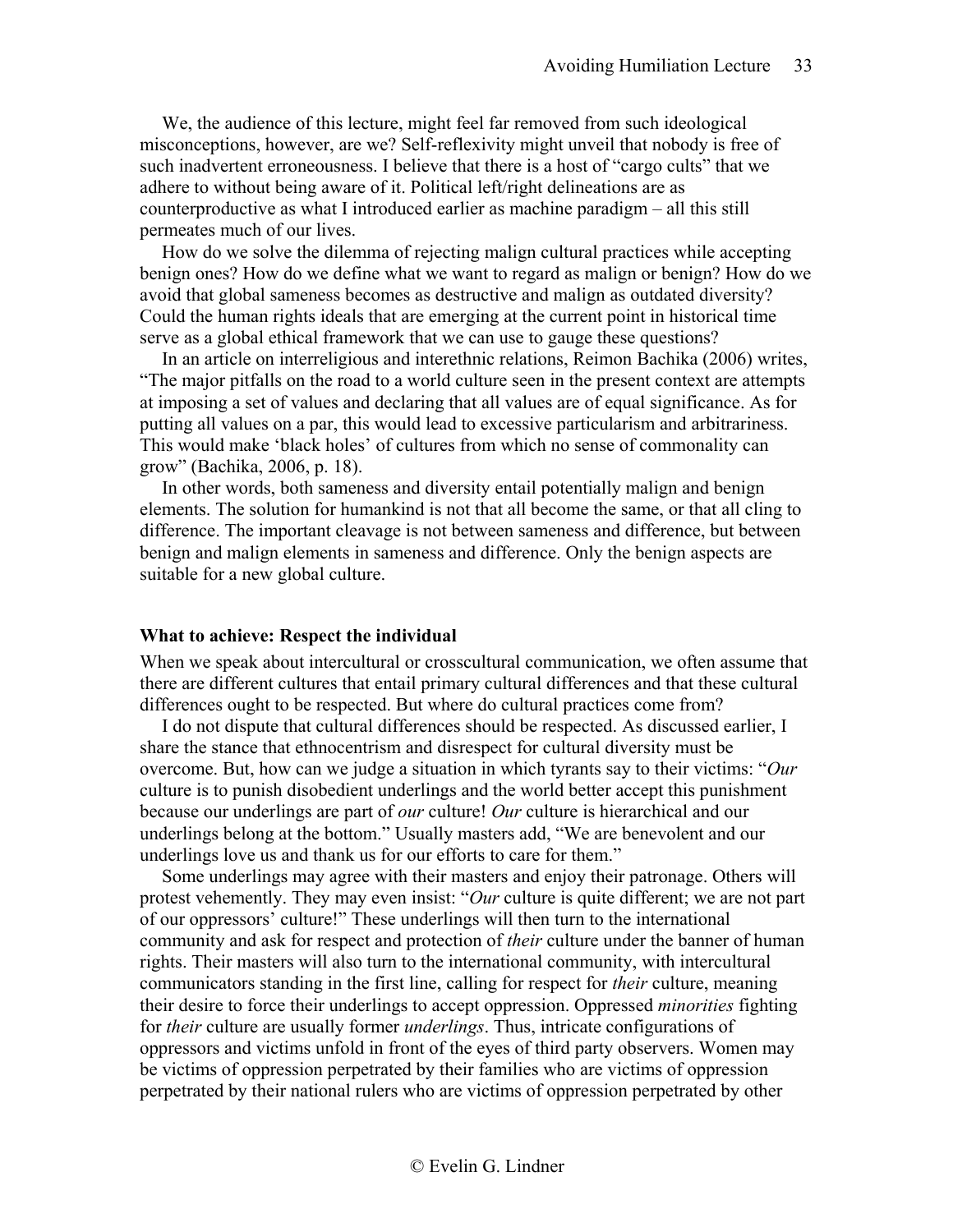states. The victims will claim to have *different cultures* and ask third parties to recognize and respect this, while the oppressors will vehemently urge third parties to keep quiet and not interfere in what they regard as *their culture*.

So, in conflicts between members of different cultures, how should intercultural communication be inscribed, where should recognition and respect be placed – with the other culture or the other person? In other words, where do we stand as intercultural communicators, on the side of the traditional culture where human worthiness is ranked (which I label the culture of honor)? Or do we side with the emerging culture of equal dignity for all, based on human rights (which I call the culture of dignity)? Who do we support, power elites who manipulate people to be loyal underlings in supposedly "pure" cultures? ("Uncontaminated purity," "unquestioned ranking" and "blind loyalty" where the three headings that I used earlier to highlight potential malignity in cultural difference.) Or do we support the new vision of equal dignity for every single human being on planet earth?

I suggest that those who adhere to human rights values must recognize, acknowledge, and respect the other person, not his or her membership in another culture. Every individual has his or her own personal dignity. The other culture may be a cause or a product of humiliation. I suggest that intercultural communicators need to decide whether they wish to side with human rights, and if they choose to do so, they must include an analysis of power relations and probe whether past incidents of humiliation may be the source of supposed culture difference. If this is so, respect and recognition entail an obligation to heal this humiliation. Respecting culture difference for its own sake may compound past humiliations by adding further humiliation.

These reflections have been discussed quite early in the history of the human rights movement. Floyd Webster Rudmin (1991) studied the history of peace psychology. August Forel (1848-1931) was among the first psychologists who were interested in peace. He linked peace with individual human rights and called for world federalism with people as main focus and not nations. "What is needed is not the protection of the socalled nationalities, but the protection of the elementary rights of every individual, women and children included, as well as the rights of every minority existing within every nation or State" (Forel, 1937, p. 316). Also Alfred Adler (1870-1937) took a stance against treating individuals primarily as group members and argued that "national populations should not be burdened with punitive reparations and collective war guilt. Populations are misled and coerced into war, and those who volunteer, do so for reasons of immaturity and personal difficulties" (Rudmin, 1991, pp. 28-29).

These reflections are also to be found in current deliberations at the highest international levels. Mukesh Kapila, for example, was head of the UN mission in Sudan when the Darfur tragedy was unfolding. In a BBC World *HARDtalk* interview on March 28, 2006, he made the point that the individual perpetrators must be punished, not governments or countries. "Let us hurt those individuals who are responsible," he said, "and not sanction everybody."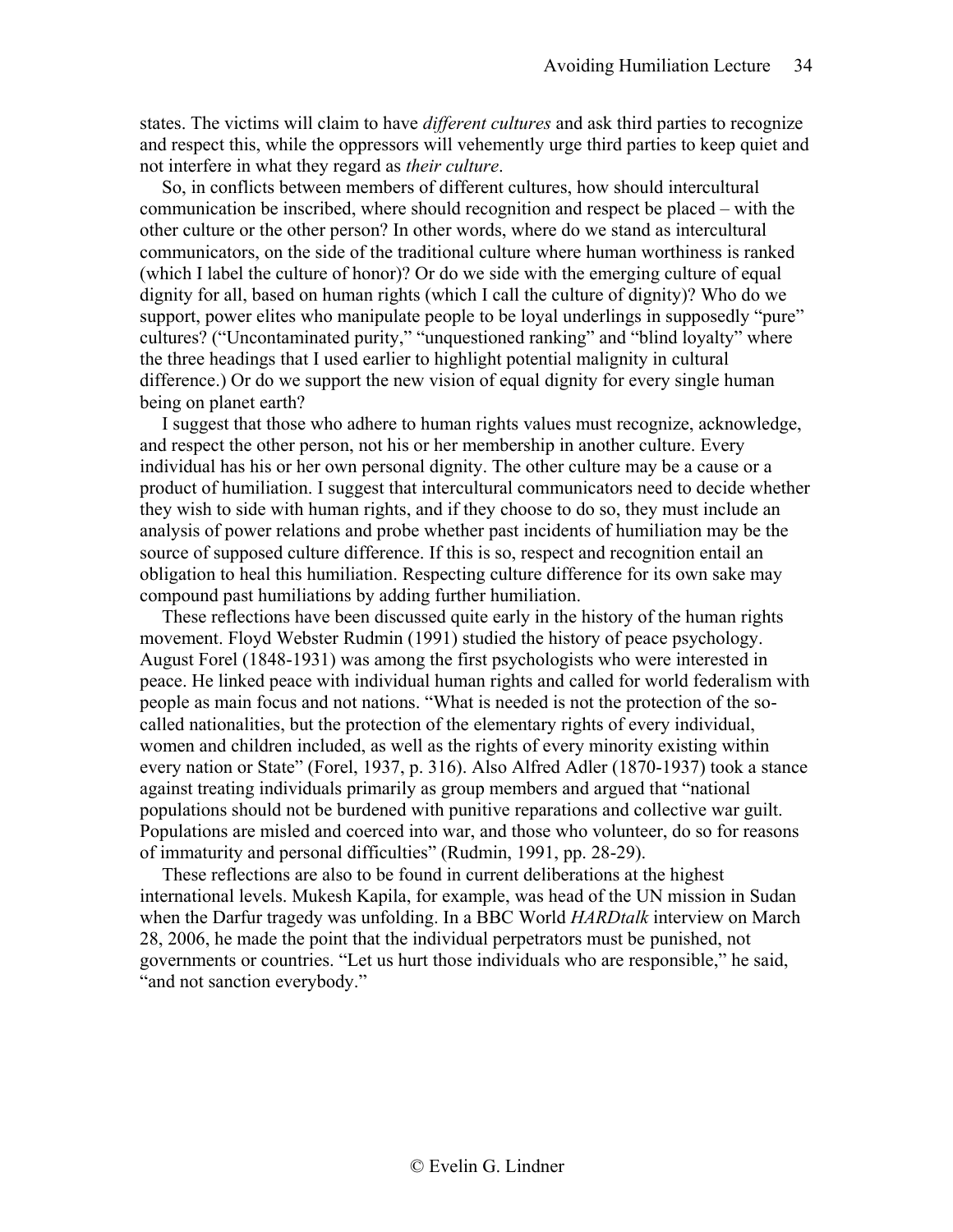### **Outlook**

<span id="page-34-0"></span>The questions discussed in this lecture point into the following direction: Do we want to maintain those cultural definitions and practices that are created through reification? And what about those, which violate human rights? Do we wish to treat cultures as fixed "containers" with "pure" contents? What do we do with all the humiliating aspects of culture? Can the field of intercultural communication be a morally neutral field? If not, which ethical norms can guide intercultural communication? If we accept human rights as guiding moral frame, how do we integrate them into our concept and practice of intercultural communication? And do we have a responsibility to look beyond the field of intercultural communication and invest its expertise into a larger global project of culture building? If yes, how can a *decent global village* be built (following the call for a decent society put forward by Avishai Margalit (1996))?

Four guiding principles are put forward in this outlook. First, it is suggested that it would be beneficial to promote respect for the individual (rather than for the group). Second, it is proposed that it is worth making a case for contamination and fluidity (rather than purity and rigidity). Third, let us consider giving common interest priority over difference, and define this common interest by ways of human rights. And finally, fourth, it would be beneficial to "harvest" useful and beneficial cultural practices from all cultures to help us build a global inclusive culture for a decent sustainable future for our world.

Let us begin with the issue of respecting the individual over the group.

# <span id="page-34-1"></span>**Guiding principle 1: Respect the individual**

As long as there are national passports that exclude people from access to the rest of the world, individuals have no equal rights. I feel personally humiliated when I see my friends from developing countries queue for a visa, while my Western passport gives me easy access to most countries of the world. I do not wish to respect passports that imprison people. I wish to respect people as individual human beings who are born onto planet Earth and entitled to all of it, entitled to equal rights and equal dignity. Perhaps a world passport is needed to give access to the entire globe to all its citizens.

Alexander Wendt (2003) proposes that the emergence of a world state will be inevitable:

With the transfer of state sovereignty to the global level the recognition of individuals will no longer be mediated by state boundaries, even though as recognized subjects themselves, states retain some individuality (particularism within universalism). Individuals and states alike will have lost the negative freedom to engage in unilateral violence, but gained the positive freedom of fully recognized subjectivity (Wendt, 2003, pp. 51-52).

Many are horrified and feel threatened by the idea of a world state. In April 2003, just prior to the outbreak of the 2002 Iraq war, many friends wrote to me (I summarize and paraphrase):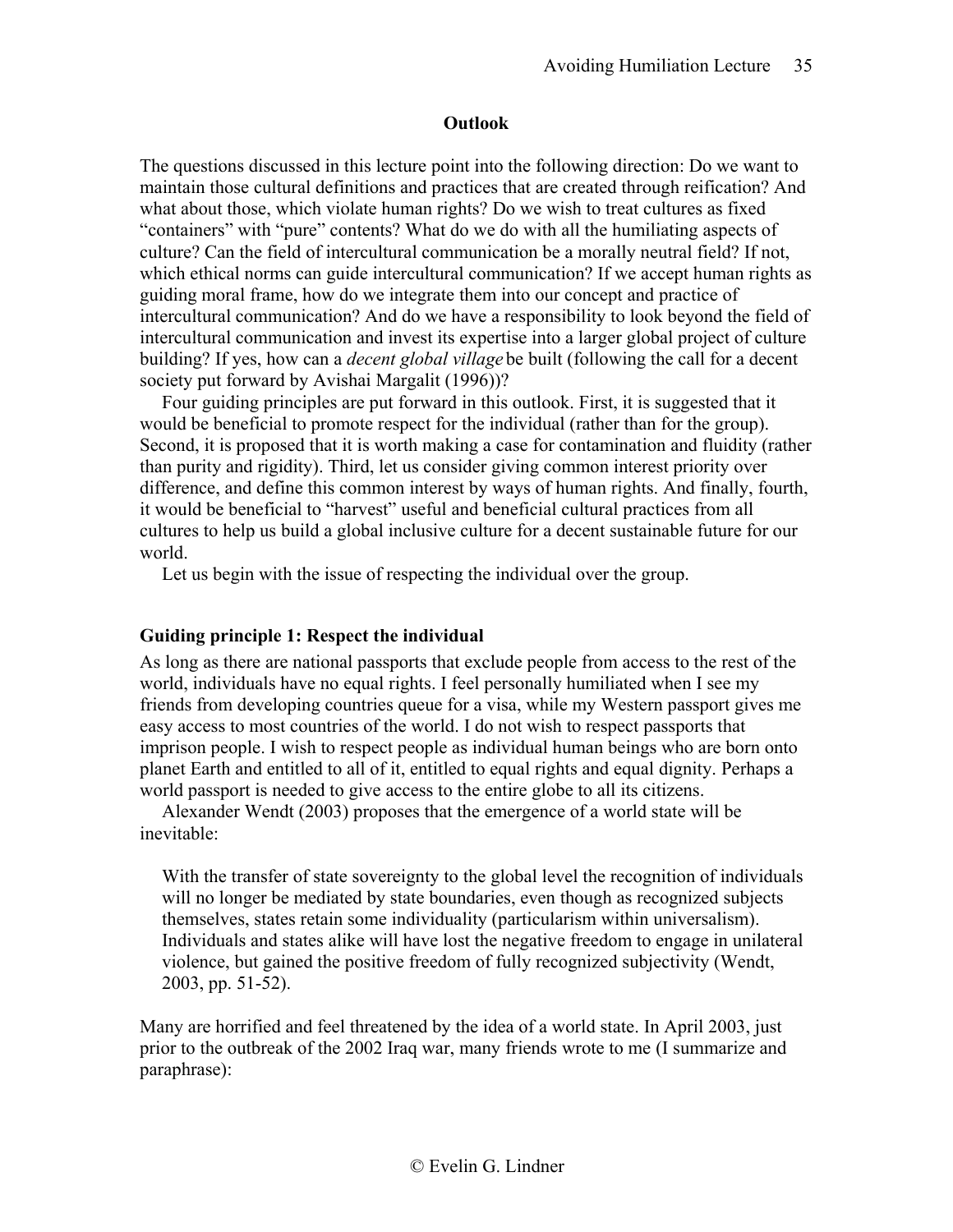I agree that Iraq must be liberated. But saying Saddam Hussein has to be removed because he threatens the civilized free world is obscene. … what is this nonsense about the free world? Everybody is free who has a passport from a rich country. A person from a rich country, even the most awful sloth and parasite, is free. But, all those poor creatures who are born in a poor country, are not free. They are restricted. They may work a hundred times harder than any rich person, but they are not free. Rich countries call them illegal immigrants and send them back home, deeply humiliated.

The idea of a world state, or of world federalism is hotly debated – see, among others, Joseph Preston Baratta (2004). In "Globalization or World Society?" Niklas Luhmann (1997) asks how academia (in his case sociology) can and ought to conceive of modern society. The list of authors who address this question is very long. To me, the point is to develop a decent world; how we get there is secondary – I do not wish to lose sight of the larger goal by bickering over details. In the past, humankind has included cities into nations, why not nations into a larger entity? If the subsidiarity principle guides this process, it should be benign because this principle gives due room to diversity and avoids global tyranny and monoculture. The subsidiarity principle is prominent in the design of the European Union and states that matters ought to be handled by the smallest or lowest competent authority, thus disseminating leadership onto different levels – unlike in traditional hierarchies, where decisions concerning all levels are concentrated at the top. What we need, clearly, are more sturdy local and global institutional structures that heed principles of good governance and transparency not just locally but also globally.

Many fear that a world federation or world state would be too monolithic and would force everybody into sameness. However, in the spirit of the metaphor of marriage that I introduced earlier, I agree with Michael Walzer (1986), who argues that it is only when difference is recognized that a larger identity can be stable. "The greater the diversity between individuals or particulars, the higher the identity or universal in which the differences meet" (Walzer, 1986, p. 65). Far from suppressing nationalism, a world state will only be possible if it embraces it, Walzer contends. Marshall R. Singer (1992) underlines the connection between autonomous separateness that gives stability to "weness": "Switzerland, of course is not a federation, but rather a confederation. As far as I know it is the only example of one that has successfully survived. It has four separate official languages, very autonomous canton governments that have considerable power, and yet for reasons which may be peculiar to the history of that country, it has survived. Indeed, it is the only successful multilingual state which political scientists would describe as a nation: a place with a common identity and a common sense of "we-ness" (Singer, 1992, [http://www.tamilnation.org/conflictresolution/tamileelam/92singer.htm\)](http://www.tamilnation.org/conflictresolution/tamileelam/92singer.htm).

In other words, respect for the individual, embedded into a sense of "we-ness," might stand for a benign vision for the future of world society.

#### <span id="page-35-0"></span>**Guiding principle 2: Allow for contamination**

The Center for Multicultural Education at the University of Washington, Seattle, assembled recommendations for the United States, entitled *Diversity Within Unity: Essential principles for teaching and learning in a multicultural society*. Banks et al.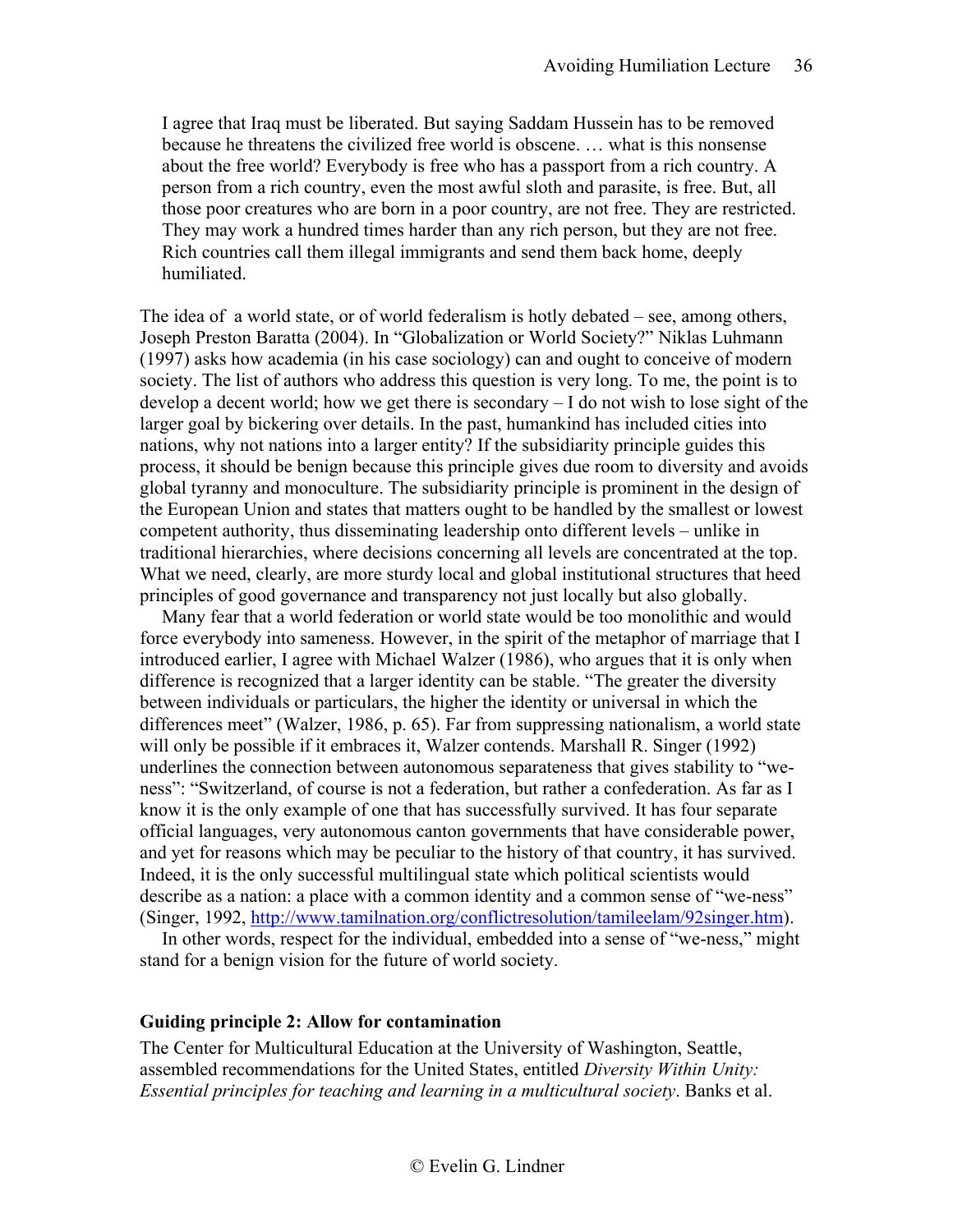(2001) write, "*E pluribus unum* – diversity within unity – is the delicate goal toward which our nation and its schools should strive" (Banks et al., 2001, pp. 13).

How should this diversity within unity be defined? Michel Serres, born 1930, is one of the most provocative current French philosophers. He is very little known in the Englishspeaking world, although he is one of the best-known contemporary French philosophers. He makes the point that modern philosophy was a philosophy of "unveiling," of "unmasking" illusions, of "exposing" hypocrisy, of winning over opponents, often accompanied by an accusatory, prosecutor-like attitude. For Serres, all this is of little merit today. He calls for *mixing* and *blending*. He suggests that it is not by eliminating and isolating that we grasp the "real" in more fullness, it is rather by combining, by putting things into play with each other, by letting things interact.

In his book *The Troubadour of Knowledge*, Serres (1997) uses the metaphor of the "educated third," which, to Serres, is a "third place" where a mixture of culture, nature, sciences, arts and humanities is being constructed. Michalinos Zembylas (2002) explains, "This 'educated third' will blend together our multiple heritages and will integrate the laws; he/she will be the inventor of knowledge, the eternal traveler who cares about nature and his/her fellow human beings" (Zembylas, 2002, [http://ijea.asu.edu/v3n3/\)](http://ijea.asu.edu/v3n3/).

Kwame Anthony Appiah (2006), a philosopher who teaches at Princeton University, makes a "case for contamination." He says "no" to *purity, tribalism,* and *cultural protectionism*, and "yes" to a *new cosmopolitanism*. His work could be summarized as in Table 1:

| Focus of the past | New focus, needed for the future                                                     |
|-------------------|--------------------------------------------------------------------------------------|
| Peoples           | Individuals                                                                          |
| Purity            | Mixture                                                                              |
| Authenticity      | Modernity                                                                            |
| Traditions        | Rights                                                                               |
| Preservation      | Contamination                                                                        |
|                   | Table 1: New focus, needed for the future, a short summary of Kwame Anthony Appiah's |
| thinking          |                                                                                      |

Emmanuel Lévinas (1906-1995) was a Jewish philosopher from Lithuania, who moved to France and wrote most of his works in French. Lévinas (1985) highlights the *Other*, whose face forces us to be humane. Terms such as *métissage*, or *intermingling,* mean that both 'I' and the 'other' are changed by our contact. Werner Wintersteiner (1999), a peace educator in Austria, builds on Lévinas and uses the term of *métissage* in his *Pedagogy of the Other*. Wintersteiner claims that the basis for peace education in the future must be the stranger, and that we must learn to live with this permanent strangeness as a trait of our postmodern human condition and culture. I suggest that intercultural communication can follow and be a communication of intermingled mutual connection with the other.

# <span id="page-36-0"></span>**Guiding principle 3: Build a sunflower identity**

I believe that it is of vital importance to choose our priorities wisely, both for the world and for our inner lives and identities. Earlier, I mentioned the train accident in Japan on May 25, 2005. At least 106 people died, 460 were injured. What was the cause? Security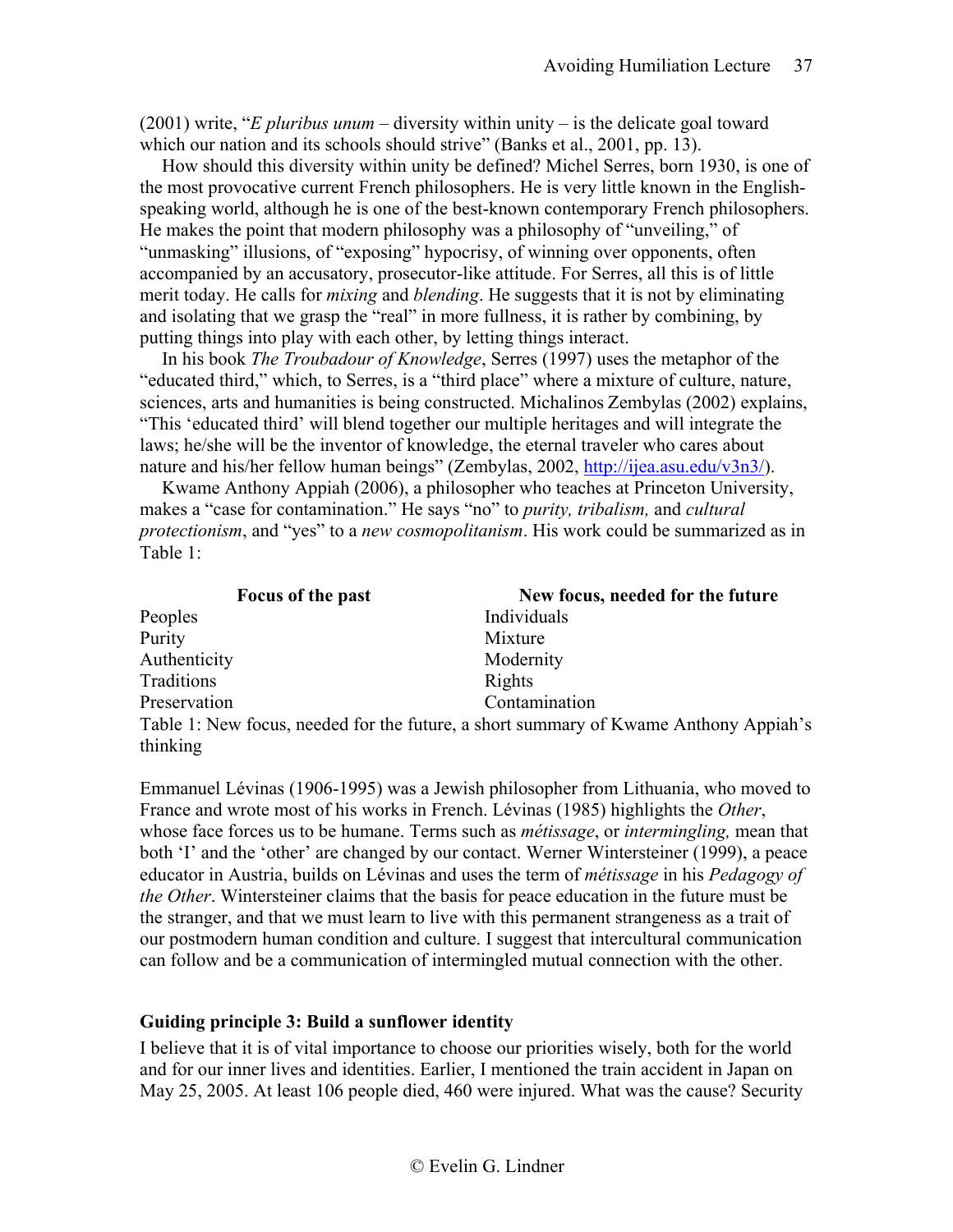should have been the priority, and not punctuality or the fear of the driver of being reprimanded. Missing the correct ranking of priorities brought death.

My identity is built according to the principle of subsidiarity, which means that it is ranked so that higher-orders override lower-orders. The various parts of my identity are brought to scale so as to respond to the challenges of our world at the appropriate levels. As I discussed earlier, I use the image of a sunflower for my identity: the core represents my essence as a human being, and three layers of petals are my various "intermingled" fond connections to a) people, b) benign practices around the world, and 3) places. Also Marshall Singer (1998) uses the sunflower as an image for signifying that each person, rather than belonging to one single culture, participates in multiple cultures. Compared with Singer, I add the concept of ranking to the sunflower image – I rank the core of my sunflower identity over the petals, which in turn are ranked into at least three layers.

Earlier, we discussed the pitfalls of the idea of purity when it is used to artificially separate supposedly "pure" cultural realms from each other. I am tempted to permit the idea of purity for the core of my identity. Increasingly, during my life as a global citizen, I feel that there is purity in humanity, purity in what connects us as human beings. The petals feel "impure" to me, or "intermingled," not the core of my identity as a human being.

Not only for building identity, also when we process our emotions, the ranked sunflower approach is what we ought to use, suggests George A. Bonanno (2001). In his chapter "Emotion Self-Regulation," he explains that our brain indeed is built according to this principle. It uses regulatory feedback loops that are organized hierarchically, with *subordinate loops* embedded within *superordinate loops*. Superordinate loops tend to be linked to longer-term, abstract goals, whereas subordinate loops are associated with proximal mechanisms. Dysregulation occurs, explains Bonanno, for example, when lower-order mechanisms supersede higher-order mechanisms. "In terms of emotions, this may occur when phylogenically more immediate and automated emotional processes are instigated that temporarily override more abstracted regulatory processes" (Bonanno, 2001, p. 257). Or, to say it bluntly, drowning one's worries in alcohol and becoming an alcoholic undoubtedly solves all problems, albeit only in the short term, and in a misguided and ultimately counterproductive way.

In order to entertain superordinate loops and avoid being stuck in subordinate loops, write Marsick and Sauquet (2000), we need to step outside of the frameworks by which we understand experience and slow down our thinking processes so that we can critically assess them. We need to get in touch with deeper feelings, thoughts, and factors that lie outside of our "current mental and sensory models" (Marsick and Sauquet, 2000, p. 398). In other words, here we link back to Nagata's concept of self-reflexivity, achieved through bodymindfulness.

Mindful ranking is also at the core of the peace work done by Mahatma Gandhi or Nelson Mandela. It is what preserves humanity particularly in cases where this seems difficult to defend. Arne Næss, one of the most renowned Norwegian philosophers, claims, in the spirit of Gandhi: "There are no murderers; there are only people who have murdered." He explained his point at length at the Second Annual Meeting of Human Dignity and Humiliation Studies (12th - 13th September 2003, Maison des Sciences de l'Homme de l'Homme, Paris,

http://www.humiliationstudies.org/whoweare/annualmeeting02.php). Næss described in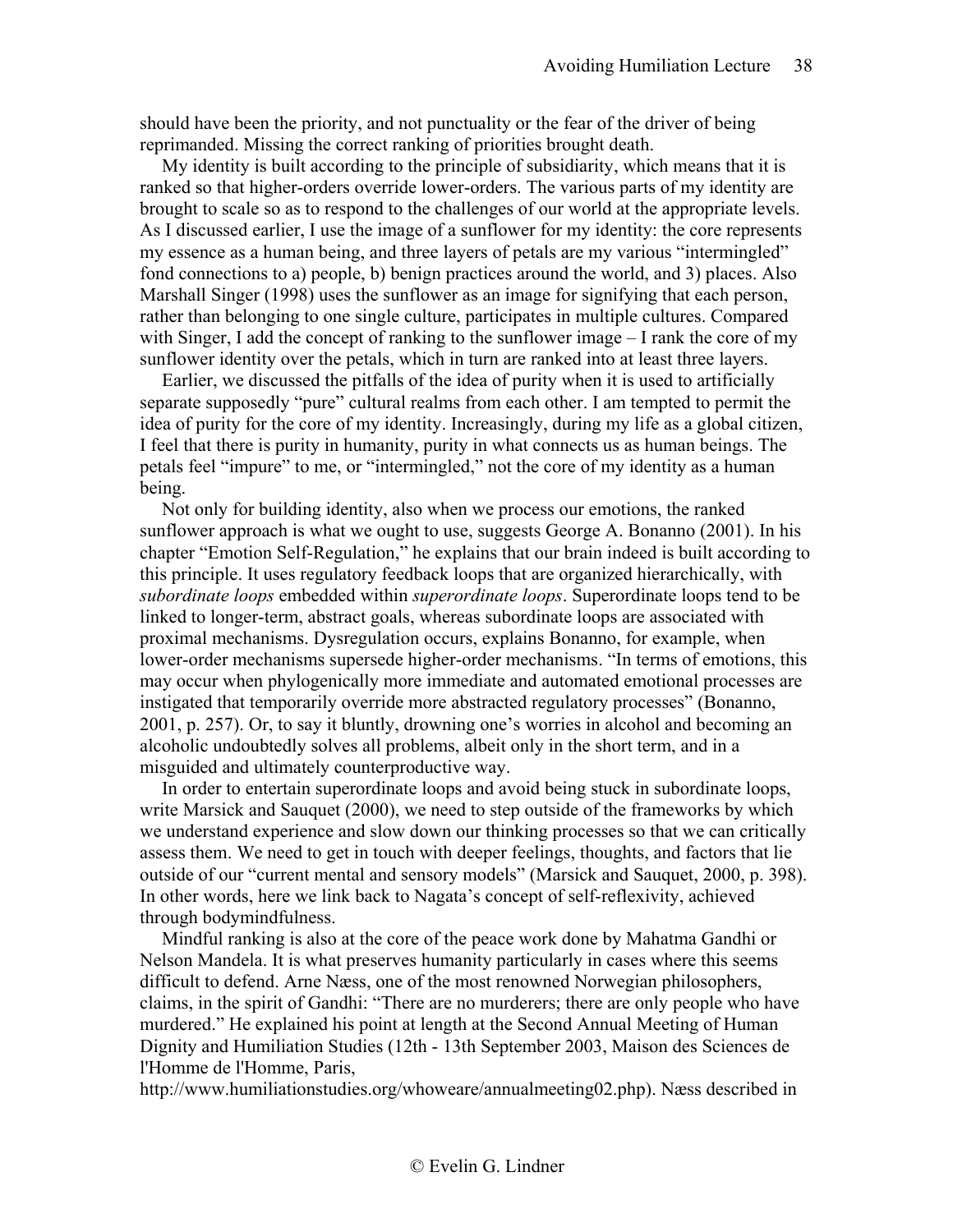rich detail how he would invite convicted murderers from prison into his philosophy class at Oslo University so as to demonstrate to his students that even murderers are human beings who deserve and need to be dignified. Their humanity deserves to be their untouched core, while only their deeds are "evil" (periphery). This does not mean underplaying "evil," on the contrary; it means bringing evil to scale.

# <span id="page-38-0"></span>**Guiding principle 4: Deconstruct existing cultures and build a new diverse global culture**

As mentioned earlier, I lived in Egypt for seven years and was deeply saddened to see that old architectural solutions reinvented, chiefly, by the great architect Hassan Fathy were despised (fortunately, this trend it now turning in Egypt). Traditional architecture with its thick walls of lime stone and mud brick is particularly suitable for the hot Egyptian climate – houses built in this way are warm in winter and cool in summer. More even, not only functionality is gained, also the beauty of this architecture gives an unparalleled gift of humanizing aesthetics to their residents. This is only one example, the list of examples I came across all over the world is deplorably long. As discussed earlier, I use the label *voluntary self-humiliation* for all subaltern rejection of valuable local solutions, for example, in the futile hunt for Western status.

Indiscriminate admiration of outdated concepts of modernity and efficiency (the blind admiration of the machine paradigm, for example) is as regrettable as subaltern elite adoration (the slavish copying of elite lifestyles, made worse by the fact that usually the bygone concepts of elite lifestyles are copied, lifestyles that elites themselves have abandoned for long). All indiscriminate admiration easily progresses into what I call voluntary self-humiliation. More so, not only blind admiration, also blind rejection is malign. The obsessive humiliation and killing of elites or former elites, for example, and the destruction of elite lifestyle symbols is as wrong-headed as their slavish veneration. We must step outside of the master-slave dyad and evaluate the concepts of modernity and efficiency as well as elite lifestyles, in a more detached manner. If found to be functional and constructive, whatever habits, practices and products may be adopted, if not, not.

This lecture promotes the building of a new culture. Since creating and building has to do with architecture, I choose to give space to the voices of architects in this lecture. Earlier we heard Koichi Nagashima. Ashraf Salama (2005) is another architect who reflects on the paradigm shifts we need to carry out to build anew. He begins his analysis by pointing out that we need to proceed from the reductionism of the old paradigm of believing that the whole can be understood from the parts to a new paradigm holding true that the properties of the parts can be understood only from the dynamics of the whole. Salama quotes John Turner (1997) and his view that there are no parts altogether, but rather a pattern in an inseparable web of relationships. Salama then proceeds to the need to transcend the old paradigm of economy and isolation and embrace a new paradigm of ecology and integration. He points out that the old paradigm of economy and isolation rests on misguided assumptions, namely that humans have more value than nature, and that they legitimately can subdue nature, without taking responsibility for it. In the new paradigm, explains Salama, "the concept of sustainable development is conceived to value the environment alongside economic development, and to value social equity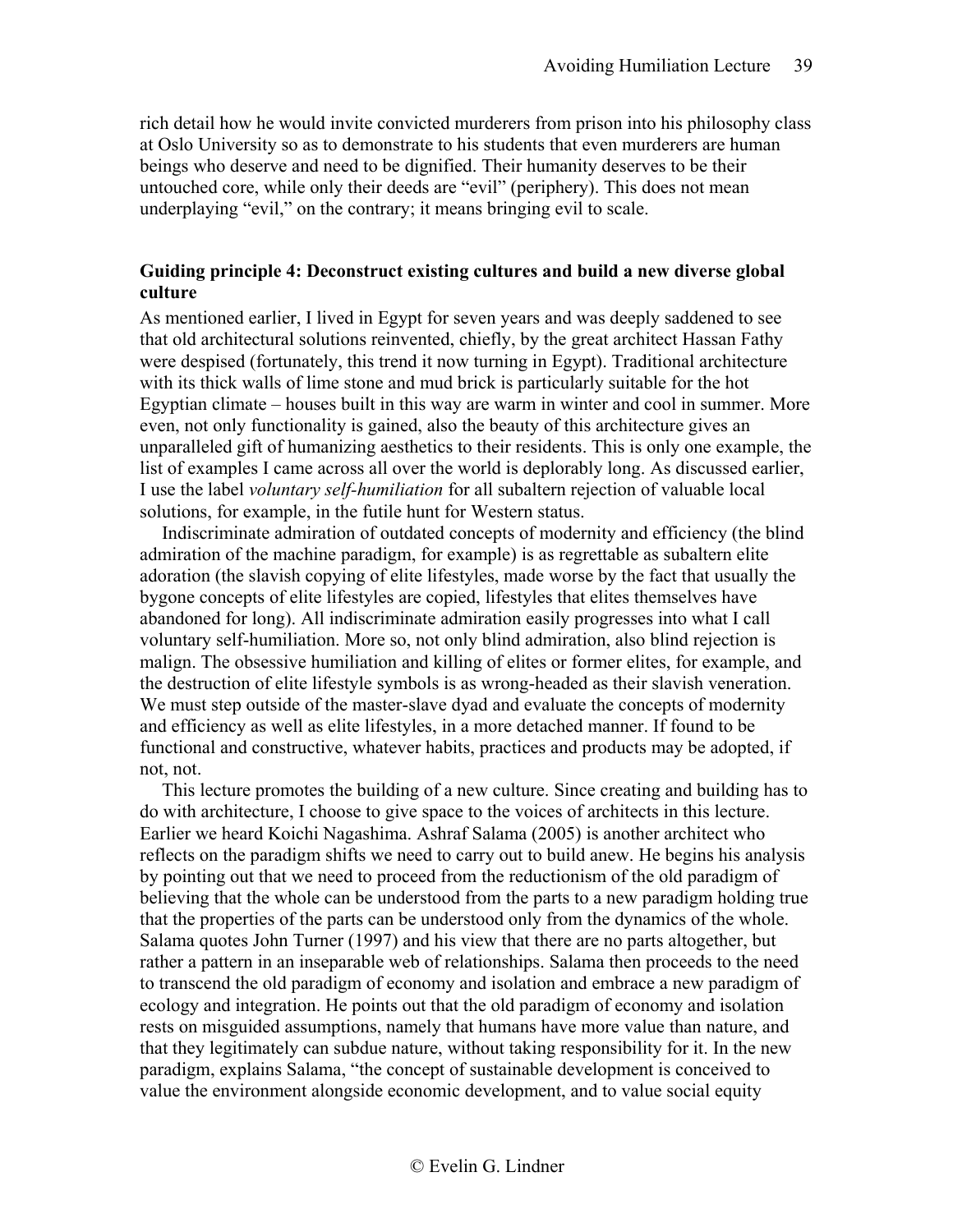alongside material growth. In the new paradigm, the same technology that has been employed to conquer and subdue nature needs to be employed for the benefits of nature and, in turn, for the long-term benefit of the human race" (Salama, 2005, p. 3).

Furthermore, Salama recommends that we abandon fighting nature with technodevelopment and rather adopt fitting eco-development with nature. He points out that the difference between techno-development (in line with what I call machine paradigm) and eco-development (what I call living creature paradigm) is the difference between a mechanical and a living organism. Technology does not make built environments, he posits, people make them. "Techno-development is based on the modernist illusion of technological determinism. It is an assault on nature" (Salama, 2005, p. 3). Salama describes the alternative paradigm of eco-development as follows:

[Eco-development] is rooted in the real need to fit human settlements within the patterns of nature. Politically, eco-development is decentralized and democratic. Socially and culturally, it reflects the diverse reality of human affairs and the tapestry of life, which makes every portion of the built environment work well. Economically, it adopts the premise that economy and ecology are both essentially to do with the flow of energy and materials through a system and that value is a social construct (Salama, 2005, p. 3).

Finally, Salama criticizes the mechanistic paradigm that is used in the educational process of architecture. He laments how education has been broken up into schools, curricula, grades, subjects, courses, lectures, lessons, and exercises. He writes, "The mechanistic orientation of pedagogy results in the treatment of students as if they were machines with the combined properties and characteristics of tape recorders, cameras, and computers" (Salama, 2005, p. 3). In contrast, the systemic paradigm focuses on grasping the relationships between the parts of knowledge. Salama explains the systemic paradigm of education as follows:

- 1. some subjects are best learned by teaching them to oneself
- 2. some subjects are best learned by teaching them to others
- 3. some skills are best learned through demonstration and instruction
- 4. some fundamentals are attained in seminar discussions guided by one specialized in the relevant area (Salama, 2005, p. 3)

Salama concludes that the way we think about our environments has indeed already changed and will have to change more. He ascertains that interdisciplinary thinking is undeniably on the rise, that economy and ecology will have to be integrated, that ecodevelopment will have to define the future, and that systemic pedagogy will have to take the place of the old mechanistic pedagogy.

Ashraf Salama is undoubtedly a member of what Paul Ray and Sherry Ruth Anderson call the *Cultural Creatives*. Based on surveys and in-depths interviews, Ray and Anderson (2000) identify three main cultural movements that characterize our time:

- 1. *Moderns* (the cultural movement that started about 500 years ago)
- 2. *Traditionals* (the first countermovement against Modernism)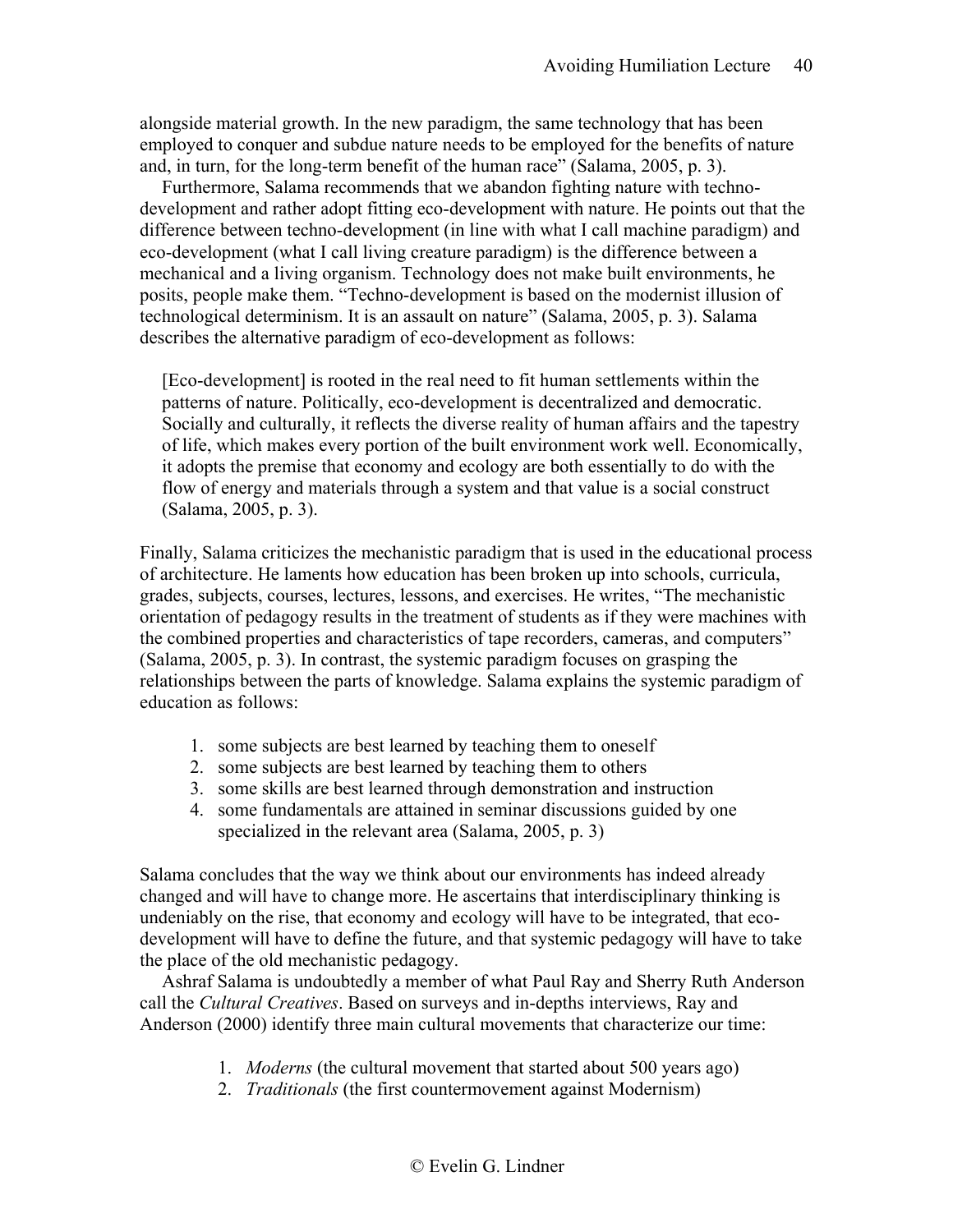- 3. *Cultural Creatives* (the other, more recent countermovement against Modernism, currently flowing together from
	- a. the *Consciousness Movement* (inward oriented)
	- b. the *Social Movement* (outward oriented) that both started out around 1960)

Cultural Creatives shares the views that Salama lays out. They share the conviction that a sense of personal worth and meaning in life is connected to the new paradigms Salama enumerated, and that this is a fundamental human right worth protecting. Ray and Anderson point out that at present, Cultural Creatives are not aware of the fact that they are part of a growing movement. The authors suggest that Cultural Creatives would benefit from recognizing that there are many like-minded people "out there," open for cooperation and mutual encouragement. Ray and Anderson indicate that old-fashioned Moderns, or "realists," will not necessarily prevail, but succumb to the new trend. The authors furthermore highlight that it is necessary for Cultural Creatives to develop innovative institutions in order to give the new movement more force and substance. Today, tell us Ray and Anderson, Cultural Creatives need institutions that can support their values, so they do not have to create support structures for themselves over and over again. "What is needed, in short, is a scaffolding for a new kind of culture" (Ray and Anderson, 2000, p. 204). Incidentally, the Human Dignity and Humiliation Studies network that I help grow is positioned at the core of this trend.

Intercultural communicators have a central role in building a *decent* global community (Margalit, 1996), in which institutions no longer humiliate citizens. In practice, this means working for the Millennium Goals (http://www.un.org/millenniumgoals/), and for building global institutions that are based on human rights. Public policy makers need to draw on the expertise of intercultural communicators, and intercultural communicators need to insist that they be heard. Let us unleash our creativity for this end.

### <span id="page-40-0"></span>**The skills we need**

Adair Nagata usually ends her Intercultural Communication Theory II class at Rikkyo University in Tokyo, Japan, with pointing out that peace begins within. She encourages her students to "cultivate your capacity to be an Everyday Peacemaker."

Which skills do we need if we want to follow Nagata's call? Which competencies and abilities are required to build a new culture that heeds the call for peace, both in our direct social environment, and globally? I will briefly touch upon some skills in the following paragraphs; clearly, much more should be said, but lack of space prevents it.

Obviously, Nagata's concept of self-reflexivity stands at the beginning. We need to take a step back and look at ourselves and the world from a distance in order to gain the calm poise and mature oversight that peace making requires. Nelson Mandela is a living proof of this dignified composure in the midst of crisis and profound humiliation. In my life, a painful distance was forced upon me through my refugee background and the resulting sense of not belonging.

Furthermore, we need to nurture a local and global culture of learning and task orientation. Ego orientation instigates the covering up of mistakes. Merely safeguarding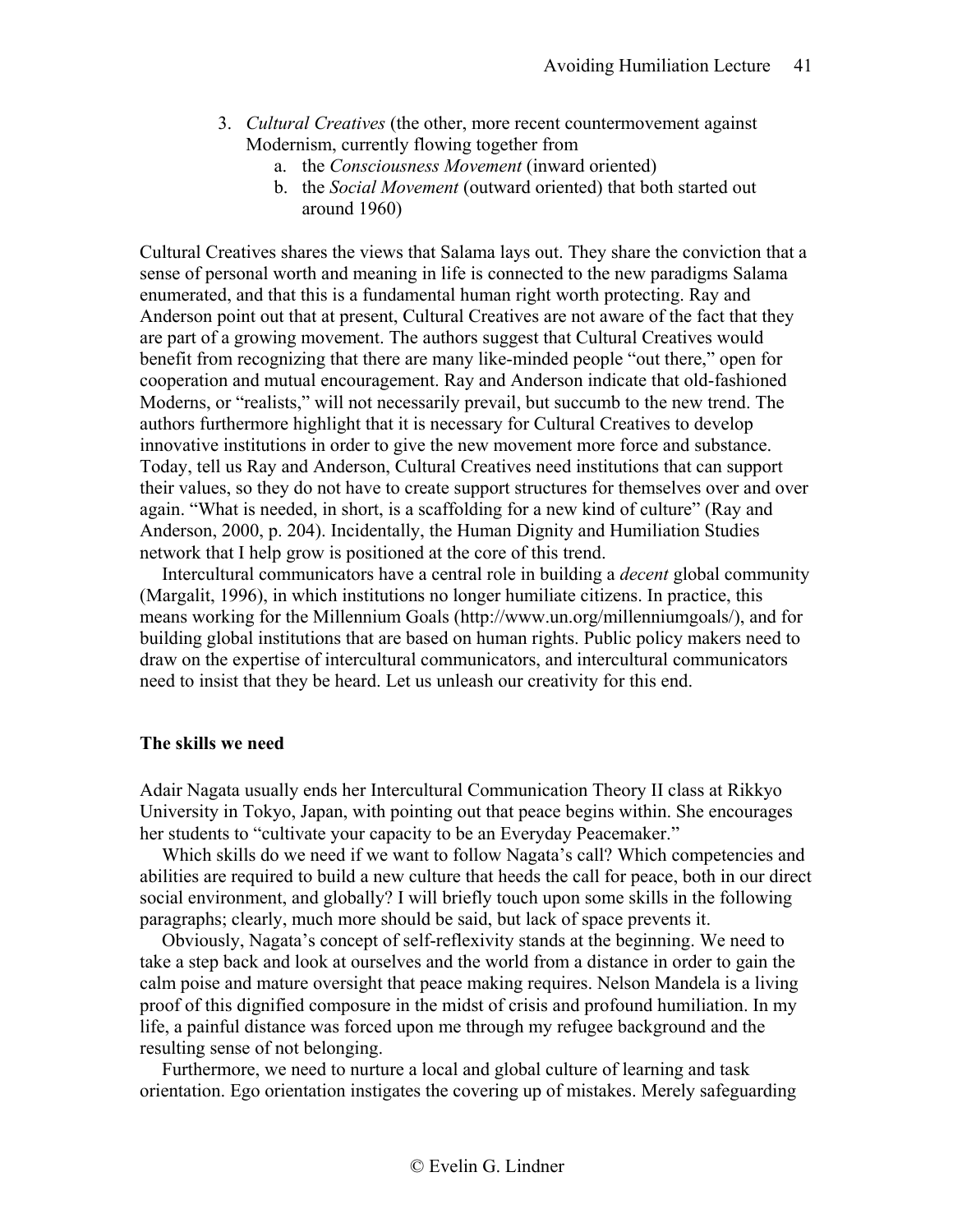our ego façades may lead to colossal fatalities and block reasonable conflict management. Which orientation do our nuclear engineers have? And our leaders? This is our responsibility, the responsibility of every citizen. Please see in the following sections short highlights describing the skills we need to nurture in us and in others in order to be able to shoulder this responsibility.

### *Tolerate uncertainty*

In the chapter "Emotion and Intercultural Communication" Matsumoto, Yoo, and LeRoux (2005) develop four main ingredients to personal growth as key to successful handling of conflict, namely Emotion Regulation (ER), Critical Thinking (CT), Openness (OP), and Flexibility (FL). The authors call these psychological processes the *psychological engine* of adaptation and adjustment. The authors identify emotion regulation as the key ingredient and gatekeeper of the growth process. "If we cannot put our inevitable negative emotions in check, it is impossible to engage in what is clearly higher order thinking about cultural differences" (Matsumoto, Yoo, and LeRoux, 2005, p. 9).

Jacqueline Wasilewski (2001) asserts that dealing with negative emotion (such as bitterness) is the gatekeeper for being able to function interculturally. We must learn to tolerate uncertainty and ambiguity confidently. When we do not understand our counterpart, jumping to conclusions out of a need to "be sure" will produce failure. We have to learn to stay calm and use frustration creatively, with imagination and inspiration. What we need in this process is *curiosity, courage, and patience* (Satoshi Nakagawa, personal communication from Jacqueline Wasilewski, June 25, 2005).

Without the ability to use bodymindfulness for successful self-reflexivity, and without the ability to tolerate uncertainty, fear, and negative emotions, the additional skills that are necessary for a future culture of peace making are not attainable. For, example, without the basic skill of tolerating uncertainty, we cannot achieve the next level, namely an autonomous perspective on the world, or, what Natsume Soseki calls *shutaisei*.

# *Stand up and not by: Shutaisei*

John W. Dower (1999), with his book *Embracing Defeat: Japan in the Wake of World War II*, can teach the world a number of important lessons learnt from Japan's past experiences. Dower speaks about Natsume Soseki, one of the premier philosophers and novelists of modern Japan (1867–1916), who called for a spirit of "individualism" vis-àvis the state. The novelist and essayist Sakaguchi Ango (1906-1955) affirmed that genuine *shutaisei*, or true "subjectivity" or "autonomy," at the individual level, is required for a society to resist the indoctrinating power of the state. For Sakaguchi, each individual needs to create his or her own "samurai ethic," his or her own "emperor system" (Dower, 1999, p. 157).

Soseki's call for shutaisei links up with Ervin Staub's call to stand *up* and not *by* in the face of injustice and atrocities. Staub (1989) argues that the significant element in the atrocities perpetrated by Hitler's Germany was that *bystanders* stood idly by instead of standing up and getting involved.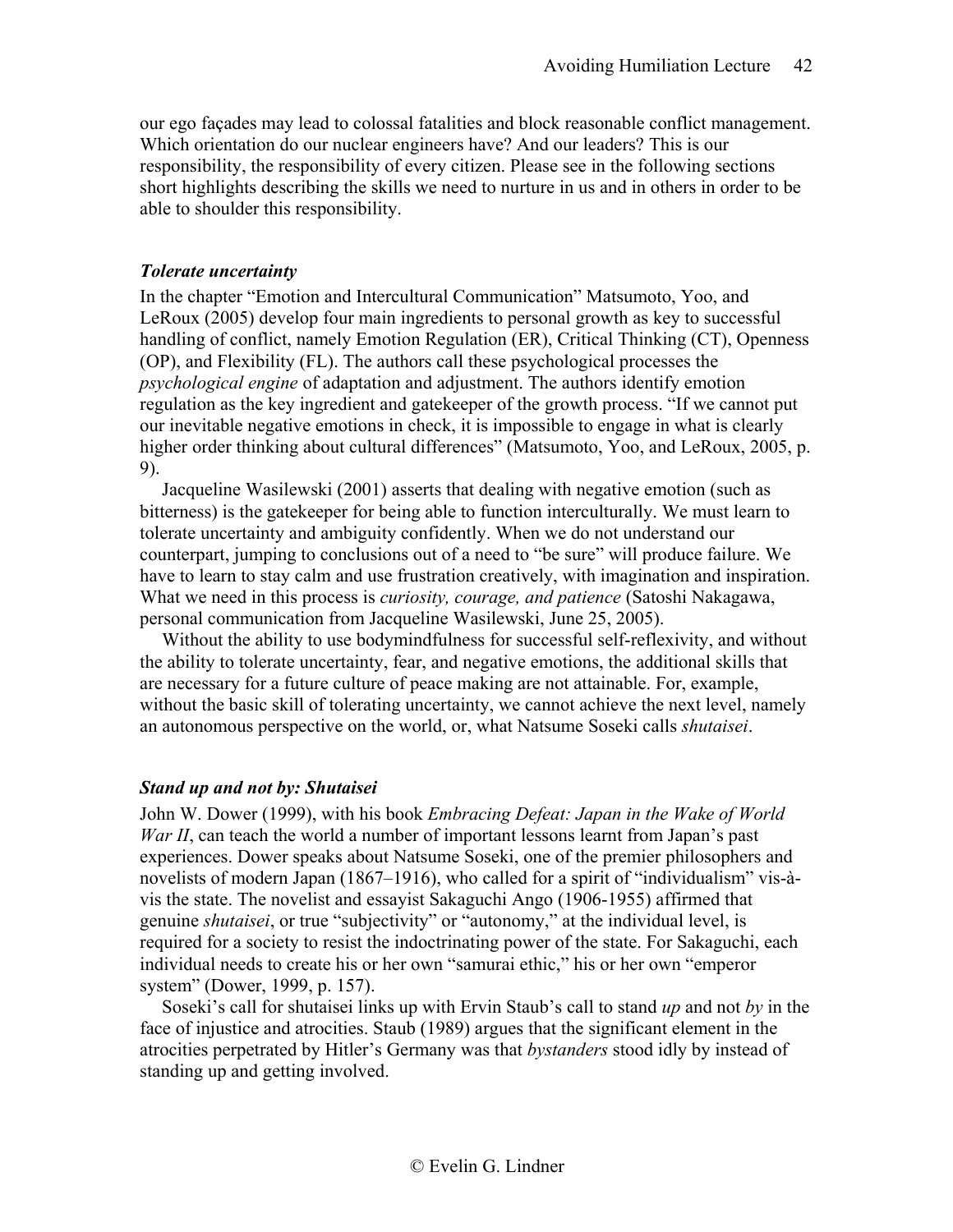We, the bystanders of this world, the so-called international community, are called upon to bring peace to the world. The international community needs to stand up, using an approach of genuine shutaisei, and help build sound global institutions that pacify the globe. Intercultural communicators, in their role as bridge-builders, carry a preeminent responsibility.

However, when we stand up, let us remember that we need to be flexible. After having learned to tolerate uncertainty, and after we have understood that we ought to stand up, we need to learn how to best construct our relationship with the world and ourselves.

# *Make weak ties*

Mark S. Granovetter (1973) did research on whether people find jobs through strong or weak social ties and found that having *many weak ties*, instead of *a few strong ones*, offers advantages in social relationships. Granovetter builds on Tönnies' differentiation of *Gemeinschaft* versus *Gesellschaft*. Ferdinand Tönnies (1855-1936) was a major contributor to sociological theory and field studies. In a *Gemeinschaft* people have strong ties and share norms so thoroughly that little effort is needed to gauge the intentions of others. Such settings do not allow for much individual autonomy and are easily disrupted by even minimal dissent. Granovetter suggests having many weak ties to a number of other people provides more individual autonomy.

There are many benefits to reap from weak ties, not just weak ties with other people, but also with concepts of reality. The first step to understand this point is to become aware that the ways we humans construct reality should not be essentialized; it pays to know that the ties we construct between the signified and the signifier are indeed weak. There are many examples that can illuminate these points. The Taliban blew up two enormous Buddhist statues at Bamian, in order to send a "message" of "superior Islam." This "message" could have been sent without physical destruction. Robin Cook disagreed with British Prime Minister Tony Blair on the necessity of the 2003 Iraq war. However, he did not demand that Blair step down, and neither did he plan an assassination. There was no need to destroy Buddhist statues or Tony Blair physically to send the intended messages.

I suggest that personal and cultural identity benefits from building on weak ties, in all respects. I often summarize my experience by saying that building my global identity meant learning to *swim* and not to *cling*. It meant learning that life is a process that cannot be nailed down, on the contrary, that it loses its liveliness under attempts to be cemented. Being able to connect and disconnect flexibly is at the core of my identity. I am always aware that constructing too strong ties to people, places, and concepts may become counterproductive because I would ask too much; I overburden the world with my needs for fixity at my peril. For example, my identity is not linked to memories of personal or national humiliation and I thus escape the "need" for retaliation that would set in motion cycles of violence. This does not mean that I am disloyal or unloving to my friends (or, more precisely, my global family) or the world. I deeply love my friends; I am in deep awe and wonderment before the beauty of our planet. It is exactly this love that would be destroyed if I forced the world into undue rigidity merely to serve my need for strong ties and sooth my fear of weak ties.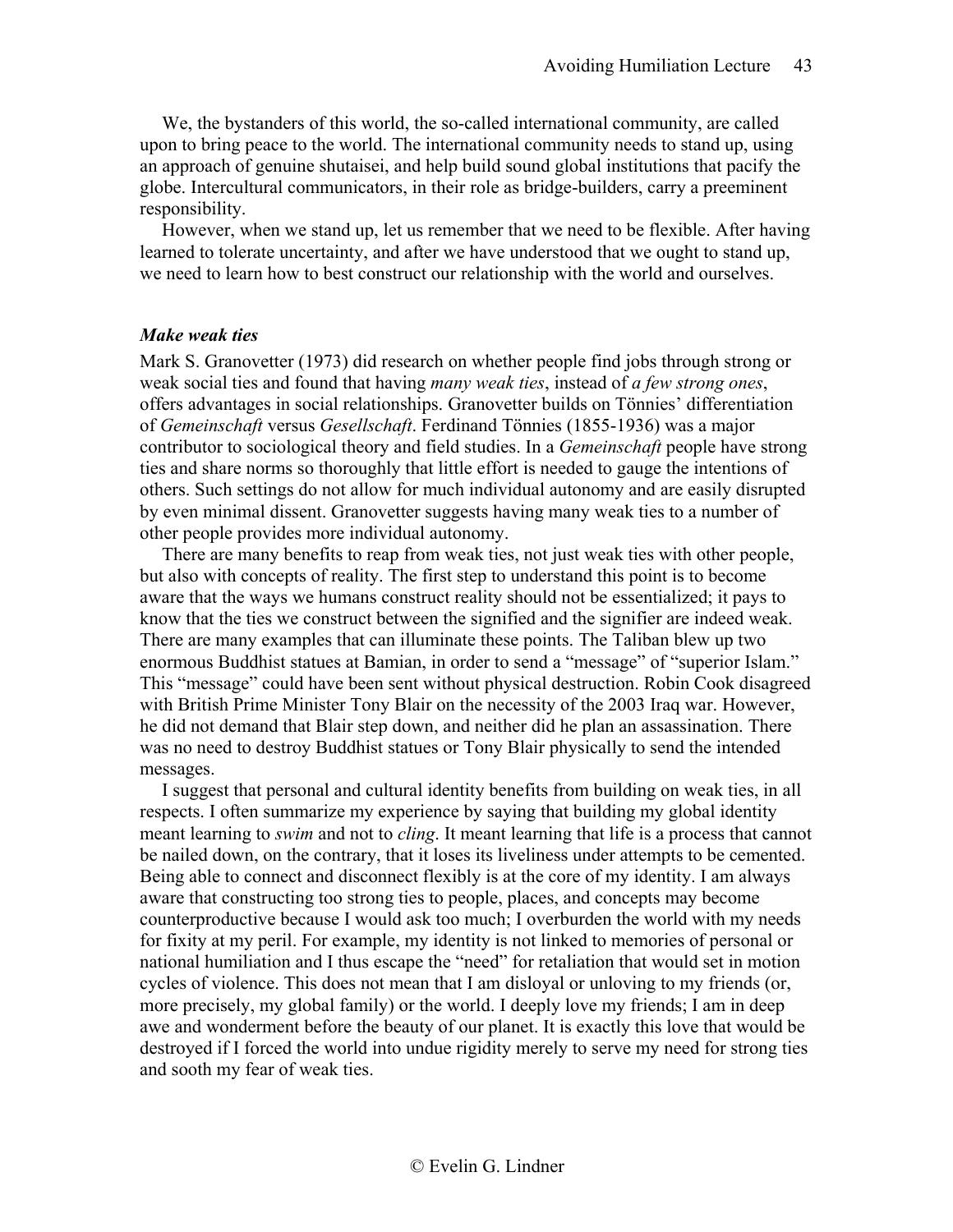Tolerating the uncertainty of weak ties does not mean anomie or chaos. We still can build structure into our world. However, this structure should be well thought through; we should not merely accept certain designs just because some elites fancy them or our forefathers believed in them. Many who have attained status, copied elites, or abided by tradition, know that this does not provide a guarantee for a good life. Blindly striving for status markers or blindly following traditional practices simply is bad practice. Let us search for better principles of good craftsmanship for building a global inclusive and diverse culture.

### *Emphasize benign commonalities and differences*

I think we need to emphasize the commonality that we are all human beings, rather than our differences. However, this does not mean that differences are irrelevant. They are extremely relevant, but secondary. I argue that we need to give more attention to both, to commonalities and differences, however, by ranking them, and by selecting only the beneficial elements. Sameness and diversity can both be put to benign or malign use.

For today's world, for example, some differences would benefit from being boosted and others from being minimized. In order to decide for a selective strategy, first, it is important to refrain from imagining differences where there are none (as some intercultural communication experts might do in order to justify their "right to exist," or dome political leaders do in order to be elected, or tyrants usually do as justification for their tyranny). Furthermore, we need to refrain from reifying those differences that we do observe. Thirdly, we need to differentiate beneficial differences from less beneficial differences (and undertake the same differentiation for our commonalities).

For example, today, we have the same architecture everywhere; cities worldwide are indistinguishable in their ugliness and dysfunctionality. This is malign sameness, malign global uniformity. On the other side we have postulates of unbridgeable differences between, for example, Islamic and Western culture; this could be called malign insistence on difference. As discussed earlier, it pays to analyze power relations; often, sameness as well as difference, when defined by an elite for "their culture" are malign, and sameness and difference that serve individual quality of life are benign.

After having learned sound principles for building a global culture, we need to become more pro-active. It is not sufficient to just sit in a corner and know everything. If this knowledge is not brought into the world, it has no effect.

### *Connect*

The term *Appreciative Inquiry* and the approach to organizational consulting and inquiry was developed by David Cooperrider (Ed.) (2000) at Case Western Reserve University. The approach is gaining wide usage among people doing organizational consulting. Donald Klein's approach to *Appreciative Being* overlaps with Cooperrider's approach, as does Lindner's view on *Appreciative Caring* (see

[http://www.humiliationstudies.org/whoweare/annualmeetings.php\)](http://www.humiliationstudies.org/whoweare/annualmeetings.php).

How do we achieve appreciative being? Muneo Yoshikawa has developed a "doubleswing" model that conceptualizes how individuals, cultures and intercultural concepts can meet in constructive ways – see Yoshikawa (1980), and Yoshikawa (1987). The model is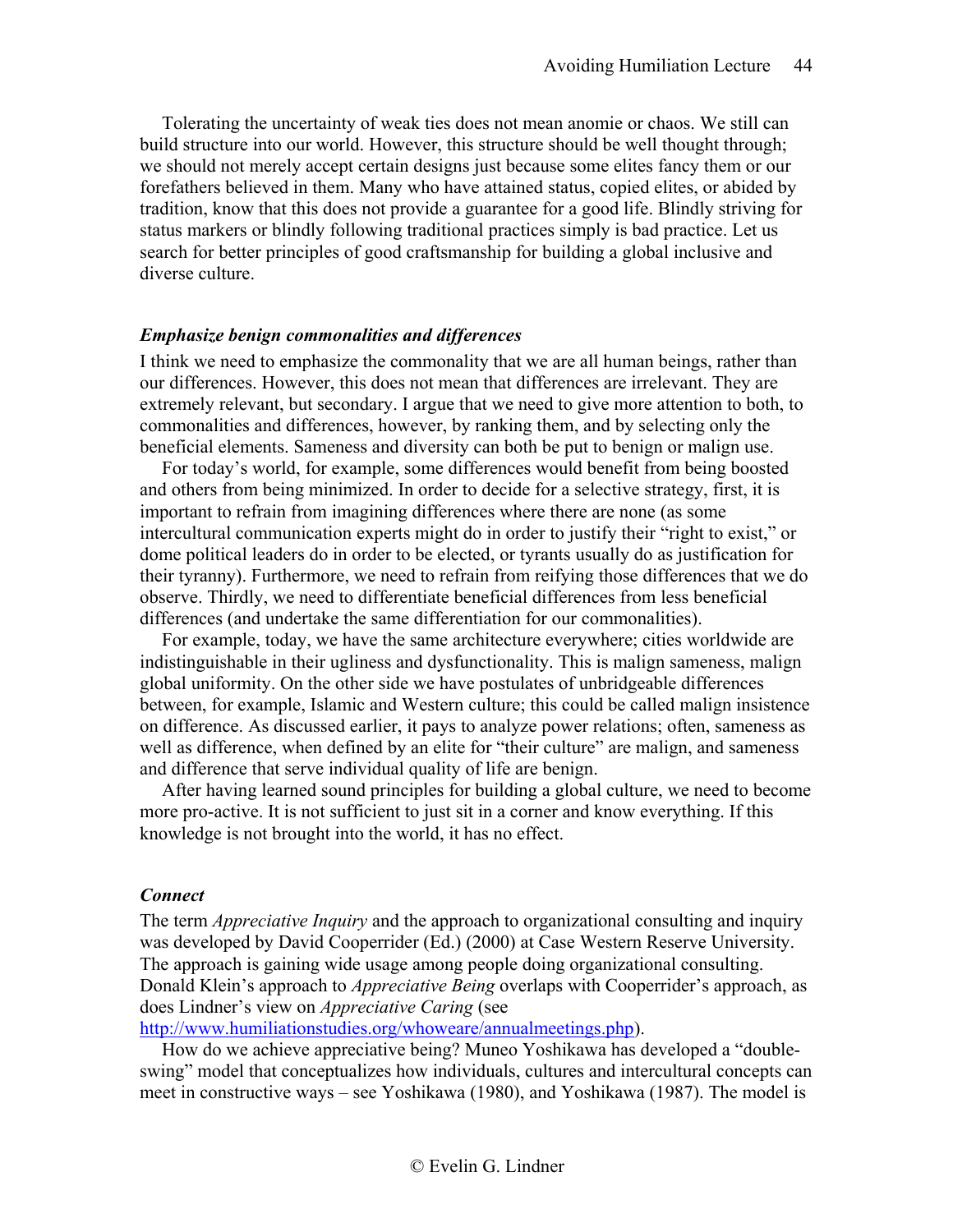graphically presented as the infinity symbol, or Möbius Strip,  $\infty$ . Yoshikawa draws upon two sources, firstly on Martin Buber (1944) and his concept of dialogue, secondly on the Buddhist logic of "soku." Buber's idea of "dialogical unity" in *I and Thou* emphasizes "the act of meeting between two different beings without eliminating the otherness or uniqueness of each," explains Dow (2005). A two-fold movement between the self and other allows for both a unity and uniqueness. Yoshikawa calls the unity that is created out of the realization of differences "identity in unity." What is important is that the dialogical unity does not eliminate the tension between the contradictions between basic potential unity and apparent duality. "Soku," the Buddhist logic of "Not-One, Not-Two" resonates with this notion of "identity in unity."

Yoshikawa's double-swing model relates to what Levine (1997) calls pendulation. Successful pendulation can produce solidarity and social integration; without it, we have alienation and lack of social integration. Scheff (2003) commends the idea of pendulation, through which "we swing back and forth between our own point of view and that of the other" (Levine, 1997, in Scheff, 2003, p. 10). "It is this back and forth movement between subjective and intersubjective consciousness that allows us the potential for understanding each other" (Scheff, 2003, p. 10).

Good attunement is achieved when pendulation is successful, when intersubjectivity is lived to its full potential. When pendulation succeeds, the result is a relationship of interdependency.

When we have learned to pendulate, we have achieved what Barnett Pearce (2005) calls *cosmopolitan communicative virtuosity*. Pearce believes that "modernity has been the primary force in the development of the contemporary, postmodern world, but that, as a form of communication, modernity is ill equipped to deal with the conditions that it has created" (Pearce, 2005, p. 2).

It is not enough to know about pendulation, it is necessary to indeed apply it and reach out to the Other. At the 20th Annual Conference of the Society for Intercultural Education, Training and Research (SIETAR) Japan (June 26th 2005, Rikkyo University, Tokyo), Melissa Butcher (2005) put forward two hypotheses (see http://europacom.com/sietar/conference2005/paper-detail.pl?ID=8). Firstly, she suggested that developing the *imaginative ability to empathize* (the ability to see oneself in other circumstances) is a key competency required to motivate and manage multicultural spaces and intercultural communication. As a second hypothesis, Butcher proposed to introduce the *maximization postulate* to intercultural interactions. The maximization postulate was put forward by Harold Dwight Lasswell (1902-1978), in the spirit of John Dewey's pragmatic tradition, and it means that humans act in ways that leave them better off rather than out of some impersonal laws of nature or random – see, for example, Lasswell and Lerner (Eds.) (1965). Butcher posited that the promise that collaborative learning will maximize personal comfort or render better business results can be used to entice people into such learning that in turn then serves as driving force for change.

To sum up this section on the skills that we need to build a new global culture, let me contribute a bit more with my own experiences. I have discussed these issues many times with people who suffer deeply from their yearning for "home" and are caught in destructive cycles of violence, suffering, humiliation and counter humiliation. My personal life experience resembles that of many Jews who, over centuries, felt at home in their dreams of Jerusalem without ever having been there; it also resembles that of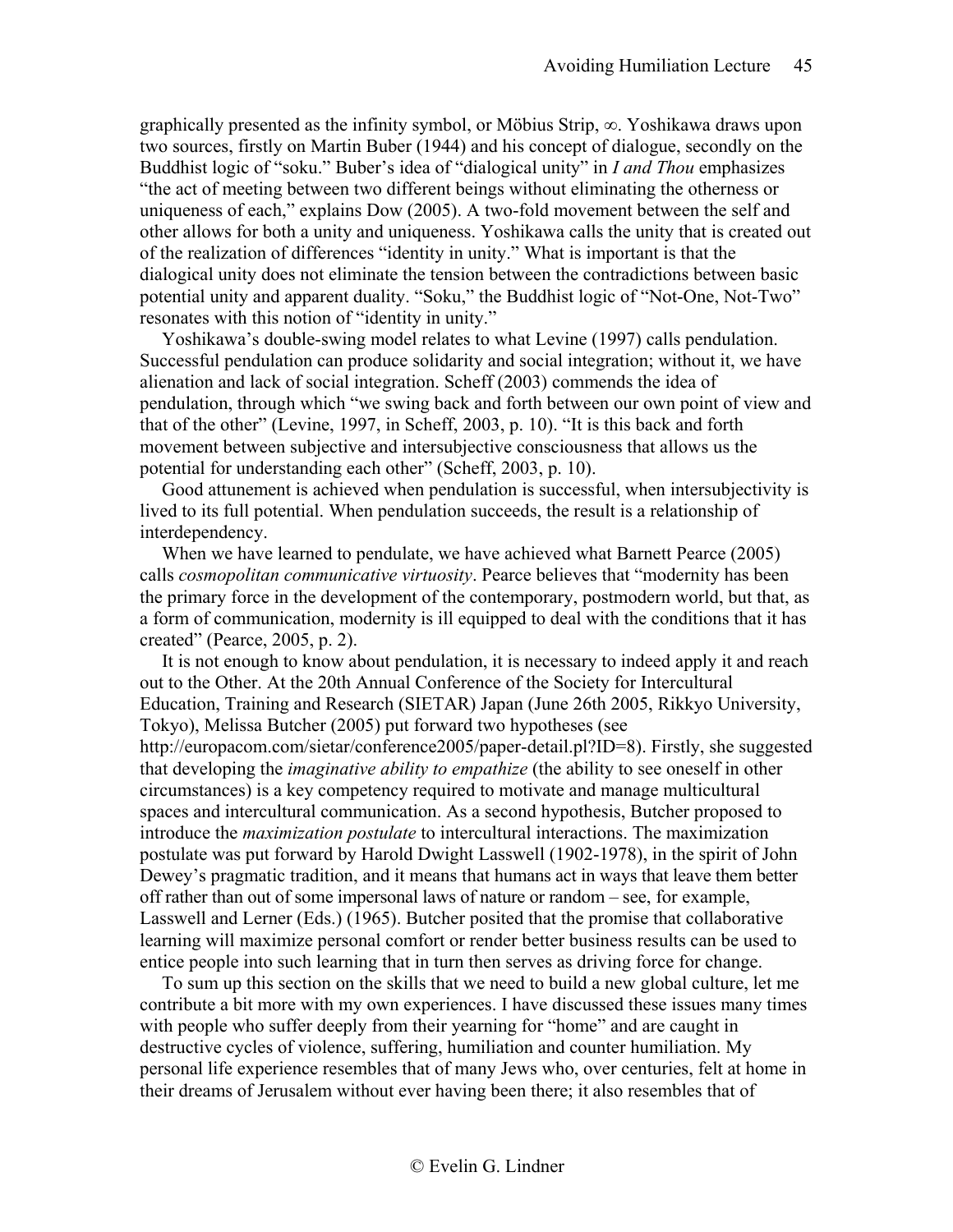Palestinians who feel that Haifa, for example, is their home, even though they were born in a distant refugee camp and have never set foot in Haifa. I was born into a displaced family from Silesia, which is now part of Poland. Together with millions of others, my family lost their homeland in 1945. My parents have been deeply traumatized by this loss. The loss of their homeland broke their hearts.

My personal experience of homelessness makes me identify in great sympathy with others with similar backgrounds. I could be tempted to wish to reclaim "my homeland." But I have chosen another path. The world has become my homeland and I am a "global citizen." I do not feel the need to fight for Silesia where my parents were born, because wherever I am, I consider my home. I am at the forefront of a growing number of people who are developing a global or at least multi-local identity and becoming citizens of the world. My home is now what William Ury calls the *global knowledge society* (Ury (1999). Practicing to be a global citizen convinced me that human beings all over the world are connected in their wish for recognition. People around the world, to me, are much less divided and different than is held to be true by those who maintain a national identity and "visit" others as tourists, for business, diplomacy, or fieldwork.

Embracing all humankind as "my family" has often been a painful process. It was (and still is) like building a ship while at sea. As I said earlier, it means learning to *swim* and not to *cling*. Developing a global identity meant that I transformed from being attached to lost land (Silesia) in pain, to connecting to the global knowledge society in joy. In other words, I have replaced a circumscribed piece of land (Silesia) with knowledge and with the entire planet Earth and all humanity. As a consequence, I do not wish to stir up resentment and ultimately war against Poland in order to "re-conquer" Silesia and reinstate the Silesian culture of my parents. Not only would the price be too high (war) – the world and I no longer use land as a main resource. True, by identifying primarily with all humanity, in many ways I am betraying my parents' Silesian culture, accepting what Judith Viorst (1987) calls *Necessary Losses*. This I do, even though I love my parents deeply, profoundly resonate with their suffering, and would be overjoyed if their culture could survive.

I have discussed these issues at great length with my dear friends on all sides of the divides in many world regions, not least the Israeli-Palestinian conflict. There are two ways out of homelessness: violent fight for a limited piece of land, or building a profoundly new global world of all-encompassing inclusiveness. Nobody forces us to define homeland in narrow ways. We are free to adopt the entire planet as our home and transform it, in the future, to house all humankind in a sustainable way. I regard such a struggle to be more benign than competition for narrowly defined pieces of land. Safety is not to be found in "owning" territory, because the concept of ownership itself is relational – it is dependent on its larger social context. Safety emanates only from building secure relationships among all world citizens in an all-encompassing manner. The mere option of such a vision, I hope, can facilitate compromises by reducing the despair with which people hold on to every inch of the land they believe is "not yours."

At this point, I also wish to explain why I think that human rights are a suitable framework for building a new global culture. If we take Lasswell's maximization postulate, and combine it with Evanoff's interactive avoidance of realist/idealist extremes, we find that human rights provide a framework that is suitable for the new reality of *one single global village*. The old honor order was adapted to a world of *several*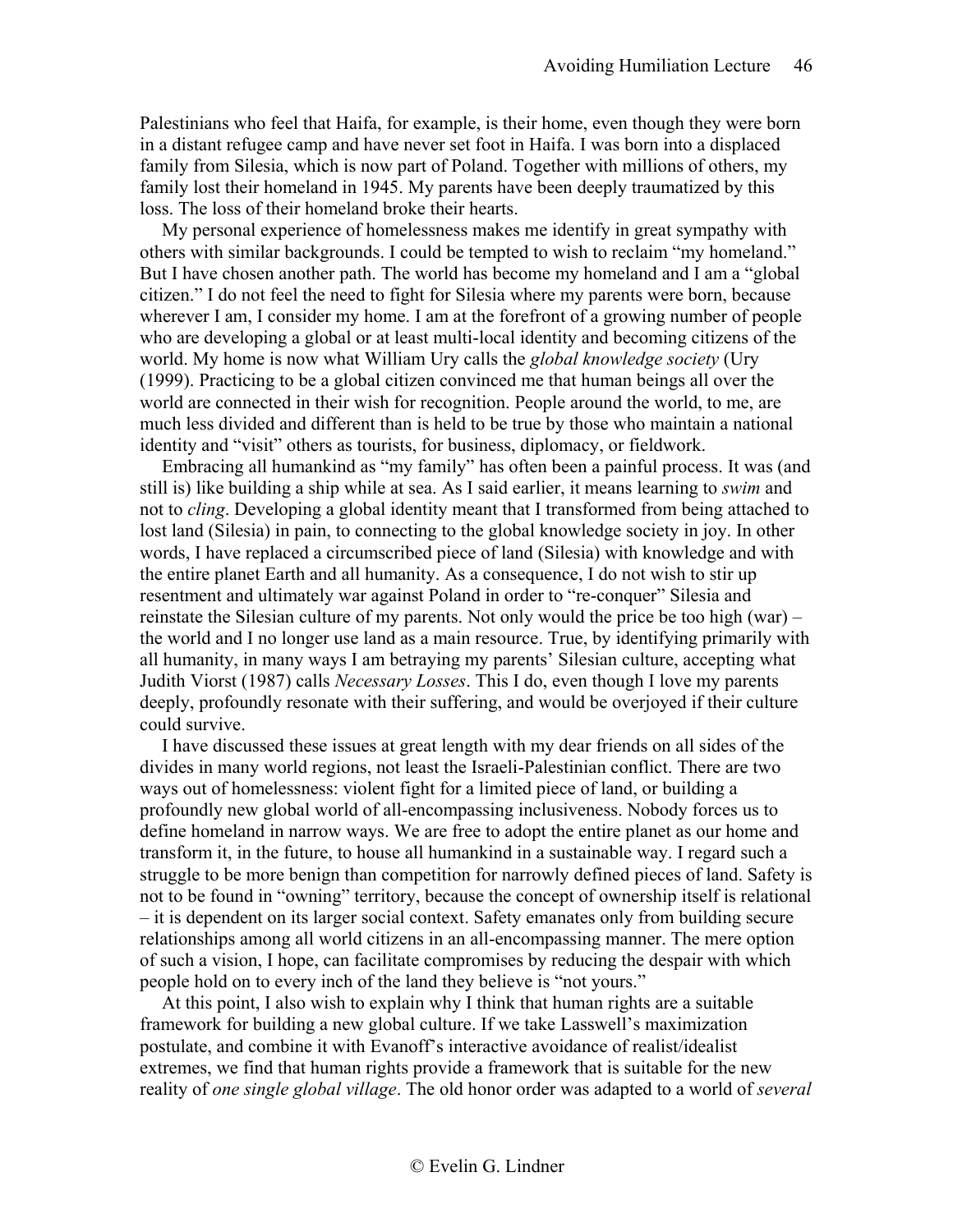*villages fearing each others' attacks* (caught in the Security Dilemma). We live in a new reality today, we have to cooperate no longer *against* others, but *for* the single one village that is left to us. This requires new frames, and I believe that human rights provide precisely this frame. This entails that I do not look down on honor codes, I respect them as solutions developed in different, local, context. For today's global context, human rights are more suitable. Thus, my stance for human rights is not born out of Western arrogance, but out of a deep analysis of the new challenges that all humankind jointly faces today.

# <span id="page-46-0"></span>**Some guidelines for implementation**

Stella Ting-Toomey (1999) puts forward a list of recommendations for ethical transcultural communicators. An ethical transcultural communicator

- 1. is willing to make mindful choices in response to the various situational contingencies of problematic cultural practices;
- 2. is willing to assume a social commitment to work for mindful change so as to create a morally inclusive society;
- 3. is willing to uphold the human dignity of others via a respectful mindset, an open heart, inclusive visions through ethnorelative lenses, and practicing mindful transcultural communication competencies (Ting-Toomey, 1999, p. 276).

Let me present my list of recommendations for creating a new global culture that has the historically new insight at its core that humankind is one single family with the joint responsibility for a tiny fragile home planet.

From intercultural communication to global interhuman ethical and functional communication:

- 1. Highlight commonalities and give them priority, because they are crucial as unifying common ground
- 2. Highlight differences, yet, relegate them to a secondary level and do not imagine and/or reify difference/s, because this gives them undue priority
- 3. Use human rights as tool to identify and nurture those commonalities and those differences that support human rights and deemphasize those that do not; the most significant cultural fault lines in the world are not between cultures – Japanese, Western, Easter, and so forth – but between commonalities and differences that support human rights, versus those that do not

Using such a template entails great promise, not only for a more constructive global cultural frame, but also for what Jean Baker Miller (1986) describes as the "five good things" that characterize growth-fostering relationships:

- 1) increased zest (vitality),
- 2) increased ability to take action (empowerment),
- 3) increased clarity (a clearer picture of one's self, the other, and the relationship),
- 4) increased sense of worth, and
- 5) a desire for relationships beyond that particular relationship.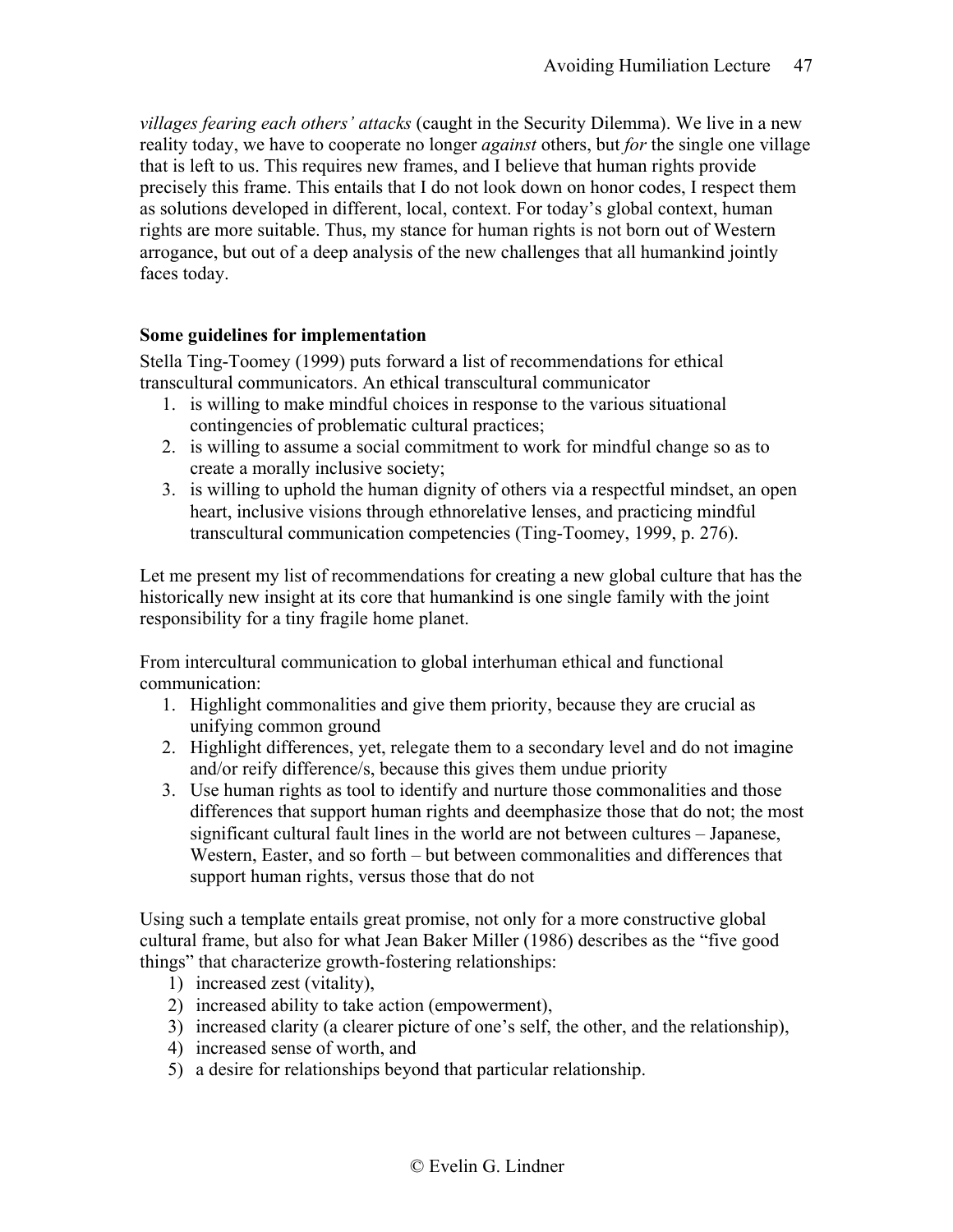Since many who read this journal are consultants to corporations, national, international, or transnational, I would like to round up this lecture with a note on creativity. Creativity and creative self-realization represent *pragmatic* calls for equal dignity, in the spirit of the maximization postulate. Being treated as somebody of equal dignity, as somebody whose views have weight, opens space for creativity. People are much more creative when they feel well-treated than they are when they experience humiliating lowliness. The old practice of ranking human worth resembles Chinese foot binding. Both incapacitate, at least partially. Women with bound feet were reduced to be more dependent and helpless than they would otherwise have been. Likewise, underlings in coercive hierarchies are usually forced into artificial incapacitation. For creativity to flourish, all this has to be undone, on all sides.

Creating a *Global Culture of Peace* needs consultants who counsel the world well. We need consultants who make us beware of tacit knowledge that overlooks, for example, the damages of practices that have foot-binding effects. We want consultants who show us the way out of the box, who warn particularly young people that even though predefined solutions and career paths might have the highest status, searching for new solutions, though initially a fuzzy and unrewarding process, might be what the world needs most.

Cycles of humiliation destroy the social fabric of communities around the world. And the very fact that millions of people on our globe live in abject squalor, while a minority indulges in luxury, humiliates the humanity of all of us. The international community, the global bystander, including every citizen, carries a responsibility for counteraction, for building a Global Culture of Peace harnessed in global cultural and institutional structures that ensure a decent and dignified life for all. We need a world movement for a decent global village. The Cultural Creatives around the world must organize themselves. The goal is a sustainable world, both socially (peace, and justice as defined by human rights) and ecologically (survival of humankind within the biosphere of our planet).

Happy isolation is no longer possible. It would resemble the passivity that we criticize when we think of Nazi-Germany and how people turned their backs when their Jewish neighbors were transported to the concentration camp. We cannot sit and do nothing. We need to find ways that alleviate the suffering in the long-term for the entire world (not just short-term solutions for some parts of the world). Let us all become global culture builders, pathfinders for a new and more constructive future for humankind, let us save the Titanic from going down. Let us transcend past collectivist honor culture that turned people into obedient underlings, let us leave behind current Western "rugged" individualism that condones uncaring arrogance, let us strive for a global culture of connected individualism, where we combine shutaisei autonomy with humility and mutual connection.

With respect to the field of intercultural communication, let us inscribe *global interhuman communication* into *international relations* and *intercultural communication*. Let us found a new field, the field of Global Interhuman Communication*.*

Martin, Nakayama, and Flores (2002) offer a dialectical approach to intercultural communication. Their emphasis is on "meaningful" rather than "effective" communication that emphasizes skills. I believe that emphasizing global interhuman communication will greatly enhance both, meaning and effectiveness.

Peace linguist Francisco Gomes de Matos commends the term "global interhuman." He writes: "That is a good generic term that covers interpersonal, intragroup, intergroup,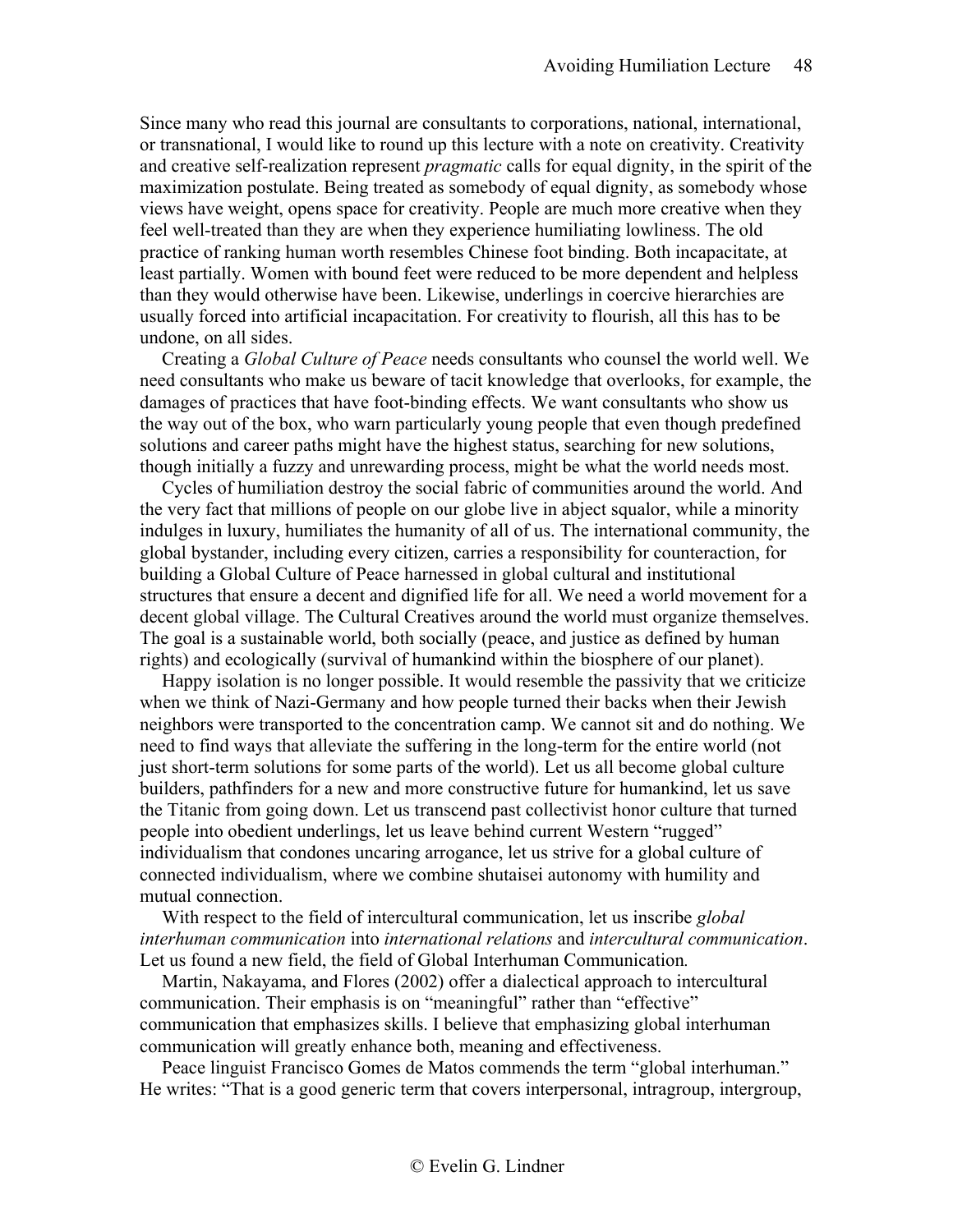intranational, international dimensions. We have to learn to educate ourselves and help educate others to learn how to use languages peacefully for the good of Global Society/Humankind. Such humanizing use calls for humility/humbleness, humiliation avoidance and prevention, for a keen sense of planetary belongingness, as advocated by interculturalists (in a personal message, June 4, 2006).

# **Reference list**

- <span id="page-48-0"></span>Lasswell, Harold Dwight and Lerner, Daniel (Eds.) (1965). *World Revolutionary Elites: Studies in Coercive Ideological Movements.* Cambridge, MA: MIT Press.
- Guha, Ranajit and Spivak, Gayatri Chakravorty (Eds.) (1988). *Selected Subaltern Studies.*  New York, NY: Oxford University Press.
- Cooperrider, David L. (Ed.) (2000). *Appreciative Inquiry: Rethinking Human Organization Toward a Positive Theory of Change.* Champaign, Ill: Stipes Publishing.
- Jordan, Judith V., Walker, Maureen, and Hartling, Linda M. (Eds.) (2004). *The Complexity of Connection: Writings From the Stone Center's Jean Baker Miller Training Institute.* New York, NY, London: The Guilford Press.
- Althusser, Louis (1971). Lenin and Philosophy and Other Essays. New York, NY: Monthly Review Press.
- Appiah, Kwame Anthony (2006). The Case for Contamination. In *New York Times,*  January 1, [http://www.muhlenberg.edu/mgt/provost/frg/humanities/AppiahContamination.pd](http://www.muhlenberg.edu/mgt/provost/frg/humanities/AppiahContamination.pdf) [f.](http://www.muhlenberg.edu/mgt/provost/frg/humanities/AppiahContamination.pdf)
- Bachika, Reimon (2006). Symbolism and Values: Towards Improving Interreligious/Ethnic Relations. In *Bukkyo Daigako Shakaigakubu Ronso (Journal of Bukkyo University, Faculty of Sociology),* 3, pp. 1-21.
- Banks, James A., Cookson, Peter, Gay, Geneva, Hawley, Willis D., Irvine, Jacqueline Jordan, Nieto, Sonia, Schofield, Janet Ward, and Stephan, Walter G. (2001). Diversity Within Unity: Essential Principles for Teaching and Learning in a Multicultural Society. Seattle, WA: Center for Multicultural Education, College of Education, University of Washington, Seattle, [http://www.educ.washington.edu/coetestwebsite/pdf/DiversityUnity.pdf.](http://www.educ.washington.edu/coetestwebsite/pdf/DiversityUnity.pdf)
- Baratta, Joseph Preston (2004). *The Politics of World Federation: Vol.1: The United Nations, U.N. Reform, Atomic Control. Vol. 2: From World Federalism to Global Governance.* Westport, CT: Praeger.
- Battle, Michael Jesse (1997). *Reconciliation. The Ubuntu Theology of Desmond Tutu.*  Cleveland, OH: Pilgrim Press.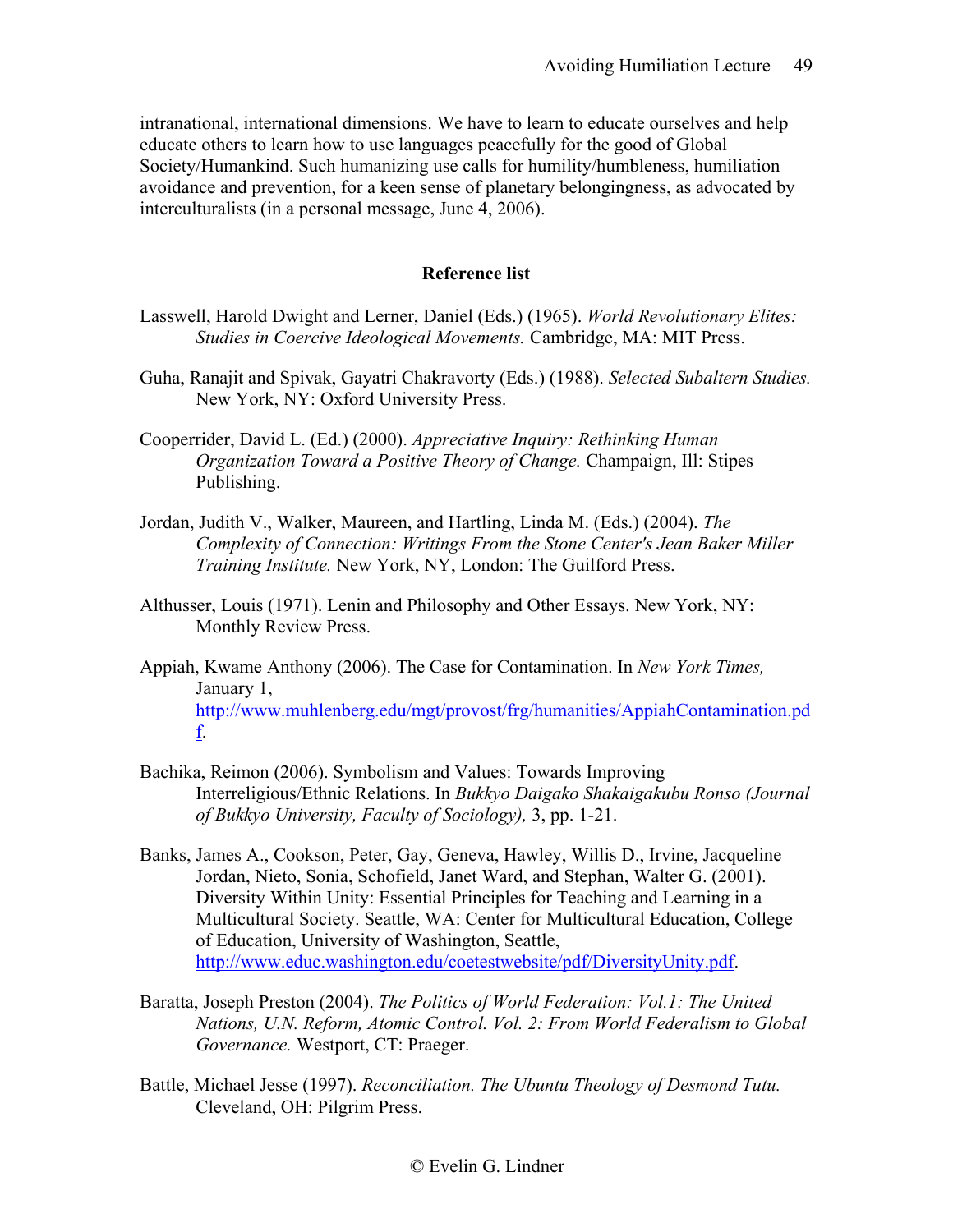Bem, Daryl J. (1970). *Beliefs, Attitudes and Human Affairs.* Belmont, CA: Brooks/Cole.

- Berger, Peter L. and Luckmann, Thomas (1966). *The Social Construction of Reality: a Treatise in the Sociology of Knowledge.* Garden City, NY: Doubleday.
- Bonanno, George A. (2001). Emotion Self-Regulation. In Mayne, Tracy J. and Bonanno, George A. (Eds.), *Emotions: Current Issues and Future Directions*, pp. 251-285. New York, London: Guilford Press.
- Boudon, Raymond (1989). *The Analysis of Ideology.* Cambridge: Polity Press.
- Bourdieu, Pierre (1977). *Outline of a Theory of Practice.* Cambridge: Cambridge University Press (translated by Richard Nice).
- Bourdieu, Pierre (1979). *Algeria 1960: The Disenchantment of the World, the Sense of Honour, the Kabyle House or the World Reversed.* Cambridge / Paris: Cambridge University Press / Editions de la Maison des Sciences de l'Homme.
- Bourdieu, Pierre and Passeron, Jean-Claude (1977). *Reproduction in Education, Society and Culture.* London and Beverly Hills, CA: Sage.
- Broadbent, Geoffrey (1988). *Design in Architecture: Architecture and the Human Sciences.* London: Fulton.
- Buber, Martin (1944). *I and Thou.* Edinburgh: Clark.
- Butcher, Melissa. (2005). *Empathy, Experiencing Difference.* Tokyo: Seminar given at the 20th Annual Conference of the Society for Intercultural Education, Training and Research (SIETAR) Japan, June 26th 2005, Rikkyo University.

Chalmers, David (1996). *The Conscious Mind.* Oxford: Oxford University Press.

- Coleman, Peter T. (2000). Power and Conflict. In Deutsch, Morton and Coleman, Peter T. (Eds.), *The Handbook of Conflict Resolution: Theory and Practice*, pp. 108-130. San Francisco, CA: Jossey-Bass.
- Deutsch, Morton (1999). A Personal Perspective on the Development of Social Psychology in the Twentieth Century. In Rodriguez, A. and Levine, R. V. (Eds.), *Reflections on 100 Years of Experimental Social Psychology*, pp. 1-34. New York, NY: Basic Books.
- Douglas, Mary (1984). *Purity and Danger: An Analysis of the Concepts of Pollution and Taboo.* London: Ark Paperbacks.
- Dow, Elizabeth I. (2005). *Approaching Intercultural Communication From the Space Between.* Tokyo: Seminar given at the 20th Annual Conference of the Society for Intercultural Education, Training and Research (SIETAR) Japan, June 26th 2005, Rikkyo University.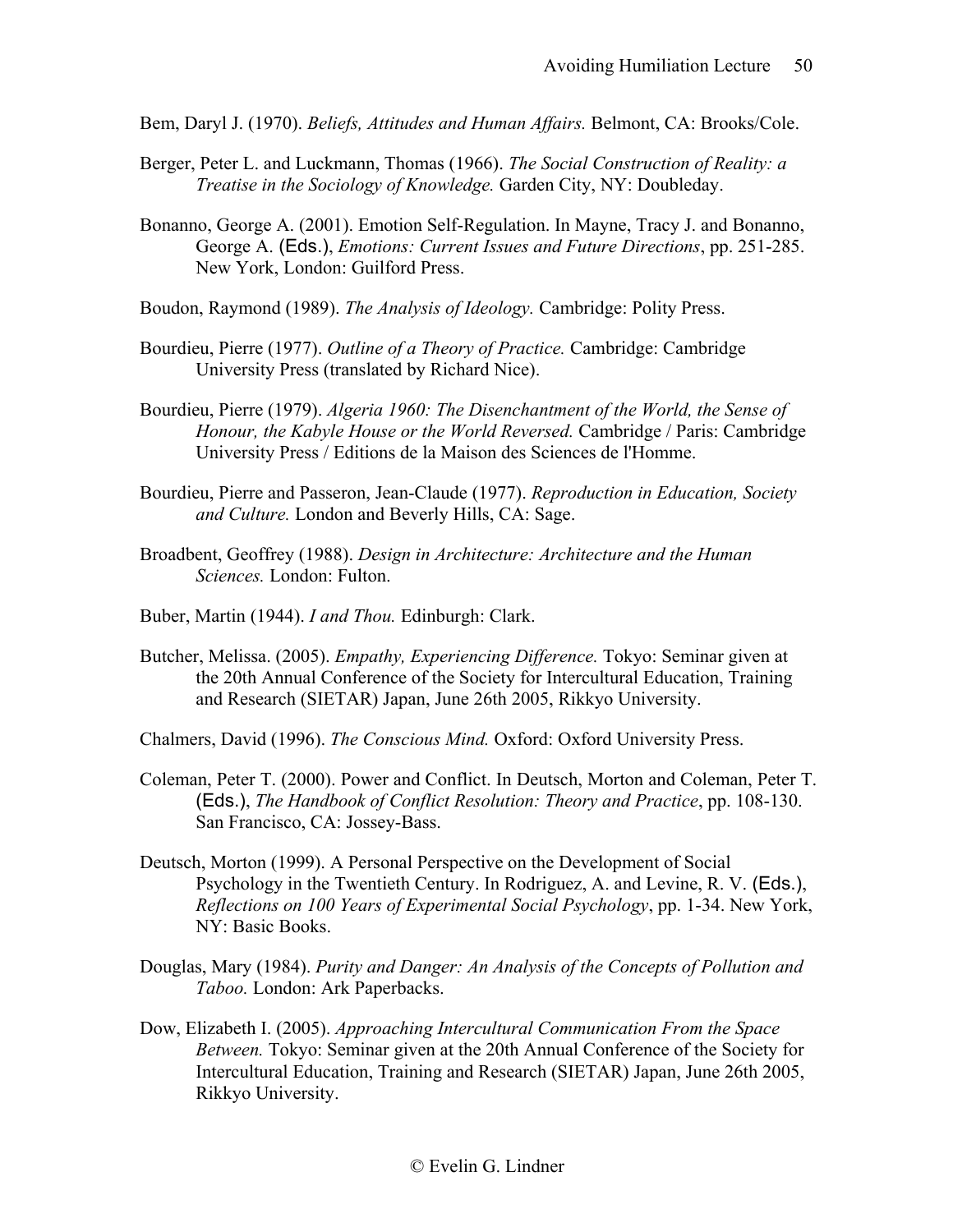- Dower, John W. (1999). *Embracing Defeat: Japan in the Wake of World War II*. New York, NY: Norton.
- Dweck, Carol S., Mangels, Jennifer A., and Good, Catherine (2004). Motivational Effects on Attention, Cognition, and Performance. In Dai, David Yun and Sternberg, Robert J. (Eds.), *Motivation, Emotion, and Cognition: Integrative Perspectives on Intellectual Functioning and Development*, pp. 41-56. Mahwah, NJ: Lawrence Erlbaum.
- Enriquez, Virgilio G. (1977). Filipino Psychology in the Third World. In *Philippine Journal of Psychology,* 10, pp. 3-18.
- Evanoff, Richard (1998). A Constructivist Approach to Intercultural Ethics. In *Eubios Journal of Asian and International Bioethics,* 8, pp. 84-87.
- Fisher-Yoshida, Beth (2005). Reframing Conflict: Intercultural Conflict As Potential Transformation. In *Journal of Intercultural Communication, SIETAR Japan,* (8), pp. 1-16.
- Foucault, Michel (1977). *Discipline and Punish. The Birth of the Prison.* Harmondsworth: Allen Lane.
- Foucault, Michel (1979). *The History of Sexuality. Volume 1: An Introduction.*  Harmondsworth, UK: Penguin.
- Friedman, Thomas L. (2005). *The World Is Flat: A Brief History of the Twenty-First Century.* New York, NY: Farrar, Straus and Giroux.
- Gilligan, Carol (1982). *In a Different Voice: Psychological Theory and Women's Development.* Cambridge, Mass: Harvard University Press.
- Gomes de Matos, Francisco (1997). Teachers' Intercultural Rights: A Plea. In *FIPLV World News,* October 1-2 (FIPLV stands for International Federation of Modern Language Teachers, with LV having originally stood for Langues Vivantes).
- Granovetter, Mark S. (1973). The Strength of Weak Ties. In *American Journal of Sociology,* 78 (May), pp. 1360-1380.

Greenfeld, Liah (1996). Nationalism and Modernity. In *Social Research,* 63 (1), pp. 3-40.

- Gruen, Arno (1992). *The Insanity of Normality: Realism As Sickness: Toward Understanding Human Destructiveness.* New York, NY: Grove Press, translation of *Der Wahnsinn der Normalität* by Arno Gruen (1989).
- Habermas, Jürgen (1987). *The Theory of Communicative Action, Volume 2, System and Lifeworld: A Critique of Functionalist Reason.* Boston, MA: Beacon Press.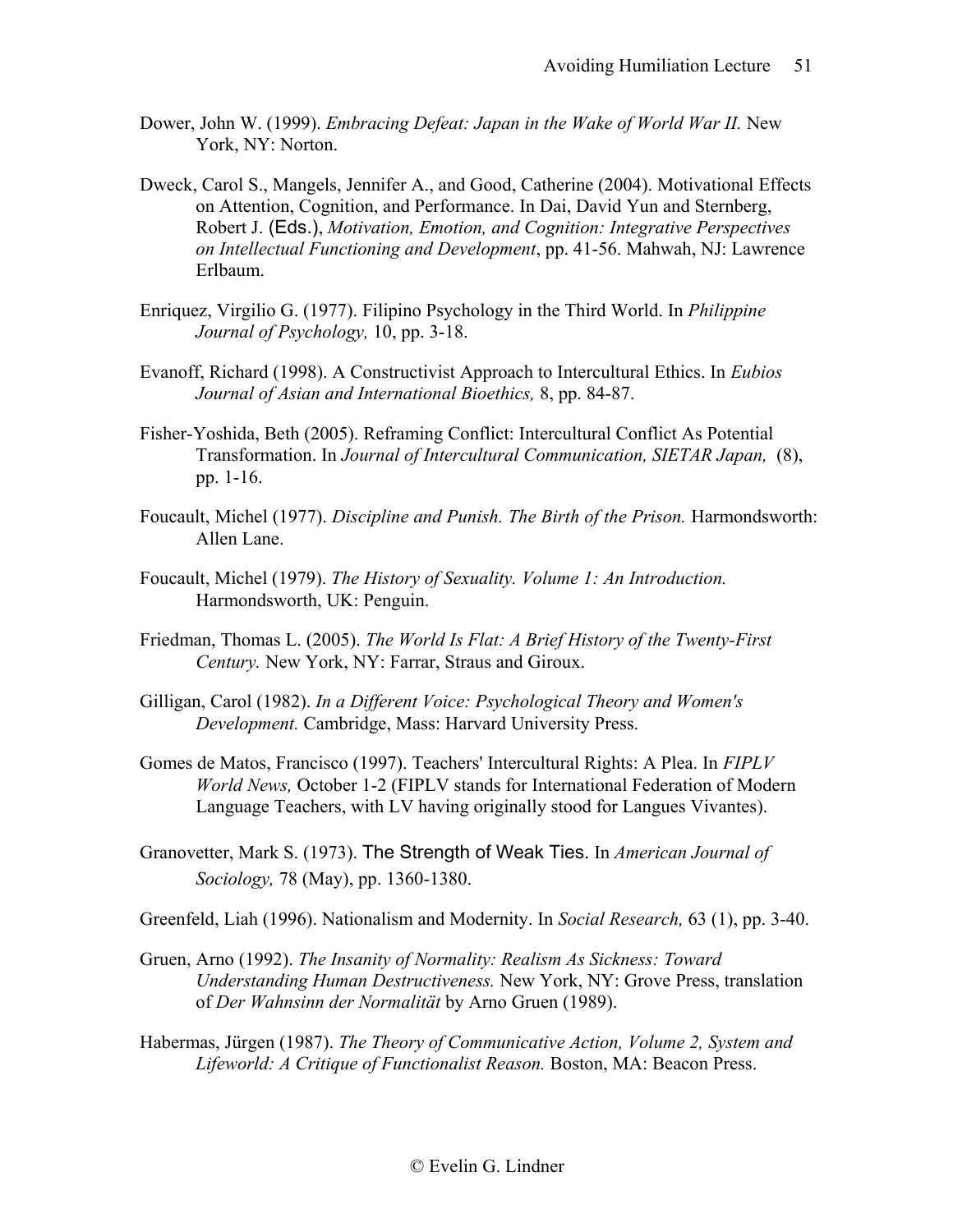- Hofstede, Geert H. (2005). *Cultures and Organizations: Software of the Mind.* Revised and expanded 2nd Edition, edition. New York, NY: McGraw-Hill USA.
- Hyde, Janet Shibley (2005). The Gender Similarities Hypothesis. In *American Psychologist,* 60 (6), pp. 581-592 [\(http://www.apa.org/journals/releases/amp606581.pdf\).](http://www.apa.org/journals/releases/amp606581.pdf))
- Jackson, Robert H. (1990). *Quasi-States, Sovereignty, International Relations and the Third World.* Cambridge, MA: Cambridge University Press.
- Jahn, Robert and Dunne, Brenda (1997). Science of the Subjective. In *Journal of Scientific Exploration,* 11 (2), pp. 201-224.
- Kanter, Rosabeth Moss (2004). *Kanter, Rosabeth Moss (1995) World Class: Thriving Locally in the Global Economy. New York: Simon & Schuster.*
- Kelly, George Alexander (1955). *The Psychology of Personal Constructs.* New York: Norton.
- Kim, Uichol, Yang, Kuo-Shu, and Hwang, Kwang-Kuo (2006). *Indigenous and Cultural Psychology: Understanding People in Context.* New York, NY: Springer Science+Business Media.
- Kluckhohn, Florence Rockwood and Strodtbeck, Fred L. (1961). *Variations in Value Orientations.* Evanston, IL: Row, Peterson.
- Kramsch, Claire (2001). Intercultural Communication. In Nunan, David and Carter, Ronald (Eds.), *The Cambridge Guide to Teaching English to Speakers of Other Languages*, pp. 201-206. Cambridge, MA: Cambridge University Press.
- Lacan, Jacques (1977). The Mirror Stage As Formative of the Function of the I As Revealed in Psychoanalytic Theory. In Lacan, Jacques (Ed.), *Écrits - A Selection*, London: Tavistock Publications.
- Lévinas, Emmanuel (1985). Responsibility for the Other. In Lévinas, Emmanuel (Ed.), *Ethics and Infinity: Conversations with Philippe Nemo*, pp. 93-101. Pittsburgh, PA: Duquesne University Press.
- Levine, Peter A. (1997). *Waking the Tiger: Healing Trauma.* Berkeley, CA: North Atlantic Books.
- Lindner, Evelin Gerda (2000). *Social Constructionism, Logical Positivism, and the Story of Humiliation.* Oslo: University of Oslo, published by Human Dignity and Humiliation Studies, [http://www.humiliationstudies.org/whoweare/evelin02.php.](http://www.humiliationstudies.org/whoweare/evelin02.php)
- Lindner, Evelin Gerda (2006a). *"Sugawara and the Secrets of Calligraphy": Exposing the Wounds Inflicted by Ranking People in Higher and Lesser Beings.* Reflections after seeing *Sugawara and the Secrets of Calligraphy* on 20th April 2006 at the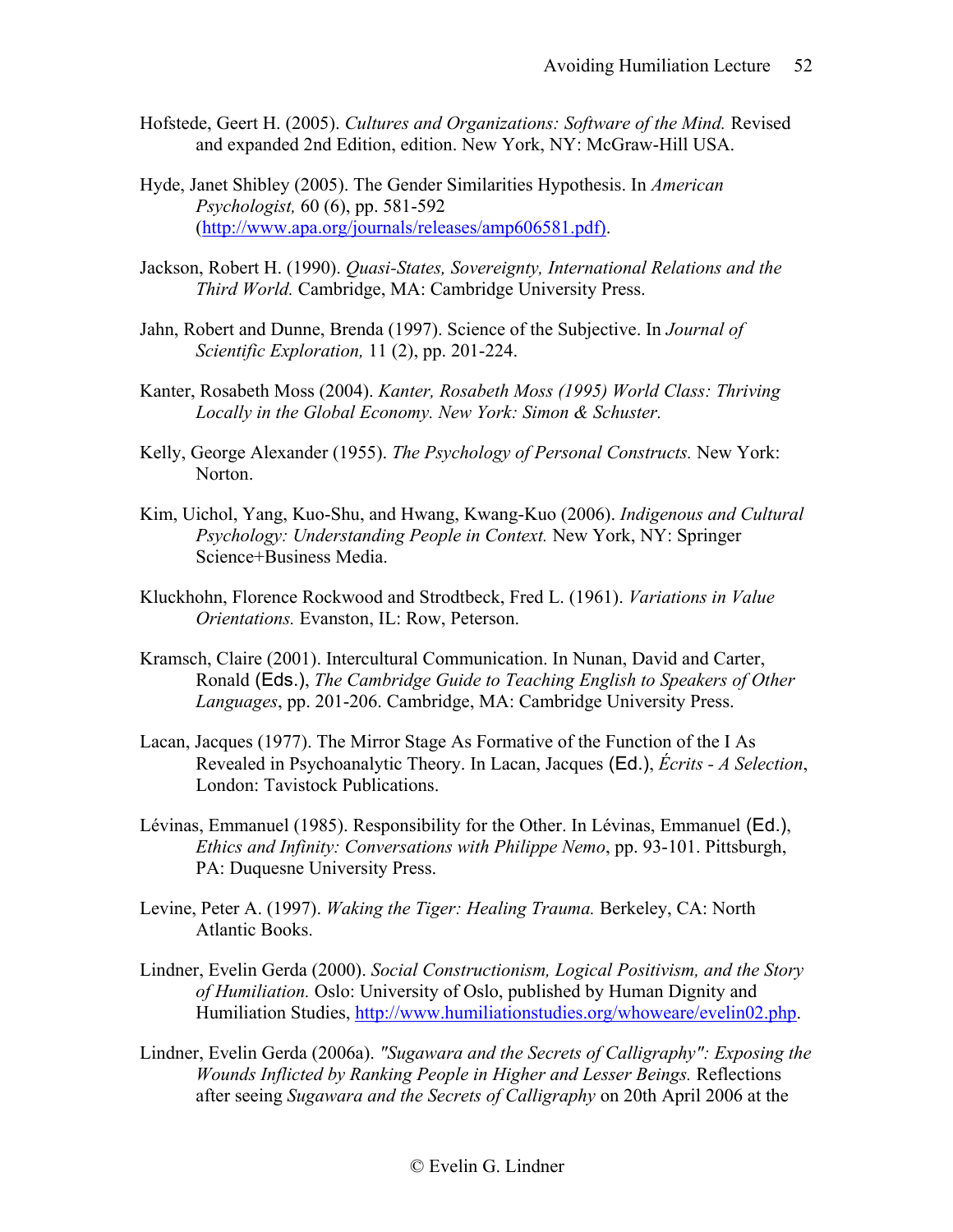National Bunraku Theatre in Osaka, Japan, published by Human Dignity and Humiliation Studies at [http://www.humiliationstudies.org/whoweare/evelin02.php#bunraku.](http://www.humiliationstudies.org/whoweare/evelin02.php#bunraku)

- Lindner, Evelin Gerda (2006b). *Making Enemies: Humiliation and International Conflict.*  Westport, CT, London: Greenwood Press and Praeger Publishers.
- Luhmann, Niklas (1997). Globalization or World Society?: How to Conceive of Modern Society. In *International Review of Sociology,* 7 (1, March), pp. 67-80, downloadable from [http://www.generation-online.org/p/fpluhmann2.htm.](http://www.generation-online.org/p/fpluhmann2.htm)
- Lyotard, Jean-Francois (1984). *The Postmodern Condition: A Report on Knowledge.* Minneapolis: University of Minnesota Press.
- March, Robert M. (1996). *Reading the Japanese Mind: The Realities Behind Their Thoughts and Actions.* Tokyo.
- Margalit, Avishai (1996). *The Decent Society.* Cambridge, MA: Harvard University Press.
- Marsick, Victoria J. and Sauquet, Alfonso (2000). Learning Through Reflection. In Deutsch, Morton (Ed.), *The Handbook of Conflict Resolution: Theory and Practice*, pp. 382-399. San Francisco, CA: Jossey-Bass.
- Martin, Judith N., Nakayama, Thomas K., and Flores, Lisa A. (2002). A Dialectical Approach to Intercultural Communication. In Martin, Judith N., Nakayama, Thomas K., and Flores, Lisa A. (Eds.), *Readings in Intercultural Communication: Experiences and Contexts*, pp. 3-13. Second edition. Boston: McGraw-Hill.
- Matsumoto, David Ricky, Yoo, Hee Seung, and LeRoux, Jeffery A. (2005). Emotion and Intercultural Communication. In Kotthoff, Helga and Spencer-Oatley, Helen (Eds.), *Handbook of Applied Linguistics, Volume 7: Intercultural Communication*, Berlin: Mouton - de Gruyter Publishers.
- Mendes-Flohr, Paul (1999). *German Jews: A Dual Identity.* New Haven, CT: Yale University Press.
- Mezirow, Jack (1991). *Transformative Dimensions of Adult Learning.* San Francisco, CA: Jossey-Bass.
- Miller, Jean Baker (1986). What Do We Mean by Relationships? *Work in Progress, No. 22*, Wellesley, MA: Stone Center Working Paper Series.
- Molander, Bengt (1993). *Kunskap i Handling.* Gøteborg: Daidalos.
- Munir, Lily Zakiyah (2006). Women's Theology and European Unity. In *Jakarta Post,*  May 5, 2006, [http://www.thejakartapost.com,](http://www.thejakartapost.com,/) also in Common Ground News Service, May 16, 2006.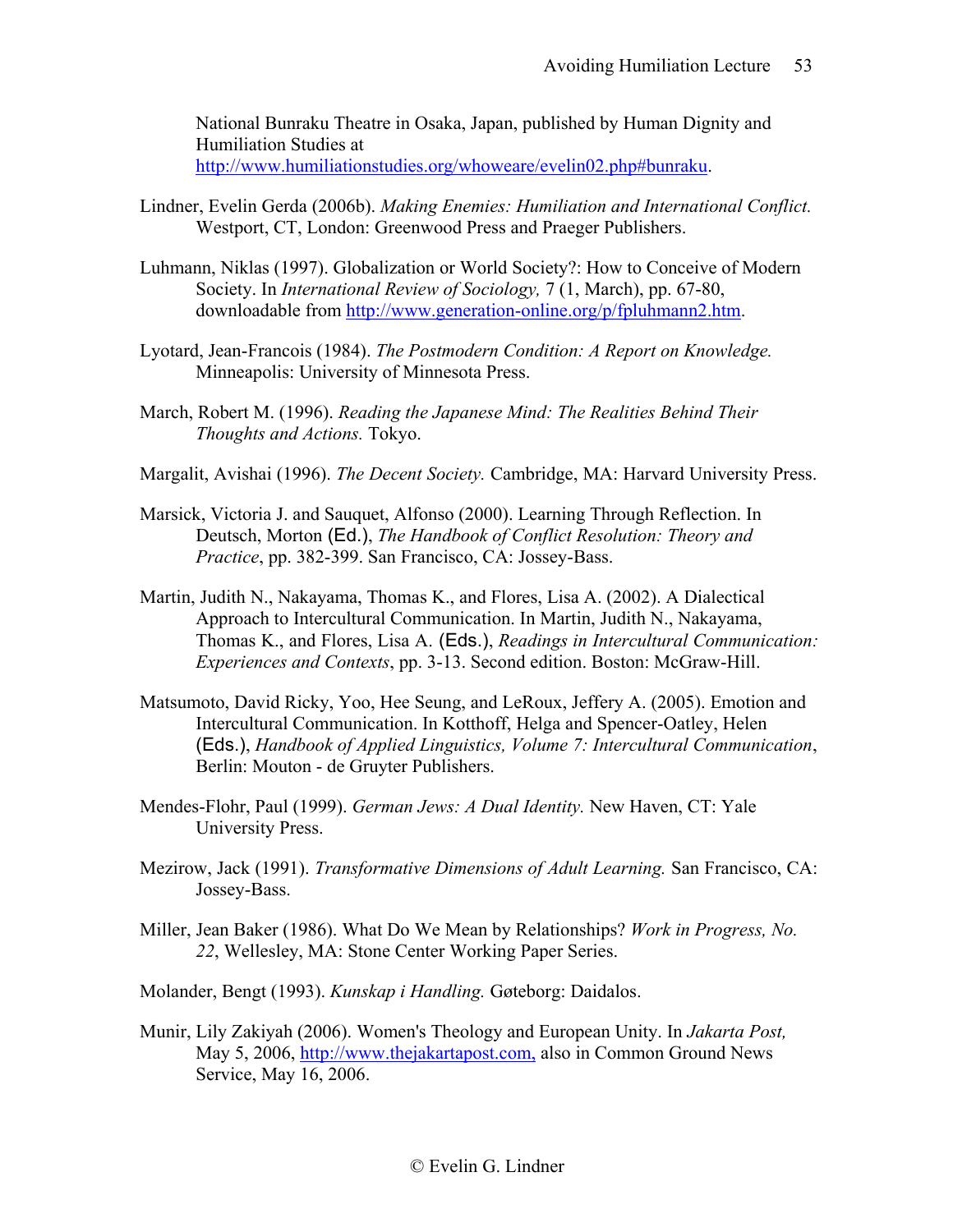- Nagashima, Koichi (1999). *Glocal Approach Toward Architecture of the Future.* Zushi: This article was written in 1995 for the UIA Work programme "Architecture of the Future," but published in June 1999 for presentation at the XX UIA Beijing Congress, as a joint publication by Union Internationale des Architectes and the Japan Institute of Architects.
- Nagata, Adair Linn (2005). Promoting Self-Reflexivity in Intercultural Education. In *Journal of Intercultural Communication,* 8, pp. 139-167.
- Nagata, Adair Linn (2006). Transformative Learning in Intercultural Education. In *Rikkyo Intercultural Communication Review,* 4, pp. 39-60.
- Ohnuki-Tierney, Emiko (2002). *Kamikaze, Cherry Blossoms, and Nationalisms: The Militarization of Aesthetics in Japanese History.* Chicago, IL: The University of Chicago Press.
- Opotow, Susan (1995). Drawing the Line: Social Categorization, Moral Exclusion, and the Scope of Justice. In Bunker, Barbara Benedict and Rubin, Jeffrey Z. (Eds.), *Cooperation, Conflict, and Justice: Essays Inspired by the Work of Morton Deutsch*, pp. 347-369. New York: Russell Sage Foundation.
- Pearce, W. Barnett (2005). *Toward Communicative Virtuosity: A Meditation on Modernity and Other Forms of Communication.* Santa Barbara, CA: School of Human and Organization Development, Fielding Graduate University.
- Peng, Tan Huay (2005). *What's in a Chinese Character.* Beijing: New World Press, by arrangement with Marshall Cavendish International (Asia).
- Polanyi, Michael (1962). *Personal Knowledge.* Corrected edition. London.: Routledge.
- Ray, Paul H. and Anderson, Sherry Ruth (2000). *The Cultural Creatives: How 50 Million People Are Changing the World.* New York, NY: Three Rivers Press.
- Rudmin, Floyd Webster (1991). Seventeen Early Peace Psychologists. In *Journal of Humanistic Psychology,* 31 (2, Spring), pp. 12-43.
- Salama, Ashraf (2005). *Skill-Based / Knowledge-Based Architectural Pedagogies: An Argument for Creating Humane Environments.* 7th Intl Conference on Humane Habiate-ICHH-05 - The International Association of Humane Habitat IAHH Rizvi College of Architecture, Mumbai, India, January 29-31, 2005.
- Scheff, Thomas J. (1997). *Emotions, the Social Bond and Human Reality. Part/Whole Analysis.* Cambridge: Cambridge University Press.
- Scheff, Thomas J. (2003). Attachment, Attunement, Attraction. In Scheff, Thomas J. (Ed.), *Love and Shame in Relationships*, Forthcoming.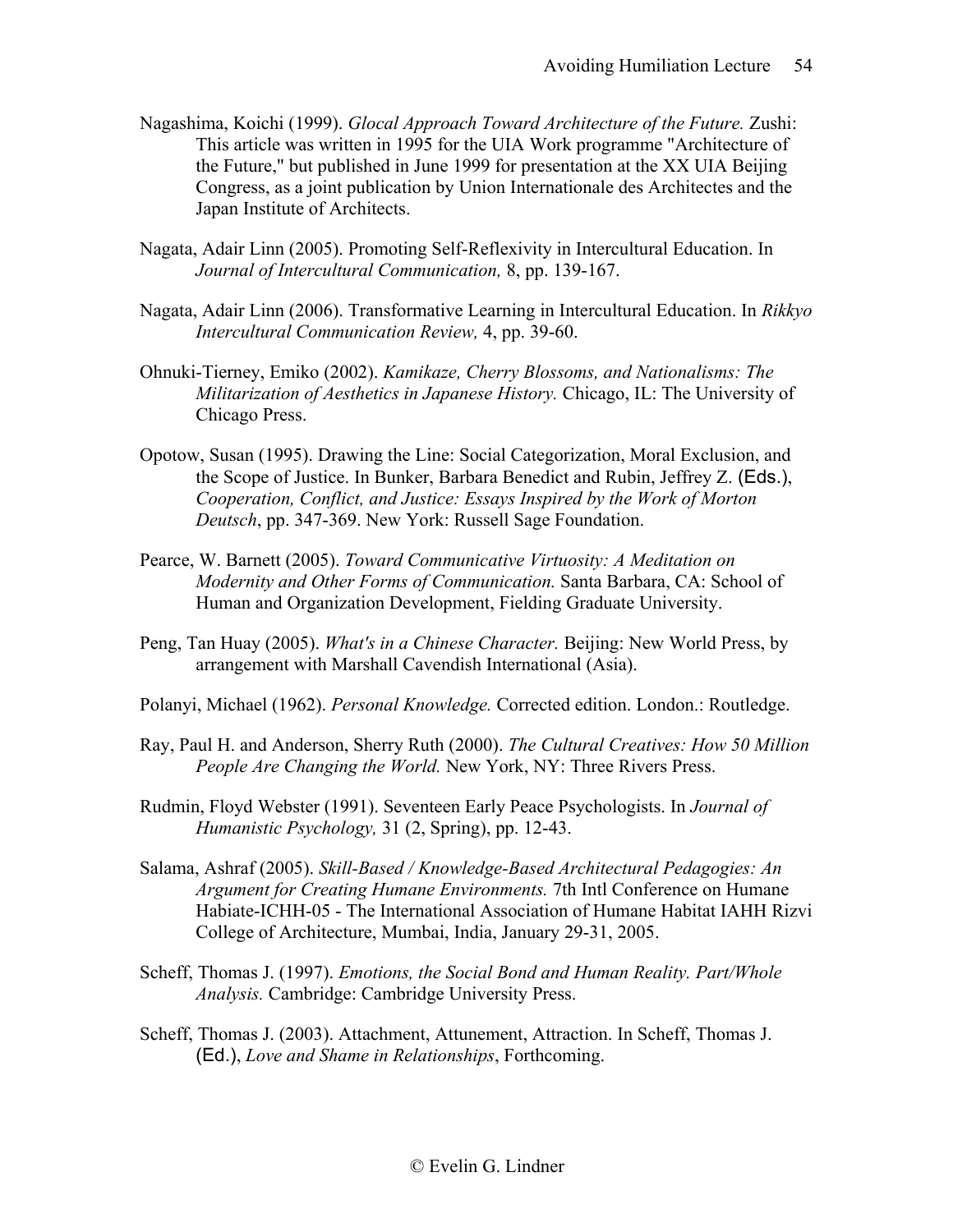- Schön, Donald A. (1983). *The Reflective Practitioner: How Professionals Think in Action.*  New York, NY: Basic Books.
- Schön, Donald A. and Rein, Martin (1994). *Frame Reflection: Toward the Resolution of Intractable Policy Controversies.* New York, NY: Basic Books.
- Serres, Michel (1997). *The Troubadour of Knowledge.* Ann Arbor, MI: The University of Michigan Press.
- Singer, Marshall R. (1992). *Conflict Resolution - Sri Lanka - Tamil Eelam: Alternative Solutions to the Conflict.* Colombo: from a Paper presented by Professor Marshall Singer to the 44th Annual Meeting for Asian Studies, at Colombo in 1992, and published in the Sinhala owned Sri Lanka Sunday Island on 26 July 1992, downloadable from [http://www.tamilnation.org/conflictresolution/tamileelam/92singer.htm.](http://www.tamilnation.org/conflictresolution/tamileelam/92singer.htm)
- Singer, Marshall R. (1998). *Perception & Identity in Intercultural Communication.*  Boston, MA: Intercultural Press.
- Skjervheim, Hans (1976). Objectivism and the Study of Man. In Slagstad, Rune (Ed.), *Positivisme, Dialektikk, Materialisme. Den Norske Debatten Om Samfunnsvitenskapenes Teori*, pp. 186-203. Oslo: Universitetsforlag.
- Smith, Brian Cantwell (2005). *The McLuhan School.* Toronto: aif proposal, second round, February 10, 2005, submitted by Brian Cantwell Smith, Dean, Faculty of Information StStudies (fis).
- Smith, Peter Bevington and Bond, Michael Harris (1999). The Characteristics of Cross-Cultural Interaction. *Social Psychology Across Cultures: Analysis and Perspectives*, Second edition. Boston, MA: Allyn and Bacon.
- Staub, Ervin (1989). *The Roots of Evil: The Origins of Genocide and Other Group Violence.* Cambridge, UK: Cambridge University Press.
- The International Panel of Eminent Personalities to Investigate the 1994 Genocide in Rwanda and the Surrounding Events (2000). *Rwanda: The Preventable Genocide.*  Retrieved September 30, 2000, from [www.oau-oua.org/.](http://www.oau-oua.org/)
- Ting-Toomey, Stella (1999). *Communicating Across Cultures.* New York, NY: Guilford Press.
- Tschudi, Finn (2006). *Notes Towards an Optimistic View of Restorative Justice in International and Intergroup Conflicts.* Tel Aviv: Revised version of paper for Bar Ilan conference on "Restorative Justice and Contact Hypothesis in Managing Ethno-National conflicts," March 5, 2006 Bar Ilan University, Tel Aviv.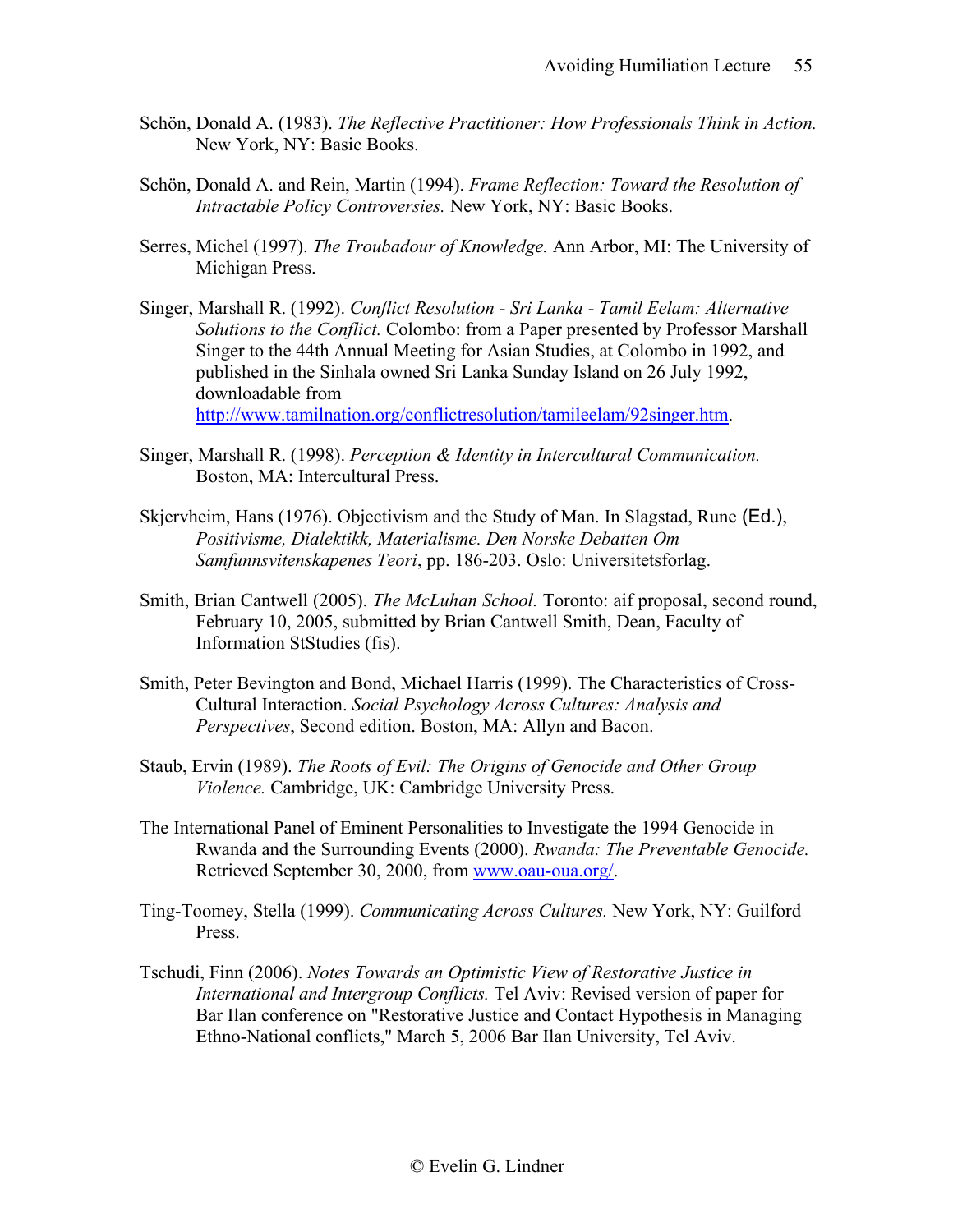- Turner, John F. (1997). The Role of the Professional. In Burgess, Rod, Carmona, Marisa, and Kolstee, Theo (Eds.), *The Challenge of Sustainable Cities*, London: ZED Books.
- Ury, William (1999). *Getting to Peace. Transforming Conflict at Home, at Work, and in the World.* New York, NY: Viking.
- Viorst, Judith (1987). *Necessary Losses: The Loves, Illusions, Dependencies and Impossible Expectations That All of Us Have to Give Up in Order to Grow.* New York, NY: Fawcett Gold Medal.
- Volkan, Vamik D. (2004). *Blind Trust: Large Groups and Their Leaders in Times of Crisis and Terror.* Charlottesville, VA: Pitchstone Publishing.
- Walzer, Michael (1986). The Reform of the International System. *Studies of War and Peace*, pp. 227-240. Oslo: Norwegian University Press.
- Wasilewski, Jacqueline Howell (2001). Interculturalists As Dragon-Riders. In *Journal of Intercultural Communication, SIETAR Japan,* 4, pp. 75-89.
- Watson, John B. (1928). *Psychological Care of Infant and Child.* London: Allen & Unwin.
- Wendt, Alexander (2003). Why a World State Is Inevitable. In *European Journal of International Relations,* 9 (4), pp. 491-542.
- Wendt, Alexander (2005). Social Theory As Cartesian Science: An Auto-Critique From a Quantum Perspective. In Guzzini, Stefano and Leander, Anna (Eds.), *Constructivism and International Relations*, New York and London: Routledge, forthcoming.
- Wintersteiner, Werner (1999). *Pädagogik Des Anderen: Bausteine Für Eine Friedenspädagogik in Der Postmoderne (Pedagogy of the Other: Building Blocks for Peace Education in the Postmodern World).* Münster: Agenda.
- Yamada, Haru (1997). *Different Games, Different Rules: Why Americans and Japanese Misunderstand Each Other.* New York, NY: Oxford University Press.
- Yoshikawa, Muneo (1980). *The "Double Swing" Model of Eastern-Western Intercultural Communication.* Paper prepared for the Seminar on Communication Theory from Eastern and Western Perspectives, East-West Communication Institute, Honolulu: East-West Center.
- Yoshikawa, Muneo (1987). The "Double Swing" Model of Intercultural Communication Between the East and West. In Kincaid, D. Lawrence (Ed.), *Communication Theory: Eastern and Western Perspectives*, pp. 319-329. San Diego, CA: Academic Press.